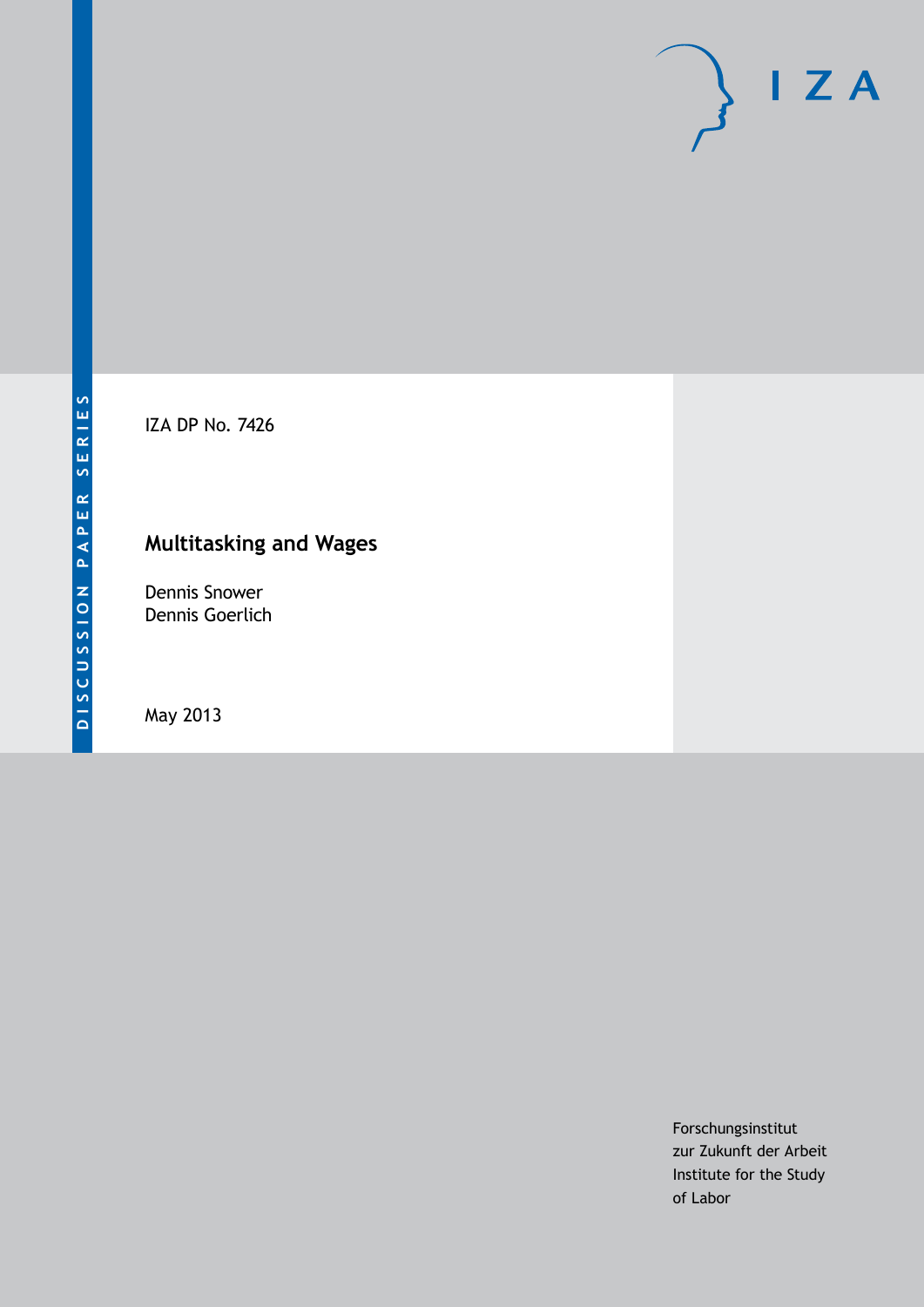# **Multitasking and Wages**

# **Dennis J. Snower**

*Kiel Institute for the World Economy, Christian-Albrechts-University Kiel, CEPR and IZA*

# **Dennis Goerlich**

*Kiel Institute for the World Economy*

# Discussion Paper No. 7426 May 2013

IZA

P.O. Box 7240 53072 Bonn Germany

Phone: +49-228-3894-0 Fax: +49-228-3894-180 E-mail: [iza@iza.org](mailto:iza@iza.org)

Any opinions expressed here are those of the author(s) and not those of IZA. Research published in this series may include views on policy, but the institute itself takes no institutional policy positions. The IZA research network is committed to the IZA Guiding Principles of Research Integrity.

The Institute for the Study of Labor (IZA) in Bonn is a local and virtual international research center and a place of communication between science, politics and business. IZA is an independent nonprofit organization supported by Deutsche Post Foundation. The center is associated with the University of Bonn and offers a stimulating research environment through its international network, workshops and conferences, data service, project support, research visits and doctoral program. IZA engages in (i) original and internationally competitive research in all fields of labor economics, (ii) development of policy concepts, and (iii) dissemination of research results and concepts to the interested public.

<span id="page-1-0"></span>IZA Discussion Papers often represent preliminary work and are circulated to encourage discussion. Citation of such a paper should account for its provisional character. A revised version may be available directly from the author.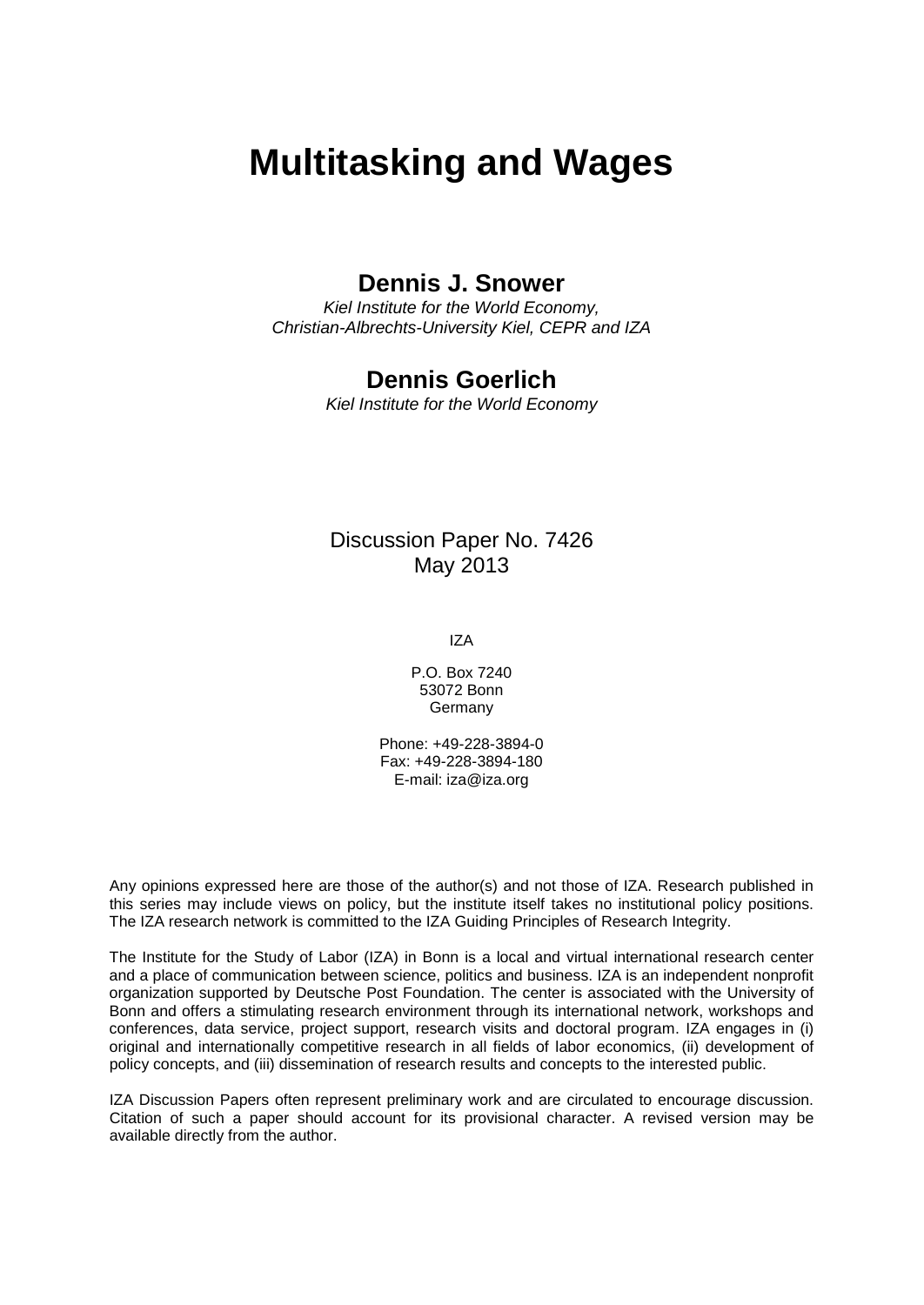IZA Discussion Paper No. 7426 May 2013

# **ABSTRACT**

# **Multitasking and Wages[\\*](#page-1-0)**

This paper sheds light on how changes in the organization of work can help to understand increasing wage inequality. We present a theoretical model in which workers with a wider span of competence (higher level of multitasking) earn a wage premium. Since abilities and opportunities to expand the span of competence are distributed unequally among workers across and within education groups, our theory helps to explain (1) rising wage inequality between groups, and (2) rising wage inequality within groups. Under certain assumptions, it also helps to explain (3) the polarization of the income distribution. Using a rich German data set covering a 20-year period from 1986 to 2006, we provide empirical support for our model.

JEL Classification: J31, J24, L23

Keywords: wage inequality, multitasking, tasks, organizational change

Corresponding author:

Dennis J. Snower Kiel Institute for the World Economy Hindenburgufer 66 24105 Kiel Germany E-mail: [Dennis.Snower@ifw-kiel.de](mailto:Dennis.Snower@ifw-kiel.de)

Research for this paper was supported through the European Commission, Research Directorate General as part of the 7<sup>th</sup> Framework Programme, Theme 8: Socio-Economic Sciences and Humanities, Grant Agreement no: 244 552. We would like to thank Holger Görg, David Autor, the participants at the EEA conference in Glasgow, the VfS conference in Kiel, and the TASKS workshop in Nuremberg for helpful suggestions and ideas.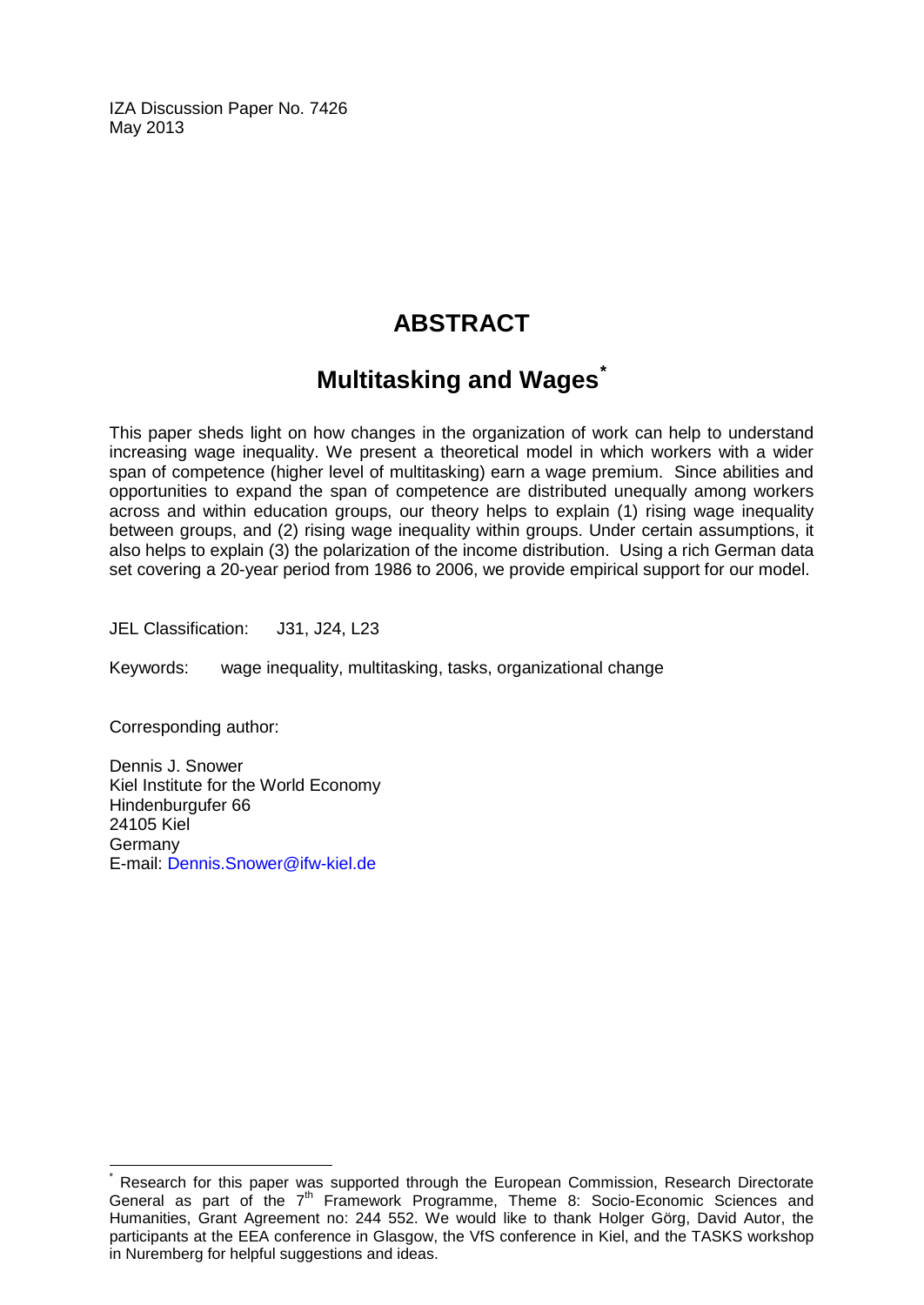### **1. Introduction**

 $\overline{a}$ 

Earnings inequality has risen substantially in many advanced countries during the past three decades. At the same time, significant changes in the organization of work have taken place in many OECD countries. This paper provides a theoretical and empirical analysis that helps explain important developments in wage inequality in terms of observed changes in the organization of work. The developments in wage inequality comprise rising wage inequality between skill groups, and increasing wage inequality within skill groups.<sup>1</sup> The changes in the organization of work comprise a multitude of organizational innovations, many of which have resulted in a broadening of workers' job task portfolios.

In our theoretical analysis, we argue that task portfolios become broader when new complementarities between different tasks arise or when workers can better exploit existing complementarities. This occurs as a result of exogenous technological change, e.g. advances in telecommunication technology or computerized versatile machines. We refer to a task portfolio of complementary tasks as the worker's span of competence. The span of competence varies along the skill distribution. Higher skilled workers have a wider span of competence than lower skilled workers because they (i) they are more able to exploit complementarities across tasks, and (ii) their jobs feature more complementarities to be exploited. As more complementarities between tasks arise due to technological change, they experience a rise in their productivity and wages relative to lower-skilled workers, which contributes to rising wage inequality. We call the resulting wage differential "multitasking premium".

The empirical analysis shows how cross-section and time-series variations in workers' span of competence provide support for the predictions of the theoretical analysis. Using representative data of the German labour force between 1986 and 2006, we construct two simple empirical measures of the span of competence: one based on the number of tasks carried out by a worker and one based on the number of workplace tools used by a worker. Then, we first document the growing importance of multitasking at workplaces. Second, we provide evidence for a multitasking premium and show that it is rising over time. Third, we show that our measure of multitasking can explain a growing fraction of wage inequality within education groups. On the basis of this finding, we argue that multitasking represents an indicator for previously unobserved ability, namely versatility.

The paper is organized as follows. Section 2 summarizes the relevant literature and thereby provides the background for our study. Our theoretical analysis follows in section 3. Section 4 describes our data and explains the construction of the measures of multitasking. The empirical results are presented in section 5. Section 6 concludes.

<span id="page-3-0"></span><sup>&</sup>lt;sup>1</sup> For papers discussing these regularities, see e.g. Autor et al. (2008); Dustmann et al. (2009); Lemieux (2006); Juhn et al. (1993); Autor et al. (2006); Goldin and Katz (2007).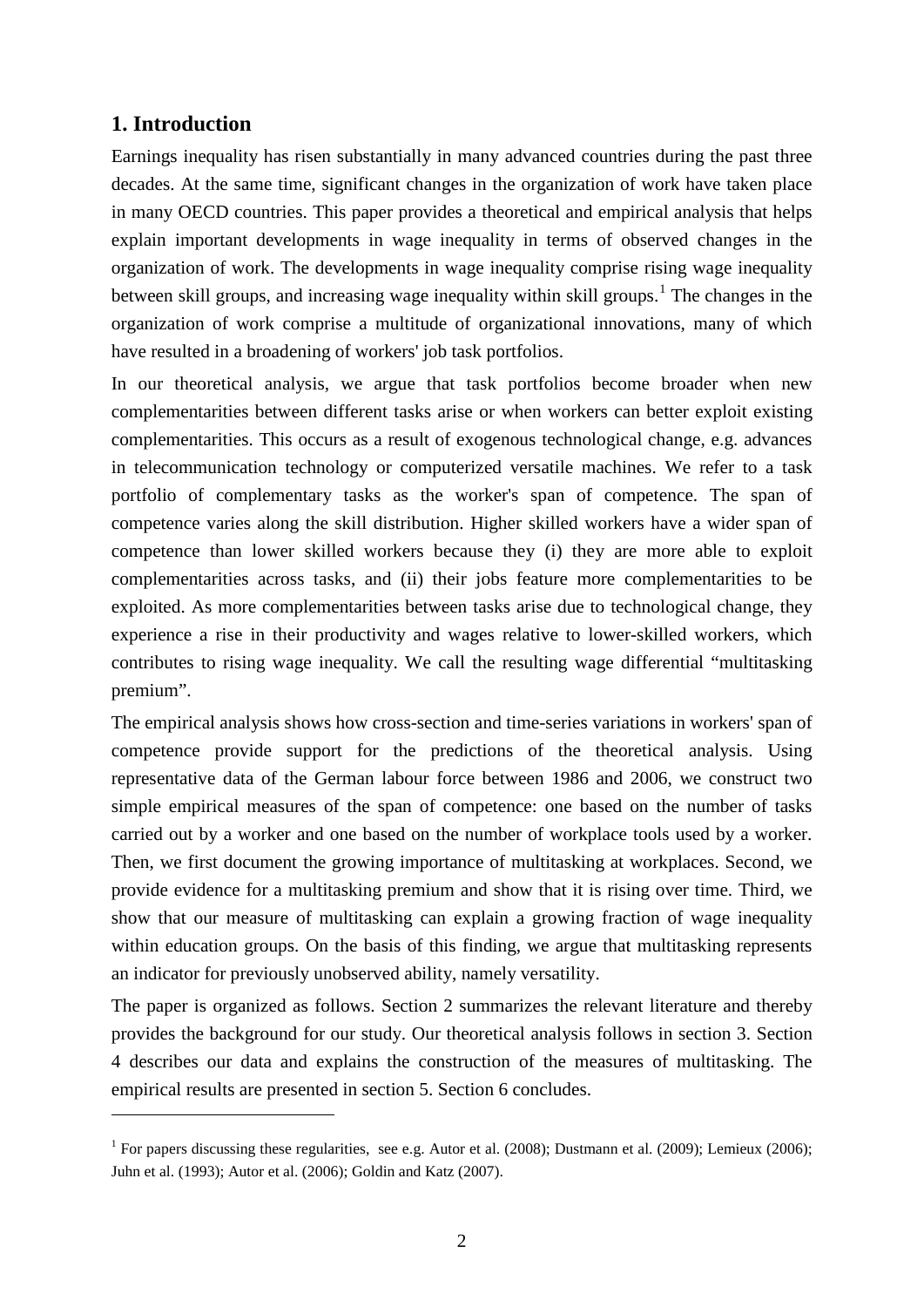### **2. Background**

Large bodies of evidence testify to the significant changes in the organization of work that have taken place in many OECD countries over the past two decades (cf. NUTEK, 1999; Appelbaum et al., 2008). Hierarchies have become flatter, decision-making has become more decentralized (Caroli and Van Reenen, 2001), team work has become more important (OECD, 1999; Carstensen, 2001), job rotation and quality circles are more frequently used (Osterman, 2000). Many of these organizational changes have in common that workers subsequently perform broader sets of tasks. For example, flatter hierarchies may lead to more work autonomy; team work implies more involvement of employees in each other's work processes and requires knowledge of the tasks of team members; job rotation directly implies that the worker carries out different tasks. In this article, we refer to this as an increase in the workers' spans of competence.

A number of studies provide evidence that these organizational innovations have often gone hand in hand with technological innovations, such as improvements in information and communication technologies (ICTs) or ICT-enabled versatile machines capable of producing a greater variety of customized products. In fact, technical and organizational changes are complementary (see e.g. Caroli & Van Reenen, 2001; Brynjolfsson & Hitt, 2000; Bresnahan et al., 2002; Aghion et al., 2002; Bauer & Bender, 2004). For example, Bartel et al. (2007) report that IT-enhanced machinery required additional skills from the machine operators, namely technical and problem-solving skills. In other words, the workers' spans of competence became broader as a result of technology adoption. Likewise, Brynjolfsson and Hitt (2000) state that "a significant component of the value of information technology is its ability to enable complementary organizational investments such as business processes and work practices" (p. 24). While a large literature carried out firm-level and aggregate analyses of organizational change and its effect on productivity, the implications of this workplace transformation for the individual in terms of tasks and wages remained largely unexplored thus far.

A detailed explanation of how various driving forces (including technological change) have affected the spans of competence of workers is provided by Lindbeck and Snower (1996; 2000). They argue that, first, the introduction of computerized information and communication systems has enabled workers to gain access to information about the work of colleagues and has enabled them to communicate more easily. As a result, employees have become more involved in each other's tasks. Second, the introduction of flexible machine tools and programmable equipment has required workers to become more versatile in the tasks they carry out. For example, communication with customers who buy customized products that can be produced with the flexible machinery has become more important. Third, the widening of human capital, in the sense that employees acquired a variety of skills rather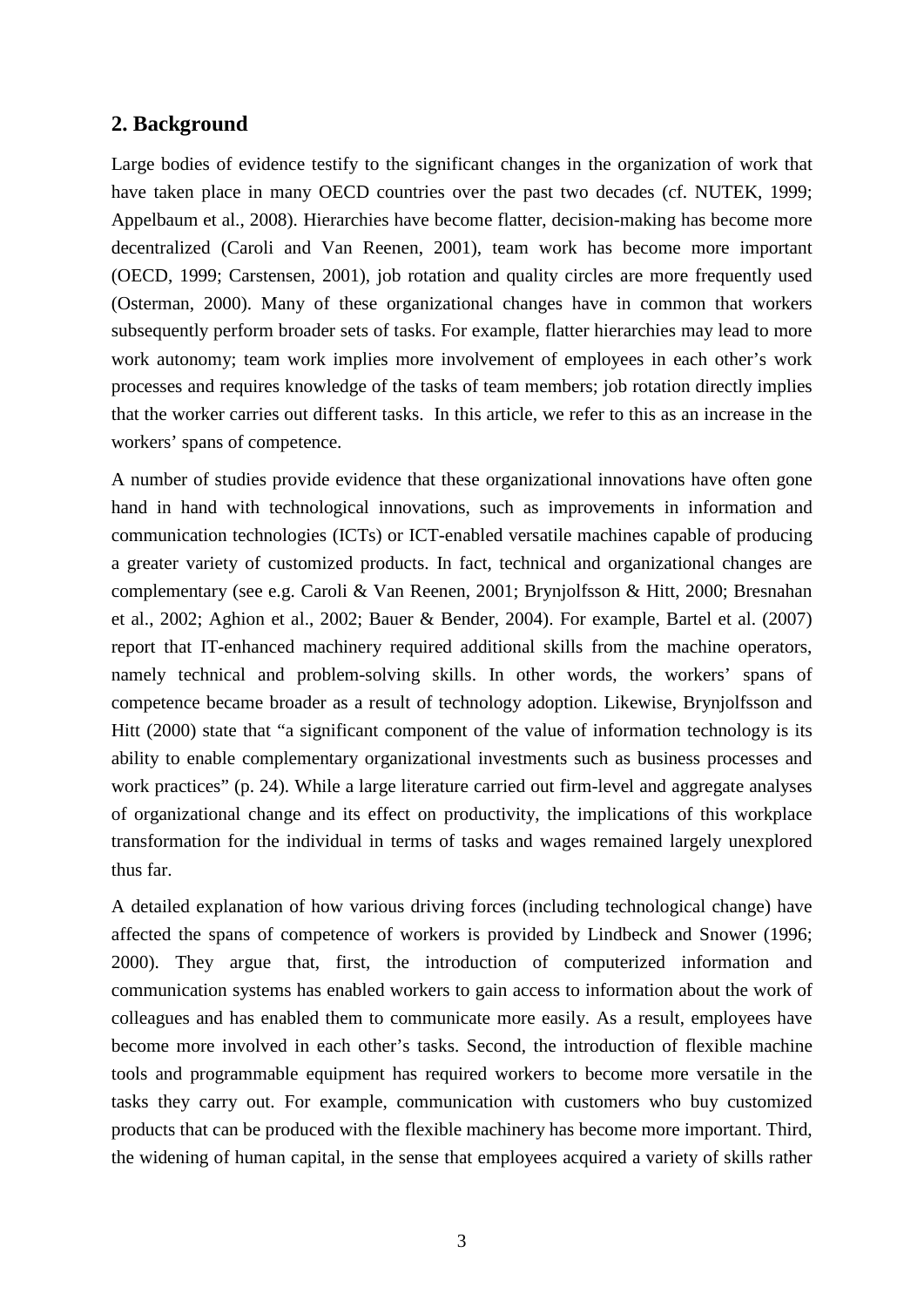than a specialized skill, has enabled firms to integrate previously separated tasks within workers.

The price of ICT equipment has fallen rapidly over the past decades (e.g. Autor et al., 2003). This implies a decline in communication and coordination costs, which is usually associated with more specialization of workers (e.g. Becker & Murphy, 1992). These theories argue that coordinating specialized workers and inputs is costly, and  $-$  as costs decline  $-$  we should observe more multitasking. Yet, as documented above, we observe less specialization and more multitasking among workers. A few papers have provided a rationale for why multitasking may occur also against the background of falling coordination costs. Lindbeck and Snower (2000) explain the emergence of multitasking by the benefits of intertask learning, where the productivity in one task is increased when the workers can also draw upon knowledge and experience obtained from performing another task. Intertask learning is facilitated by ICT equipment and is likely to become more important as the price of ICT equipment falls.

Dessein and Santos (2006) argue that, by adopting improved ICTs, firms become more adaptive to a changing business environment.<sup>[2](#page-3-0)</sup> It is then shown that, if an organization is adaptive, it can be optimal for the firm to allow its employees flexibility in the tasks they perform (i.e. task bundling) because workers can then exploit private information necessary for adaptation, and avoid costly coordination by bundling tasks. If workers would specialize instead and hence perform a predefined task, private information would either be left unused (with coordination not necessary), or—if adaptive—private information would be used, but would also require costly and imperfect communication between specialized employees. Borghans and ter Weel (2006) argue that computer technology has made workers more productive in separate tasks, which decreases the relative benefits from increased specialization, and may thus lead to multitasking.

Next to sweeping organizational changes, the wage structure has also changed significantly in many advanced countries during the past three decades. In the US, wage inequality has grown strongly during the 1980s and the earnings distribution has started to polarize more recently (Goldin & Katz, 2007; Autor et al., 2006). Similar developments have been reported for the UK and have, to a lesser extent, also been observed in other developed countries such as Germany (e.g. Haskel & Slaughter, 2001; Goos & Manning, 2007; Dustmann et al., 2009). A major contributor to rising overall inequality is the educational wage differential (college premium), which has, for example, increased strongly since the 1980s in the US and since the 1990s in Germany (Autor et al., 2008; Dustmann et al., 2009). However, observable

<span id="page-5-0"></span> $\overline{a}$ 

 $2$  Similarly, versatile machines would indicate an adaptive strategy.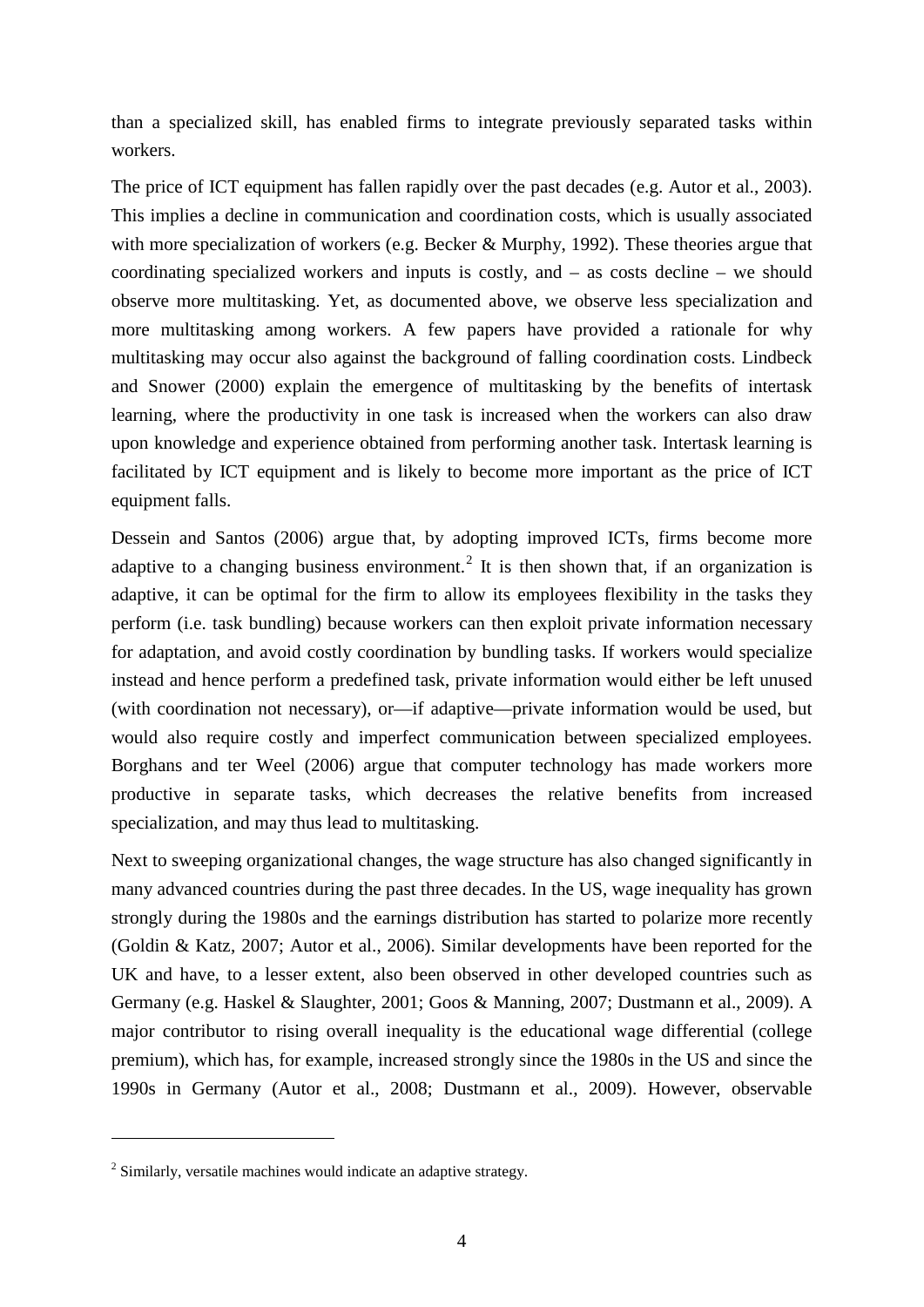characteristics such as education or work experience have been found to explain at most half of the variation in wages so that the wage dispersion *within* these groups is at least as important a contributor to overall inequality as the variation *between* the groups (Juhn et al., 1993; Katz & Autor, 1999).

In the mainstream literature, the increasing college premium is explained primarily through globalization, de-industrialization, and skill-biased technological change (SBTC), with the last playing a particularly prominent role. Demand for unskilled labour has faltered, while demand for skilled labour has increased. These developments were also reflected in the wage distribution (e.g. Katz & Autor, 1999; Goldin & Katz, 2007). Yet, each of these explanations is, to some degree, a "black box" comprising various economic phenomena, including changes in spans of competence of workers. The contribution of this paper is thus not simply to be seen as a distinct alternative to these explanations, but also as a step towards getting into the black box.

There are various problems with the conventional explanations. With regard to the SBTC hypothesis, for example, Card and DiNardo (2002) have argued that, if SBTC caused the steep rise in US (and UK) earnings inequality during the 1980s, it is difficult to explain why it has failed to produce a similarly steep rise in the 1990s even though ICT capital continued to spread across the US and other advanced countries, and the spread may have even accelerated. They also report the development of several wage differentials (e.g. gender, race, age) which cannot be explained by the simple SBTC hypothesis. Furthermore, technological change is often measured as a residual (such as a Solow residual), i.e. as a catch-all category for everything that cannot be explained by other measured variables (Snower, 1999). We think that these problems may partly be a result of the above-mentioned black box character of the explanations.

Indeed, some contributors have suggested that technological change affects the wage structure primarily through organizational changes in the workplace (Caroli & Van Reenen, 2001; Bresnahan et al., 2002). With changes in the spans of competence of workers, we here suggest one possible avenue by which technological change affects the organization of work and thereby individual wages. While Levy and Murnane (2004) and Spitz-Oener (2006) have studied how technical change affects the task requirements of jobs, we are not aware of any study that has looked at how workers' spans of competence evolved over time and how it affects earnings.

The reasons for rising within-group inequality remain highly controversial as well. Juhn et al. (1993) suggest that rising within-group inequality reflects increasing returns to some type of skill other than years of schooling or experience. Some authors tried to capture unobserved ability by measures of cognitive skill (e.g. IQ), but were not successful in explaining increasing residual inequality well (Gould, 2005; Blau & Kahn, 2005). Hence, it is still an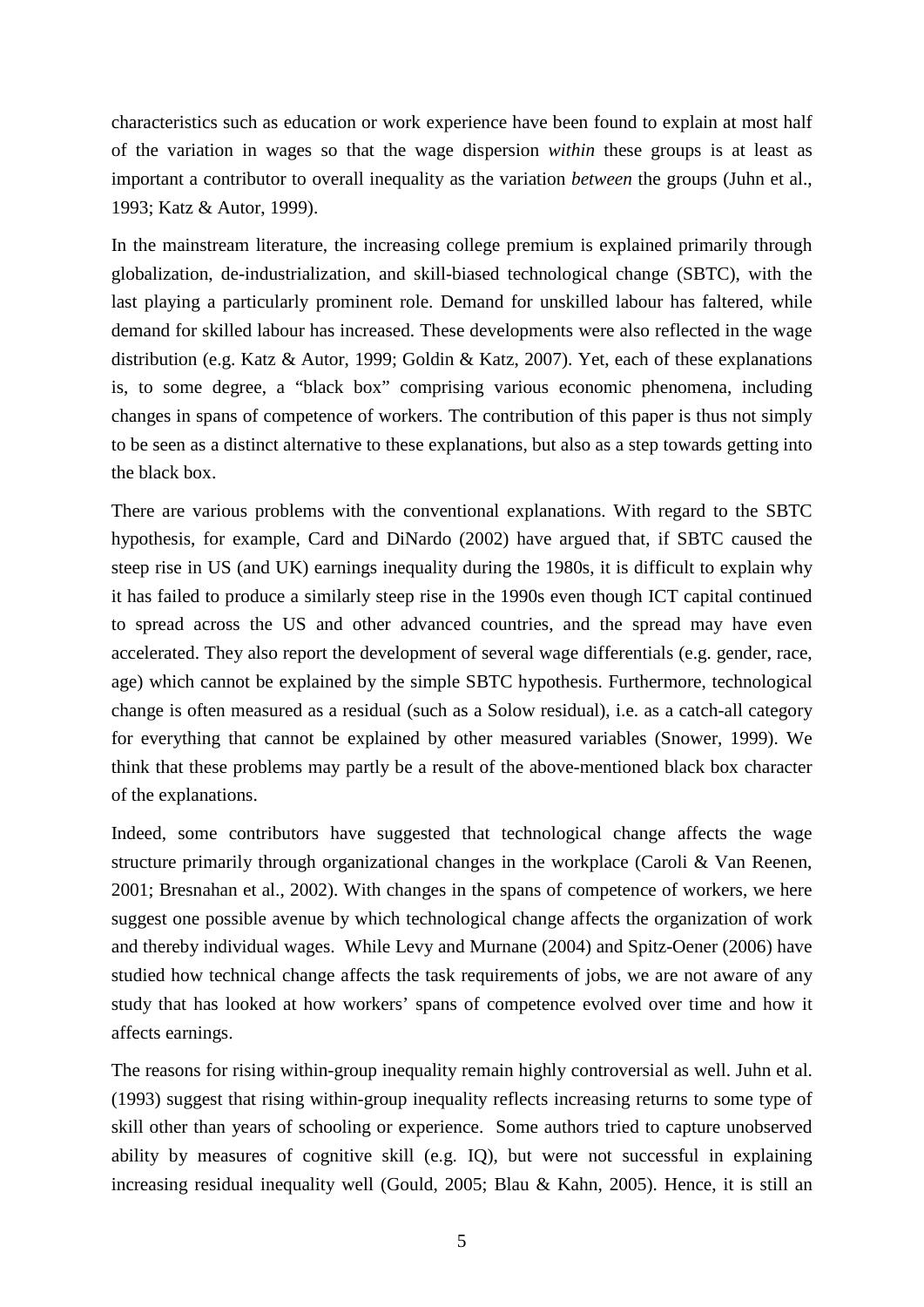open question what constitutes these unobserved skills that seem to drive within-group inequality. As we suggest in this paper, a worker's span of competence may capture some of this unobserved heterogeneity within skill groups.

#### **3. A Theoretical Model of the Span of Competence**

We now present a theoretical model where exogenous technological changes such as improvements in ICT capital or ICT-enabled versatile machinery, and a widening of the human capital base trigger a reorganization of work. In particular, workers set the width of their span of competence, which depends positively on the skill level (defined in terms of education). We also show that there is a multitasking premium and show how wage inequality can increase via changes in the spans of competence. Our analysis also indicates how the multitasking premium can contribute to explaining the recently observed decoupling of the income distribution (cf. Autor et al., 2006; Goos and Manning, 2007).

#### **3.1. Model Basics**

We define a worker's span of competence in terms of the number of tasks performed by the worker. Generally a worker has a "primary task," which characterizes her occupation, and a number of "secondary tasks" that are complementary with the primary one but not necessarily part of the occupation's core activity. Practical examples are easy to adduce. For example, a car mechanic's primary task is to repair car parts, while secondary tasks may include customer relations, selling car insurance, and so on. A craftman's primary task may be installing machines, while secondary tasks could involve cleaning and selling. A teacher's primary task is teaching, while secondary tasks can involve purchasing school equipment, organizing school trips, and so on. The greater the number of secondary tasks, the greater we consider a worker's span of competence to be. To begin with, we consider a one-period model, although the phenomena described here occur through time. A multi-period case is discussed in appendix B.

The primary tasks  $\hat{x}_i$  can be ordered according to skill along a line, from low-skilled to highskilled tasks. We define the primary task in efficiency units, so that  $\hat{x}$ <sup>*i*</sup> represents the worker's productivity per unit of time spend on the primary task. Workers choose combinations of tasks clustered symmetrically around their primary task. In particular, if a worker's primary task is  $\hat{x}$ , then the set of secondary tasks chosen is taken from the range  $[(\hat{x}-(s/2)),(\hat{x}+(s/2))]$ , where *s* is the worker's span of competence. Our analysis provides a choice theoretic rationale for this span of competence. Note that, in this section, we focus attention on a particular worker and thus omit subscripts identifying the primary tasks of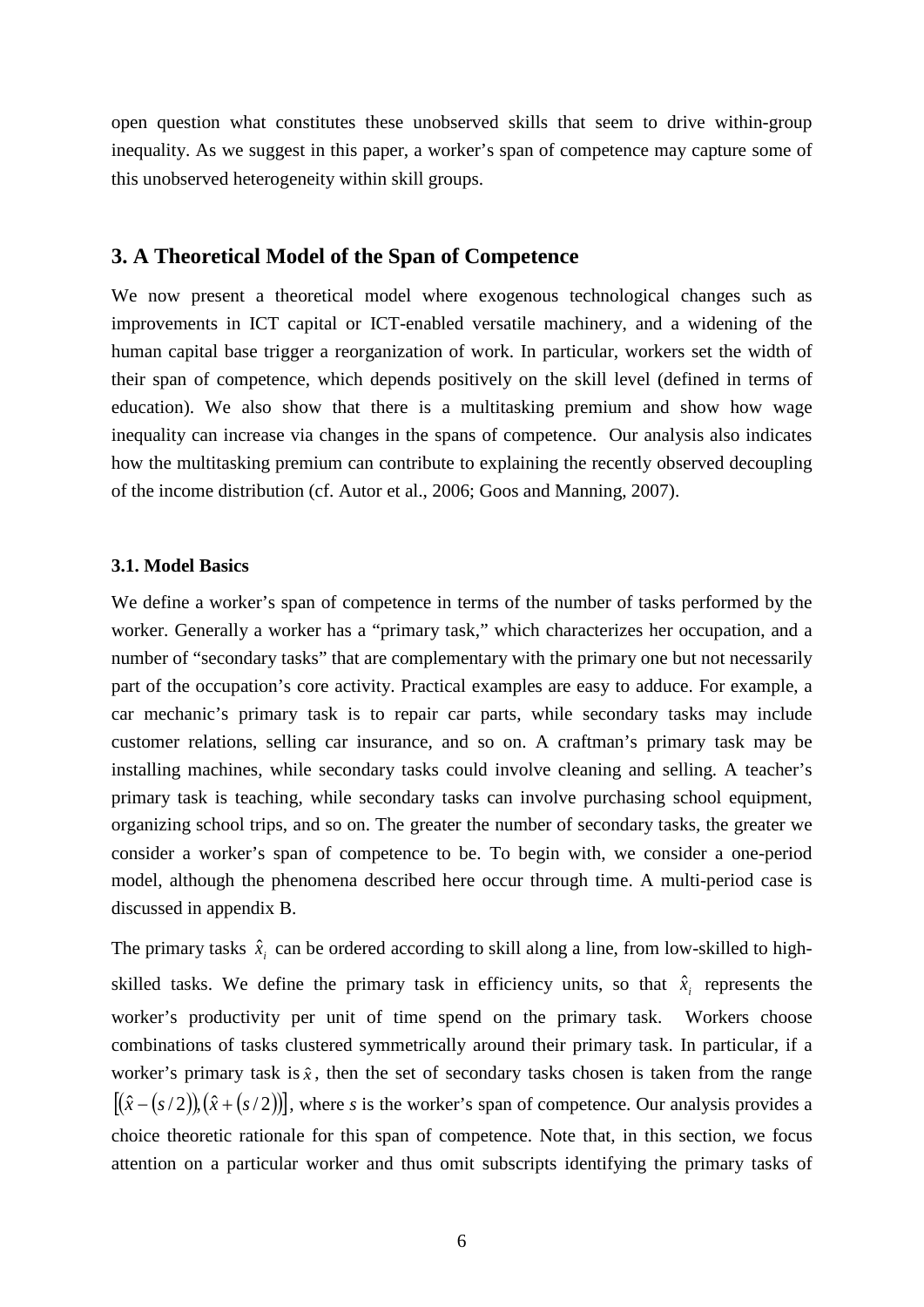different workers.

The worker is endowed with *T* units of working time per period. She devotes a unit of time to each secondary task and the time span  $(T - s)$  to the primary task. Effective labour services devoted to the primary task are  $(T - s)\hat{x}$  and effective labour services devoted to the secondary tasks are

$$
\int_{\hat{x} - \frac{s}{2}}^{\hat{x} + \frac{s}{2}} x dx = \frac{1}{2} \left( \left( \hat{x} + \frac{s}{2} \right)^2 - \left( \hat{x} - \frac{s}{2} \right)^2 \right) = s\hat{x} \,. \tag{1}
$$

#### **3.2. Production**

 $\overline{a}$ 

We assume that the productivity of a worker is the sum of (i) returns to specialization (learning by doing) and (ii) returns to complementarities, which we will refer to as informational task complementarities.<sup>[3](#page-5-0)</sup> Returns to specialization imply that the more time the worker devotes to a task, the more productive she becomes at that task. Informational task complementarities are the result of intertask learning. If a worker is skilful in task A, this knowledge might help him to be also more skilful at task B (cf. Lindbeck & Snower, 2000). Or, in terms of our model, if a worker is skilful in his primary task  $\hat{x}$ , this knowledge might make him also more skilful in the secondary tasks *s*. We model informational task complementarities as an interaction term between the worker's "primary" task *x*ˆ and her "secondary" tasks.

Let returns to specialization in the primary task be represented by  $y(T - s)\hat{x}$ , where *y* is the productivity arising from learning-by-doing and thus depends on the time devoted to the primary task. Thus the returns from specialization (rts) are specified as the product of (i) the productivity per unit of time at the primary task  $\hat{x}$ , (ii) the time devoted to the primary task *(T - s)* and (iii) learning-by-doing *y*. We assume that  $y = \frac{1}{2}(T - s)$  for simplicity.<sup>[4](#page-8-0)</sup> Then, we obtain

$$
rts = \frac{1}{2}(T - s)^2 \hat{x} \,. \tag{2}
$$

<sup>&</sup>lt;sup>3</sup> This analysis is in the spirit of Lindbeck and Snower (2000). In practice, learning by doing and the exploitation of informational task complementarities are dynamic processes. This section makes the simplifying assumption of collapsing these processes into a single time period. Appendix B provides a multi-period analysis.

<span id="page-8-0"></span><sup>&</sup>lt;sup>4</sup> This assumption is arbitrary and is made for simplicity. Intuitively, it means that learning by doing improves productivity at a rate that is half the time spent on the task.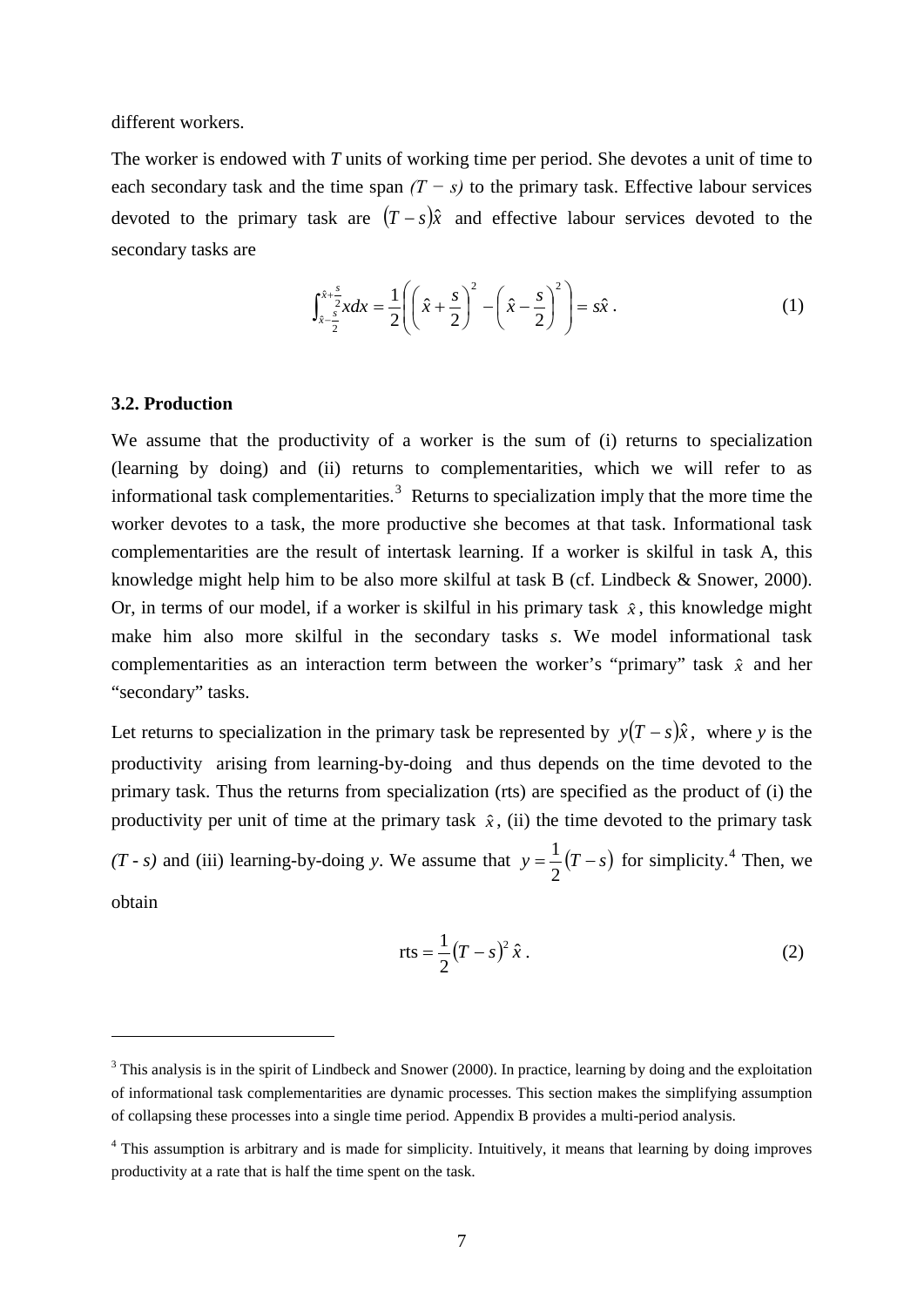We describe the informational task complementarities (itc) between the primary task and each of the secondary tasks through the following interaction effect:

$$
\text{itc} = \gamma((T - s)\hat{x})(s\hat{x}) = \gamma(T - s)s\hat{x}^{2}.
$$
 (3)

Note that the parameter  $\gamma$  governs the magnitude of informational task complementarities. The worker's production function is the sum of the two above effects:

$$
q = \frac{1}{2}(T - s)^2 \hat{x} + \gamma (T - s) s \hat{x}^2.
$$
 (4)

#### **3.3. The Span of Competence**

The worker sets her span of competence *s* to maximize her wage, which we assume to be equal to her productivity. Maximizing *q* with respect to *s*, we obtain

$$
s^* = \frac{T(\hat{x}\gamma - 1)}{2\hat{x}\gamma - 1},\tag{5}
$$

where we assume that  $\hat{x} > 1/\gamma$ .

Note that the optimal span of competence depends positively on the skill level at the primary task,  $\hat{x}$ :

$$
\frac{\partial s^*}{\partial \hat{x}} = \frac{T\gamma}{\left(2\hat{x} - 1\right)^2} > 0.
$$
\n(6)

The output generated through this optimal span of competence is

$$
q^* = \frac{T^2 \hat{x}^3 \gamma^2}{2(2\hat{x}\gamma - 1)}.
$$
 (7)

In the absence of multitasking  $(s = 0)$ , the output generated would be

$$
q' = \frac{1}{2}T^2\hat{x}.
$$
 (8)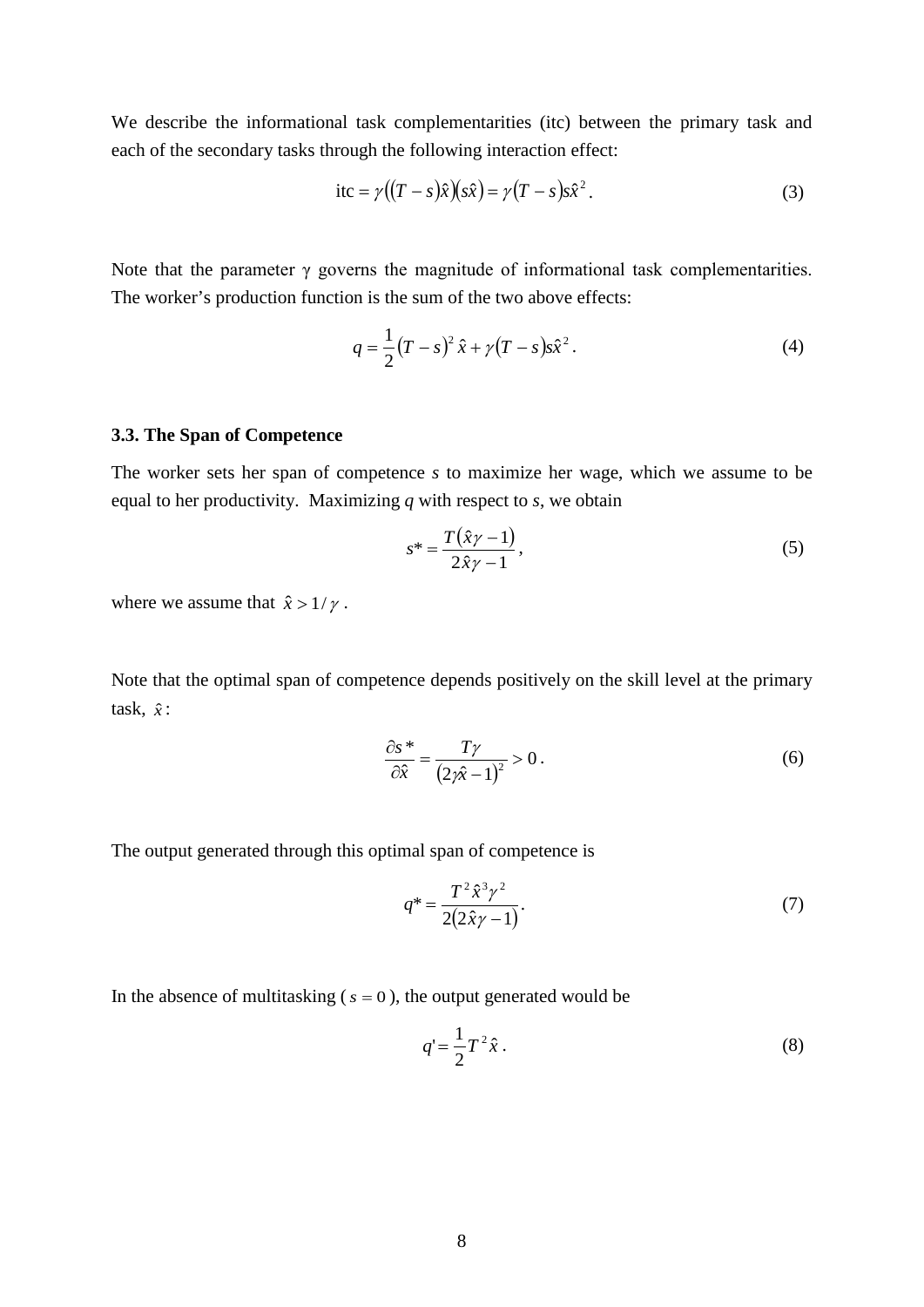Thus the multitasking premium is

<span id="page-10-0"></span> $\overline{a}$ 

$$
q^* - q' = \frac{T^2 \hat{x}^3 \gamma^2}{2(2\hat{x}\gamma - 1)} - \frac{1}{2} T^2 \hat{x}
$$
  
= 
$$
\frac{T^2 \hat{x} (\hat{x}\gamma - 1)^2}{2(2\hat{x}\gamma - 1)}.
$$
 (9)

The parameter *γ* governs the magnitude of informational task complementarities. It is exogenous and affected by improvements in ICT and versatile physical capital, and through the widening of human capital (see above). Observe that the span of competence depends positively informational task complementarities:

$$
\frac{\partial s^*}{\partial \gamma} = \frac{T\hat{x}(2\hat{x}-1) - 2\hat{x}T(\hat{x}\gamma - 1)}{(2\hat{x}-\gamma)^2} = \frac{-T\hat{x} + 2\hat{x}T}{(2\hat{x}-\gamma)^2} = \frac{T\hat{x}}{(2\hat{x}-1)^2} > 0.
$$
 (10)

In section 2, we discussed various empirical evidence that technology adoption indeed goes hand in hand with organizational changes affecting the spans of competence of workers, hence lending empirical support to the relationship in equation 10. Our data, which is introduced below, also allow us to approximately investigate this relationship between multitasking and its suggested driving forces empirically. In the questionnaires, respondents were asked to indicate whether the following changes occurred in their firms during the past two years: (i) adoption of new production techniques, machines, materials or computers; (ii) introduction of new and improved products or services; and (iii) restructurings or reorganizations. In appendix A, we show that such recent changes are indeed related to a higher level of multitasking of workers. Similar evidence has been reported by Appelbaum et al. (2008), Caroli and Van Reenen (2001) for the UK and France, and Carstensen (2001) for Germany.

Note, at this point, that the span of competence mirrors both worker and firm characteristics. In order for multitasking to occur, workers must have versatile skills on the one hand, and firms must be able to make use of this flexibility on the other hand. This is reflected in the above-mentioned driving forces of multitasking. A broadening of human capital has given workers greater versatility and improved ICTs and versatile capital has enabled firms to mobilize this versatility.<sup>[5](#page-8-0)</sup>

<sup>&</sup>lt;sup>5</sup> With respect to multitasking being a worker characteristic, our measure can be interpreted as measuring previously unobserved ability.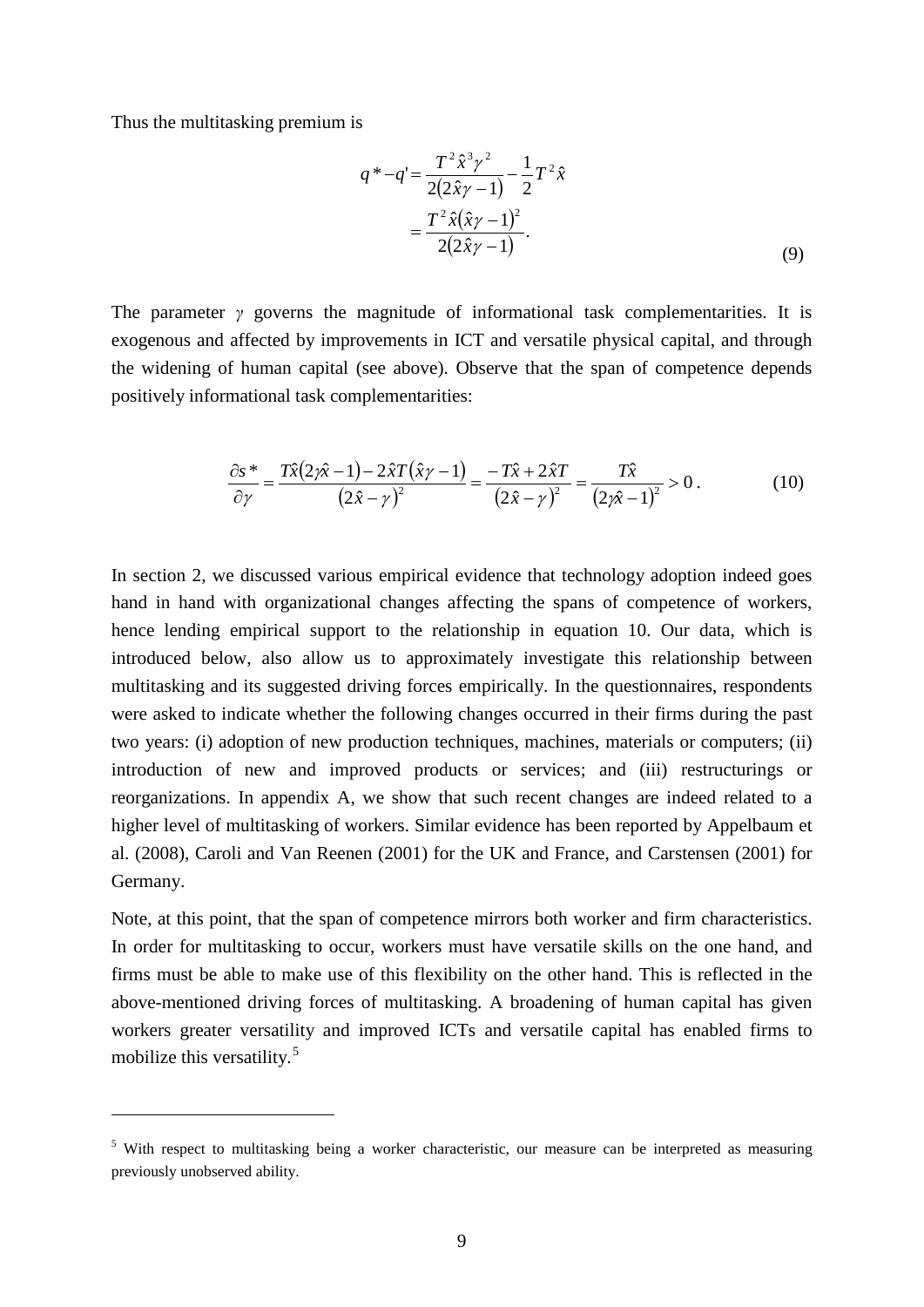#### **3.4. Explaining the Distribution of Wage Income**

We now consider the wages of workers with different occupations, where each occupation is identified by its primary task  $\hat{x}_i$ . Then the span of competence for a worker with occupation *i* is

$$
s^* = \frac{T(\hat{x}_i \gamma_i - 1)}{2\gamma_i \hat{x}_i - 1}.
$$
\n(11)

#### *3.4.1. The Fanning Out of the Earnings Distribution*

two skill classes, where  $\hat{x}_h$  is the primary-task productivity of the high-skilled worker and  $\hat{x}_l$ For simplicity, suppose that  $\gamma_i = \gamma$  so that all occupations are identical in terms of their opportunities for informational task complementarities. Next suppose that workers fall into is that of the low-skilled worker. Then the wage differential (equal to the productivity differential) is

$$
q_h - q_l = (T\gamma)^2 \left( \frac{\hat{x}_h^3}{2(2\hat{x}_h\gamma - 1)} - \frac{\hat{x}_l^3}{2(2\hat{x}_l\gamma - 1)} \right).
$$
 (12)

An increase in *γ* has a striking effect on the wage differential. In our model, a doubling of *γ* would more than double the productivity difference. In this way, our analysis helps account for the fanning out of the income distributions in many OECD countries between the mid-1970s and the mid-1990s.

#### *3.4.2. The Breakup of Earnings Distribution Changes*

Several papers on the polarization of work argue that the middle range of the wage distribution contains a disproportionate number of white-collar workers doing routine jobs (e.g. Goos and Manning, 2007). Accordingly, consider a distribution of primary-task skill classes  $\hat{x}_i$  over the range  $[\hat{x}^-, \hat{x}^+]$ , where  $\hat{x}^-$  and  $\hat{x}^+$  are positive constants,  $\hat{x}^- < \hat{x}^+$ , and let  $\gamma_i$  be the corresponding task-complementarity parameters. The income of a worker in skill class *i* is

$$
q_i = \frac{T^2 \hat{x}_i^3 \gamma_i^2}{2(2\hat{x}_i \gamma_i - 1)}.
$$
\n(13)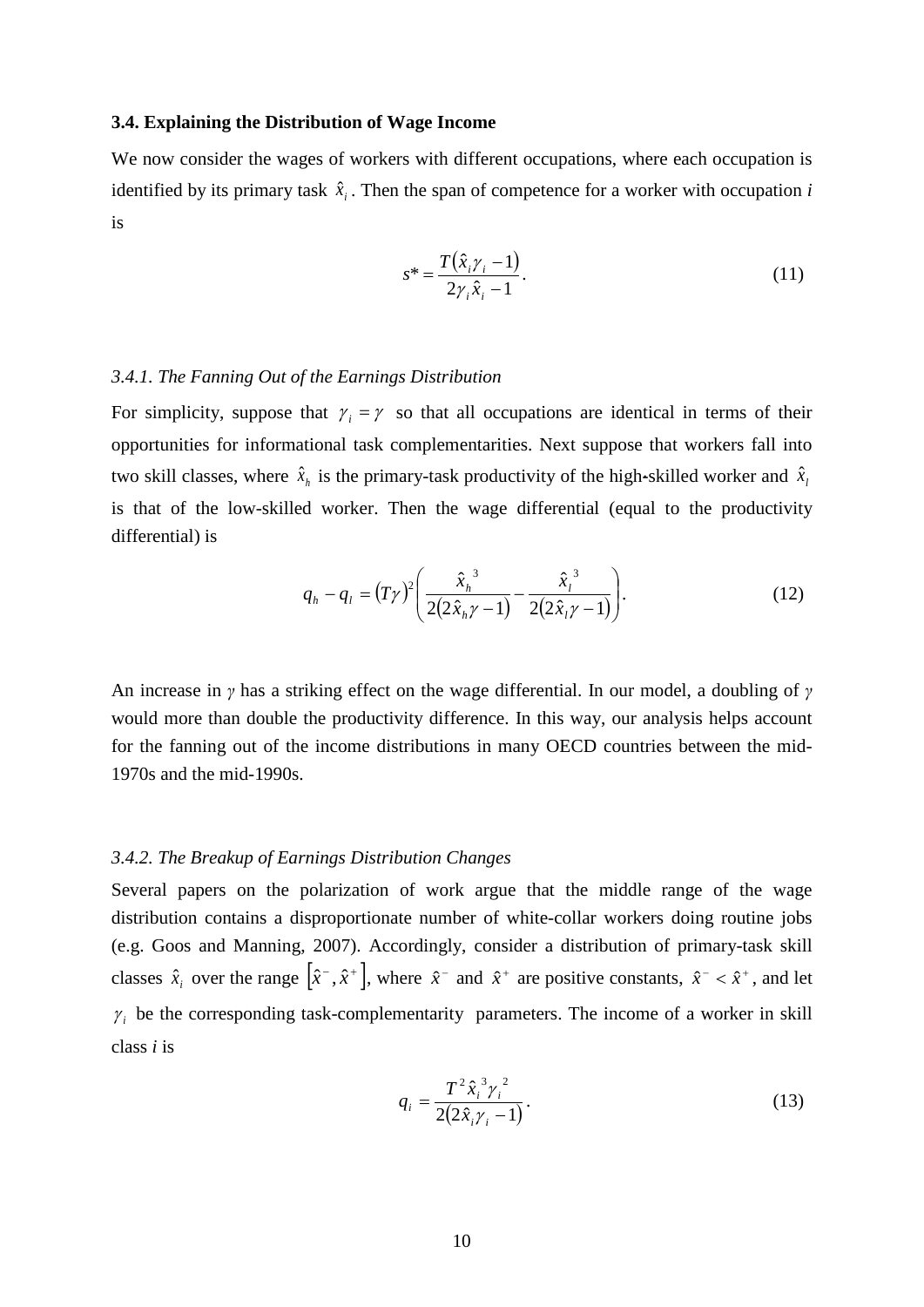Using the data introduced below, we calculate that the average level of multitasking in occupations that intensively use routine tasks is lower than in nonroutine-intensive occupations  $(2.66 \text{ vs. } 2.17 \text{ tasks})$  $(2.66 \text{ vs. } 2.17 \text{ tasks})$  $(2.66 \text{ vs. } 2.17 \text{ tasks})$ .<sup>6</sup> This suggests that jobs intensive in routine tasks offer relatively few opportunities for expanding the span of competence. To capture this characteristic of routine white-collar work, we suppose that as the task-complementarity parameter rises, the increase in  $\gamma_i$  is relatively small for workers in the middle range of the wage distribution, compared to workers in primary-task groups at the top and bottom of the wage distribution. Since  $\partial q_i / \partial \gamma_i > 0$ , we then find that the incomes of the routine whitecollar workers will rise more slowly than the incomes at the lower and upper tails of the occupational distribution for  $\hat{x}$ . Thus the lower part of the income distribution will become more equal and the upper part of the distribution with become less equal and our analysis can thereby account for a decoupling of the wage distribution.

#### **4. Data and Construction of Variables**

 $\overline{a}$ 

Our following empirical analysis is based on the German Qualification and Career Survey. The goal of the survey, conducted by the German *Bundesinstitut für Berufsbildung* (BIBB; Institute for Occupational Training), is to shed light on structural change in the labour market, and to document how it affects working conditions, work pressure, and individual mobility. For that purpose, it collects detailed data on issues, such as qualification and career profiles of the workforce, and organizational and technological conditions at the workplace. We use the four cross-sections 1986, 1992, 1999, and 2006, and can thus cover a period of 20 years.<sup>[7](#page-12-0)</sup> This makes the dataset particularly suitable for our analysis, because the literature suggests that major changes in the organization of work have only been observed since the late 1980s (cf. OECD, 1999). The Qualification and Career Survey has already served a large number of academic studies (e.g. DiNardo & Pischke, 1997; Pischke, 2007; Spitz-Oener, 2006). It samples from employed persons aged between 16 and 65.

<sup>&</sup>lt;sup>6</sup> We arrive at these figures by first calculating the routine and non-routine task input of each occupation using the methodology suggested by Spitz-Oener (2006). These task inputs per occupation are averaged over the sample period. Then, occupations with a larger (non-)routine task input are designated (non-)routine taskintensive and the average multitasking is calculated.

<span id="page-12-1"></span><span id="page-12-0"></span> $<sup>7</sup>$  An earlier survey wave in 1979 is available as well, but large changes in the variable definition over time make</sup> it impossible to use the earliest wave of the survey. Consequently, we start our analysis in 1985/86.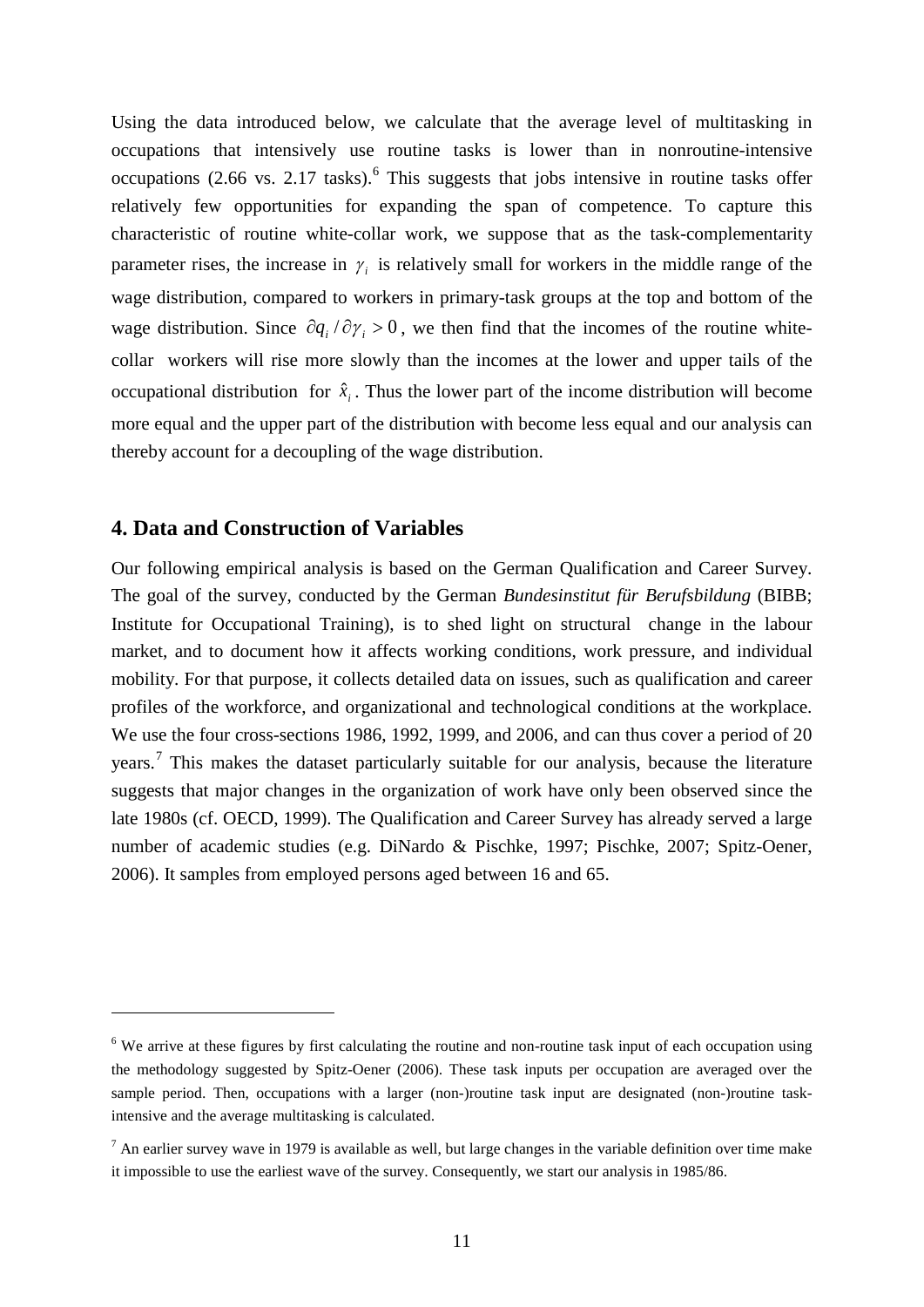The central variable in our empirical investigation is multitasking, which we use as a measure for the worker's span of competence. A unique feature of our data is that they allow the construction of such a variable at the individual level. We provide two independent measures of multitasking, in order to assess the robustness of our results.

#### **4.1. A Task-Based Measure of Multitasking**

A distinctive feature of our data is that every respondent is asked to indicate which tasks he performs at work. Multiple answers are possible, and indeed chosen by almost all respondents. An overview of available answer options is given in table 1. However, there are two problematic inconsistencies between the different survey waves: (1) the number of available answer options changes over time, and (2) in some cases, the wording of the answers differs significantly between the survey waves. We proceed by describing how we can nonetheless generate two consistent multitasking measures.

Table D.1 in the appendix provides a detailed overview of the exact wording and occurrence of the items. We follow Spitz-Oener (2006) and Gathmann and Schoenberg (2007) in drawing up a list of 17 tasks that can potentially be identified from the data (see tables 1 and D.1). Then we use two ways to identify these tasks: (1) *directly* from the answers to the question "Which of these tasks do you perform during your work?" and (2) *indirectly* via the question "Does your job require special knowledge in any of these fields?" (printed in italics in table D.1). Note that some of the tasks can only be identified either via the direct way or via the indirect way. More specifically, in year I (1986) only the direct question is available. In year II (1992), the answers to the direct question are identical to the previous survey. In addition, also the indirect question is available. In year III (1999), a couple of direct answers have been dropped from the survey, but the indirect answers are often identical to the previous survey. The same holds for year IV (2006).

In 8 out of the 17 cases on our list, the answer options for the direct question are identical (or nearly identical) across all four survey waves. We hence use the direct question to code these tasks and mark them accordingly in column 3 of table 1. In 4 out of 17 cases (des, pre, man, tex), neither the direct nor the indirect answers are comparable over time, so we drop these tasks and do not use them in the analysis. In the 5 cases left, we use the *direct* answers in years I and II, together with the *indirect* answers in years II, III, and IV. We flag these cases in column 4 of table 1. All we need is to make sure that the direct answers in year I and II and the indirect answers in year III and IV measure the same thing, i.e. whether it can capture that the person performs the respective task.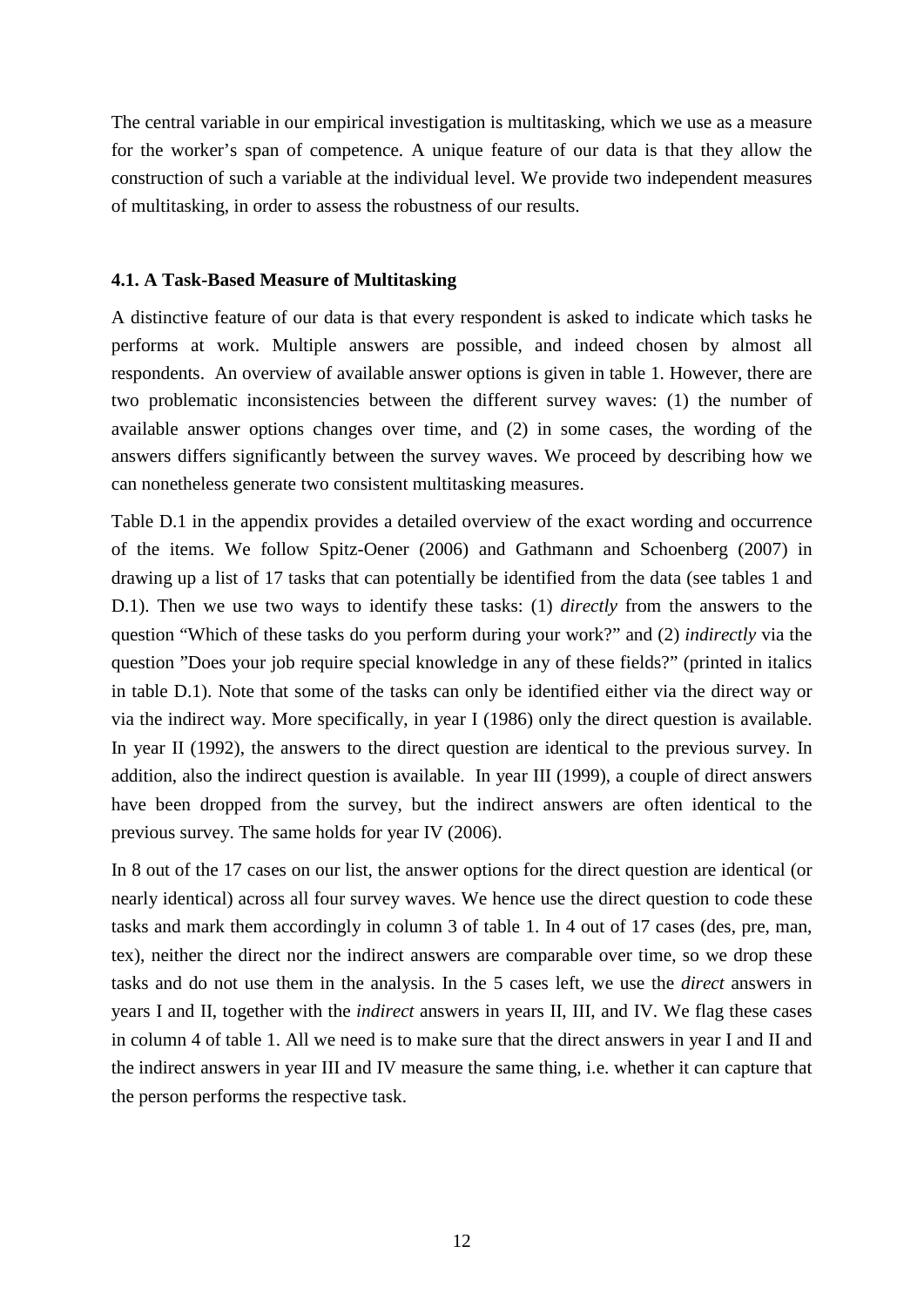| Key | Task description                                 | $(1)$ Direct<br>comparable | (2) Indirect<br>comparable | Correlation<br>(1), (2) | Included<br>in measure |
|-----|--------------------------------------------------|----------------------------|----------------------------|-------------------------|------------------------|
| res | Researching, analyzing, evaluating and planning  | Yes                        |                            |                         | Yes                    |
| des | Making plans/constructions, designing, sketching |                            | ÷,                         |                         |                        |
| pro | Working out rules/prescriptions, programming     | ٠                          | Yes                        | 0.539                   | Yes                    |
| rul | Using and interpreting rules                     |                            | Yes                        | 0.402                   | Yes                    |
| org | Negotiating, lobbying, coordinating, organizing  | <b>Yes</b>                 |                            |                         | Yes                    |
| tea | Teaching or training                             | Yes                        |                            |                         | Yes                    |
| sel | Selling, buying, advising customers, advertising | Yes                        |                            |                         | Yes                    |
| pre | Entertaining or presenting                       |                            |                            |                         |                        |
| man | Employing or managing personnel                  |                            | Ξ.                         |                         |                        |
| cal | Calculating, bookkeeping                         | $\overline{\phantom{a}}$   | <b>Yes</b>                 | 0.541                   | Yes                    |
| tex | Correcting texts/data                            |                            |                            |                         |                        |
| ope | Operating or controlling machines                | Yes                        |                            |                         | Yes                    |
|     | Repairing or renovating houses, apartments,      |                            |                            |                         |                        |
| rep | machines, vehicles                               | Yes                        |                            |                         | Yes                    |
| ser | Serving or accommodating                         | Yes                        |                            |                         | Yes                    |
| ins | Manufacture, install, construct                  | Yes                        | $\qquad \qquad -$          |                         | Yes                    |
| sec | Secure                                           |                            | <b>Yes</b>                 | 0.185                   |                        |
| nur | Nurse or treat others                            |                            | Yes                        | 0.599                   |                        |

#### **Table 1 – Tasks and comparability over time**

*Note*: Qualification and Career Survey 1986-2006; variable names from Spitz-Oener (2006) and Gathmann and Schoenberg (2007). The column correlation shows the correlation between the coding of the task using (1) the direct and (2) the indirect way.

To check this, we make use of the fact that both the direct answers and indirect answers are available in year II. We code the tasks once using the direct answers and again using the indirect answers, and then calculate the correlation between the two. Correlation coefficients are listed in the fifth column of table 1. Taking coefficients larger than 0.4 as appropriate, we find that in 4 of the 5 cases, both ways to code a task are acceptable. Accordingly, we have identified a total of 12 tasks, which are consistent and comparable across all four years of analysis. The measure for multitasking is obtained by simply counting all tasks indicated by a respondent.

#### **4.2. A Tool-Based Measure of Multitasking**

Arguably, the task-based measure of multitasking could be subject to imprecision, even though we took great care to avoid this. Fortunately, our data allow the construction of an additional measure of multitasking, which we will use to check the robustness of our results. In addition to work tasks, every survey respondent was asked to indicate the tools utilized at his workplace. The tools to choose from are shown in table 2. A great advantage over the task-based measure is that the definitions of these tools hardly change between the years.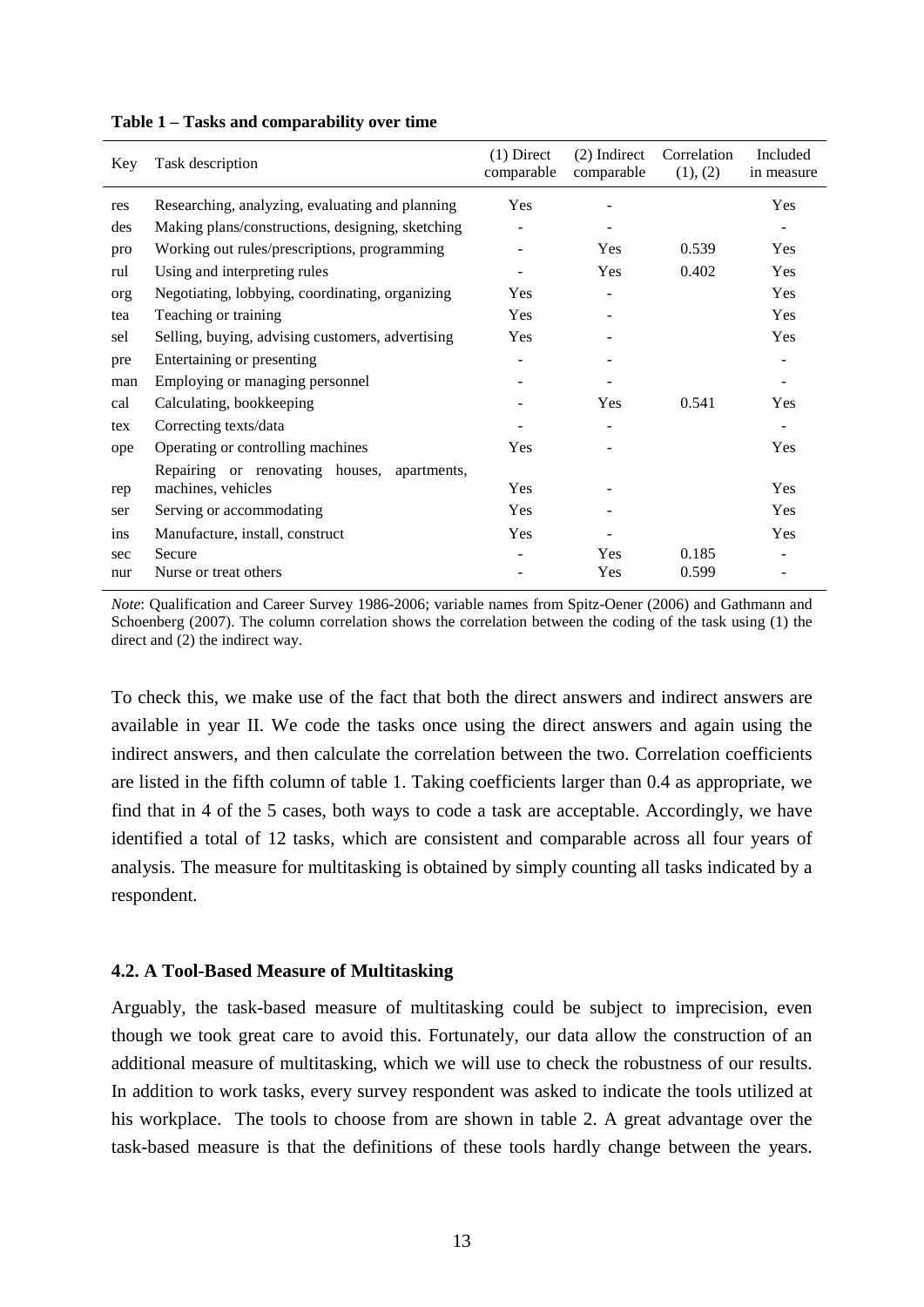Even in the few cases they do, it is easy to aggregate them consistently.<sup>[8](#page-12-1)</sup> Unfortunately, the question about workplace tools has been dropped in the latest wave of the survey, so that this part of the analysis is restricted to the period 1986 to 1999.

| Degree of versatility | Tool                                                                                                                                                                                                                                                                                                                                                                                                                  |
|-----------------------|-----------------------------------------------------------------------------------------------------------------------------------------------------------------------------------------------------------------------------------------------------------------------------------------------------------------------------------------------------------------------------------------------------------------------|
| high versatility      | PC.<br>Computer network (external)<br>Computer, terminal<br>Computer network (internal)<br>Presentation tools (radio tv overh.)<br>Phone<br>File, database<br>CNC/NC-machine                                                                                                                                                                                                                                          |
| medium versatility    | Simple writing material<br>Computer-controlled medical equipment<br>Motor vehicle<br>Measuring instruments<br>Precision and optical instruments<br>Calculator<br>Books, teaching material<br>Cash register<br>Simple means of transport<br>Text processor<br>Accounting machine, spreadsheets<br>Process plant<br>Production plant<br>Simple tools<br>Medical instruments<br>Hand-controlled machine<br>Powered tools |
| low versatility       | Other tools<br>Conveying machinery<br>(Semi-) Automatic machine<br>Lift trucks<br>Crane, lifting gear<br>Plants for power generation<br>Rail, ship, plane<br>Voice recorder<br>Typewriter<br>Fax machine<br>Graphical and specialist software                                                                                                                                                                         |

**Table 2 – Workplace tools and versatility classification**

<span id="page-15-0"></span>Workplace tools are a good proxy for tasks. To see this, consider the example of a woodworker. According to our data, he uses simple tools, power tools, measuring instruments, hand-controlled machines, and lift trucks. A few woodworkers in our sample also use typewriters, cash registers, files, simple writing materials, phones, and calculators. Looking at this list of tools, we can infer that the typical woodworker is performing tasks such as lumbering, transporting wood, transforming it into new forms. However, some of the woodworkers are also involved in sales or bookkeeping tasks. A larger portfolio of tasks is hence reflected in a higher number of tools the worker uses. Note that also Becker et al. (2009) use workplace tools as a proxy for the task content of a job.

 $\overline{a}$ 

<sup>&</sup>lt;sup>8</sup> Details about the aggregation can be obtained from the authors upon request.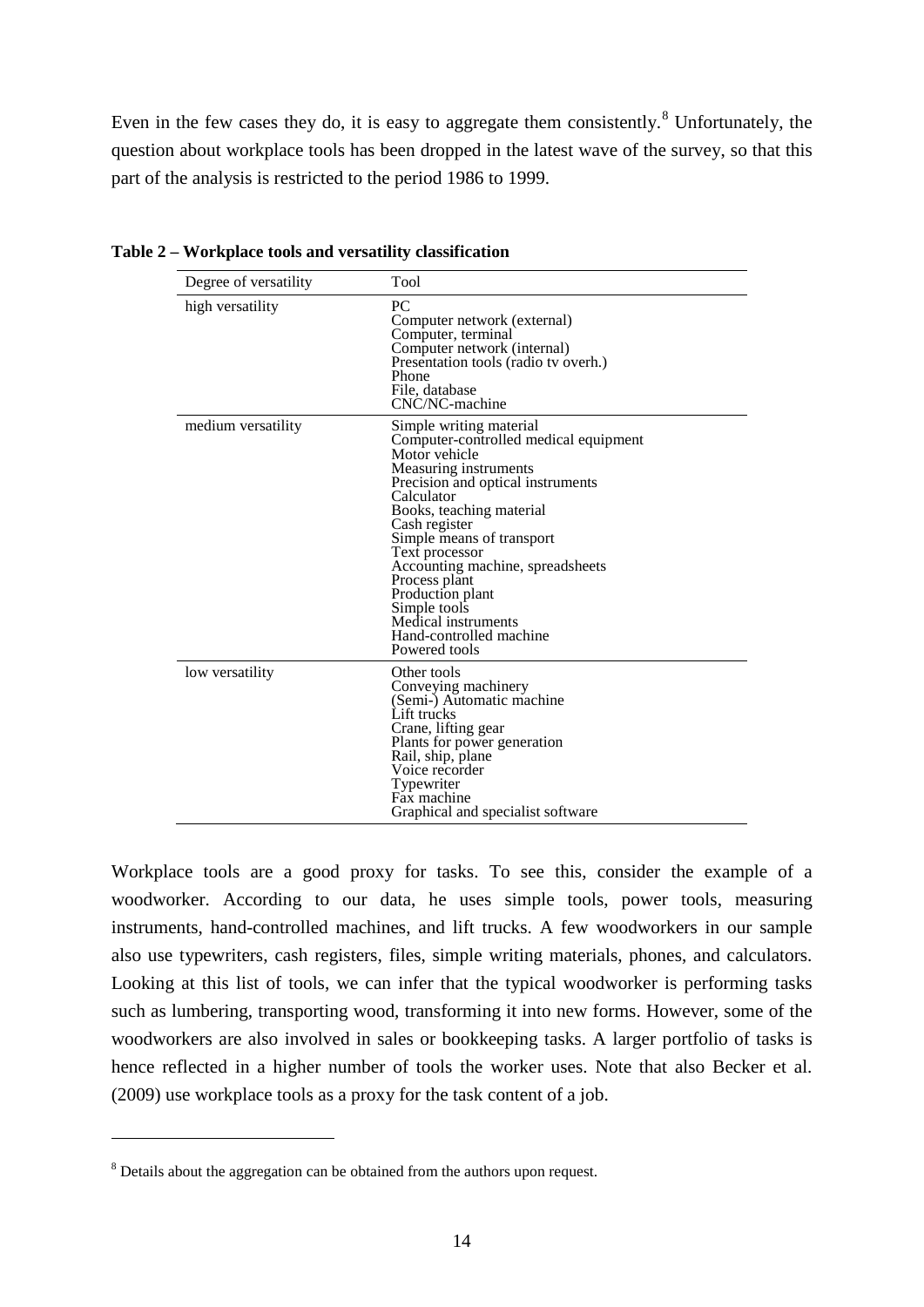As another example, we list the tools used by at least 20 per cent of electricians in our samples (table 3). The tasks printed in italics have newly entered the list in the respective year, i.e. they were previously performed by less than 20 per cent of the electricians. It seems that office equipment and computers are taking on a more prominent role in an electrician's workplace, while the traditional tools remain important as well. It thus appears from the tools they use, that electricians perform a broader range of tasks today than they used to.

A major problem with using tools as proxy for tasks is that certain tools can potentially be used for more than one task. While a personal computer is very versatile, i.e. it can be used for many different purposes and to perform many tasks (maybe even at the same time), a hammer or other simple tools are much less versatile, i.e. they can only be used for one specific purpose and task. In order to account for this, we subjectively rank tools according to their degree of versatility (see table 2). Tools at the top of the list can potentially be used to perform a larger number of tasks; tools at the bottom of the list can only be used to perform one or few tasks. We then aggregate the tasks into three groups: high, medium, and low versatility and attach the weights of 3, 2, and 1, respectively. The multitasking measure is the weighted sum of the number of tools.<sup>[9](#page-15-0)</sup>

#### **4.3. Earnings and Other Variables**

 $\overline{a}$ 

Data about individual earnings are also taken from the Qualification and Career Survey. In years I–III, earnings are reported in brackets and are both bottom- and top-censored (see table 4). We impute individual earnings by taking the midpoint of each earnings bracket.<sup>[10](#page-16-0)</sup> For the right-censored cases, we follow Pischke (2007) and assign the values stated in the column "Highest" of table 4. Due to the small size of the earnings brackets, potential measurement errors should be limited.<sup>[11](#page-16-1)</sup> In year IV, we can abstain from imputation because respondents were asked to indicate the exact amount of their gross monthly earnings. We convert monthly earnings into real hourly wages by first dividing them by the reported hours worked and then deflating them by the CPI in the respective year (as provided by the German Statistical Office). $^{12}$  $^{12}$  $^{12}$ 

<sup>&</sup>lt;sup>9</sup> Note that this weighting scheme has problems on its own because it is a completely arbitrary assumption that e.g. a PC is three times as versatile as a hammer and that the worker is indeed using the entire versatile potential of the PC. Nevertheless, we consider this alternative measure for multitasking as a useful device to check the empirical results derived from the task-based measure.

<span id="page-16-0"></span> $10$  See also DiNardo and Pischke (1997) and Pischke (2007) who use the same data for their analyses.

<span id="page-16-1"></span> $11$  We employ censored normal regressions in order to account for censoring in the wage data. In appendix C.1, we also provide the results of interval regressions to account for the bracket structure (von Fintel, 2007).

<span id="page-16-3"></span><span id="page-16-2"></span> $12$  Table 4 shows that the top category of earnings in 1992 is much lower than in 1986 and 1999. However, this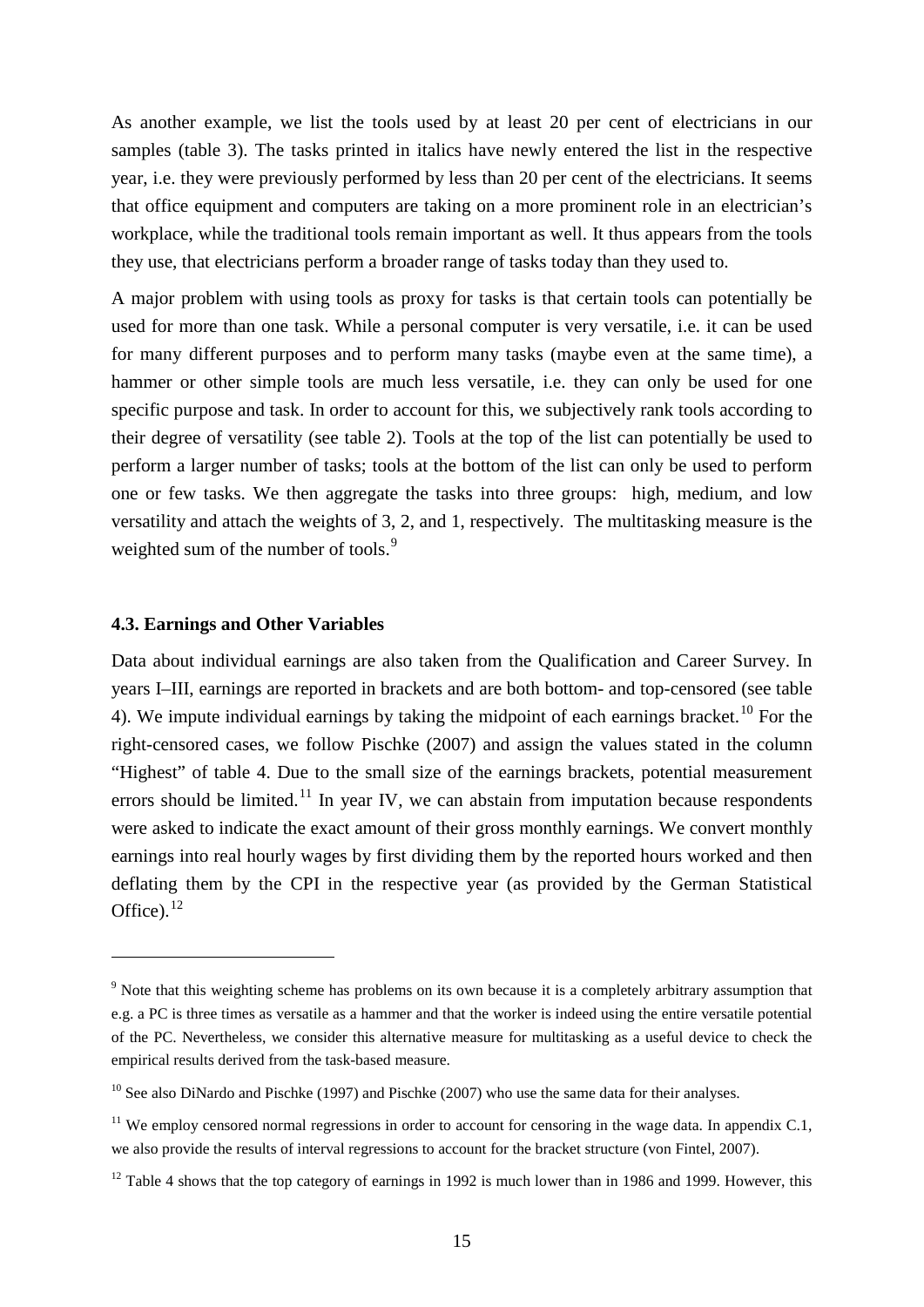| Year | Tool                              | % of workers |
|------|-----------------------------------|--------------|
| 1986 | Simple tools                      | 85.3         |
|      | Measuring instruments             | 60.8         |
|      | Powered tools                     | 52.5         |
|      | Motor vehicle                     | 41.8         |
|      | Other tools                       | 33.4         |
|      | Simple writing material           | 28.4         |
|      | Phone                             | 24.6         |
| 1992 | Simple tools                      | 80.4         |
|      | Measuring instruments             | 65.0         |
|      | Powered tools                     | 57.9         |
|      | Simple writing material           | 56.7         |
|      | Phone                             | 49.1         |
|      | Other tools                       | 41.2         |
|      | Motor vehicle                     | 40.7         |
|      | Calculator                        | 40.0         |
|      | File, database                    | 27.5         |
|      | Fax machine                       | 23.4         |
|      | Books, teaching material          | 20.5         |
| 1999 | Simple tools                      | 82.9         |
|      | Simple writing material           | 77.8         |
|      | Measuring instruments             | 77.7         |
|      | Phone                             | 72.2         |
|      | Powered tools                     | 60.0         |
|      | Other tools                       | 58.5         |
|      | Motor vehicle                     | 45.2         |
|      | Calculator                        | 44.1         |
|      | Medical instruments               | 38.6         |
|      | PC                                | 37.2         |
|      | Hand-controlled machine           | 34.4         |
|      | Computer-controlled medical equ.  | 29.3         |
|      | Fax machine                       | 28.4         |
|      | Text processor                    | 27.3         |
|      | Graphical and specialist software | 23.0         |
|      | Computer network (internal)       | 21.5         |
|      | Computer, terminal                | 21.2         |

**Table 3 – Tasks carried out by Electricians, 1986-1999**

*Note*: The table lists all tasks, which are performed by more than 20 per cent of the Electricians in the sample. Tasks printed in italics are new in the list.

The other variables which enter our regression analysis as control variables are dummies for educational attainment, years of work experience, and dummies for married, female, the interaction of the two, working part-time and residing in a city. Educational attainment refers to the highest qualification obtained by a respondent and includes tertiary education (university and equivalent), secondary education (Abitur [A-levels], vocational training) and less than secondary education (schooling up to 10th grade or less). Work experience is calculated using a variable indicating the year in which respondents had their first job. The

 $\overline{a}$ 

is not a limitation for our purpose because even with the lower top category in 1992, almost the entire German wage distribution is covered. Censoring only affects the top 2 percent of the distribution in 1992.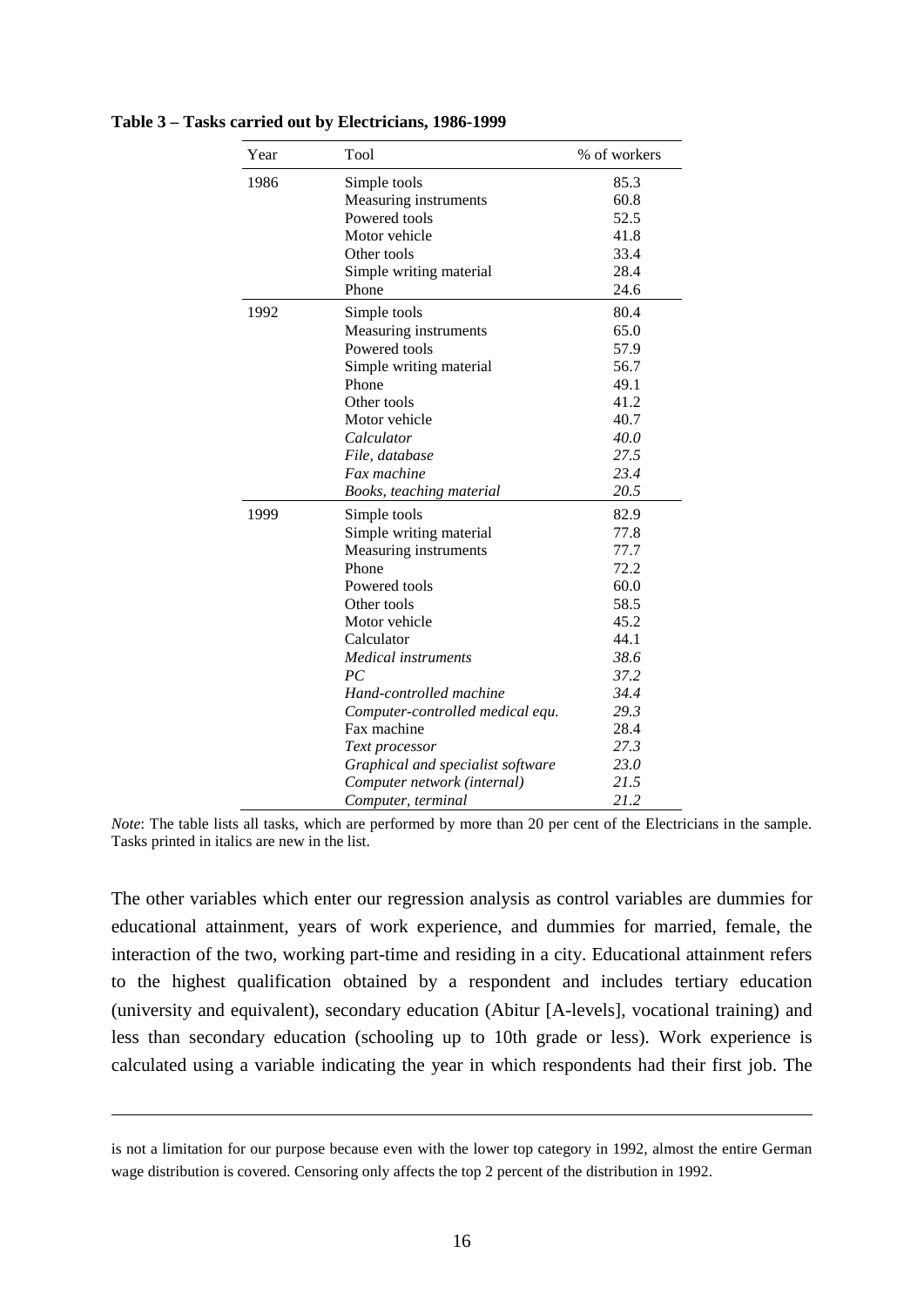city dummy indicates whether the respondent lives in a city with more than 50,000 inhabitants. A similar set of control variables has also been used by DiNardo and Pischke (1997) who, however, investigate the wage impact of computer use.

| Year | Lower bound | Upper bound                              | Bracket size                                                                                                            | Highest |
|------|-------------|------------------------------------------|-------------------------------------------------------------------------------------------------------------------------|---------|
| 1986 | 400         | 15,000                                   | $up$ to 1,000;<br><b>200</b><br>250<br>up to $3,000$ ;<br>500 up to 6,000;<br>2,000 up to 10,000;<br>5,000 up to 15,000 | 16,500  |
| 1992 | 600         | 8,000                                    | 500 up to 6,000;<br>1,000 up to 8,000                                                                                   | 10,500  |
| 1999 | 600         | 15,000                                   | 500 up to 6,000;<br>1,000 up to 10,000;<br>5,000 up to 15,000                                                           | 17,500  |
| 2006 |             | Earnings reported precisely, no brackets |                                                                                                                         |         |

**Table 4 – Earnings in the Qualification and Career Survey, in DM**

*Note*: imputed earnings in top category (column "Highest") from Pischke (2007).

### **5. Results**

We now present evidence for some of the predictions of the theoretical model discussed above.<sup>[13](#page-16-3)</sup> Before proceeding to the results, we quickly summarize the expected results. First, we expect the level of multitasking to rise throughout the sample period. As we mentioned above, the two decades analyzed have been characterized by significant changes in the organization of work, which should be reflected in an increased level of multitasking of workers (cf. NUTEK, 1999; Caroli & Van Reenen, 2001). Second, we expect the level of multitasking to differ between workers with different educational level. Third, we expect to find a multitasking premium because—as shown theoretically—with a wider span of competence, employees exploit more complementarities between tasks, which raises their productivity and wages.

#### <span id="page-18-0"></span>**5.1. Facts about Multitasking**

 $\overline{a}$ 

In order to obtain an idea about the importance of multitasking, we first look at the extent and development of multitasking over time in Germany. Table 5 shows summary statistics of our two measures of multitasking for all workers and by educational level. To begin with, it

 $13$  Note that we do not intend to provide a structural estimation of the model.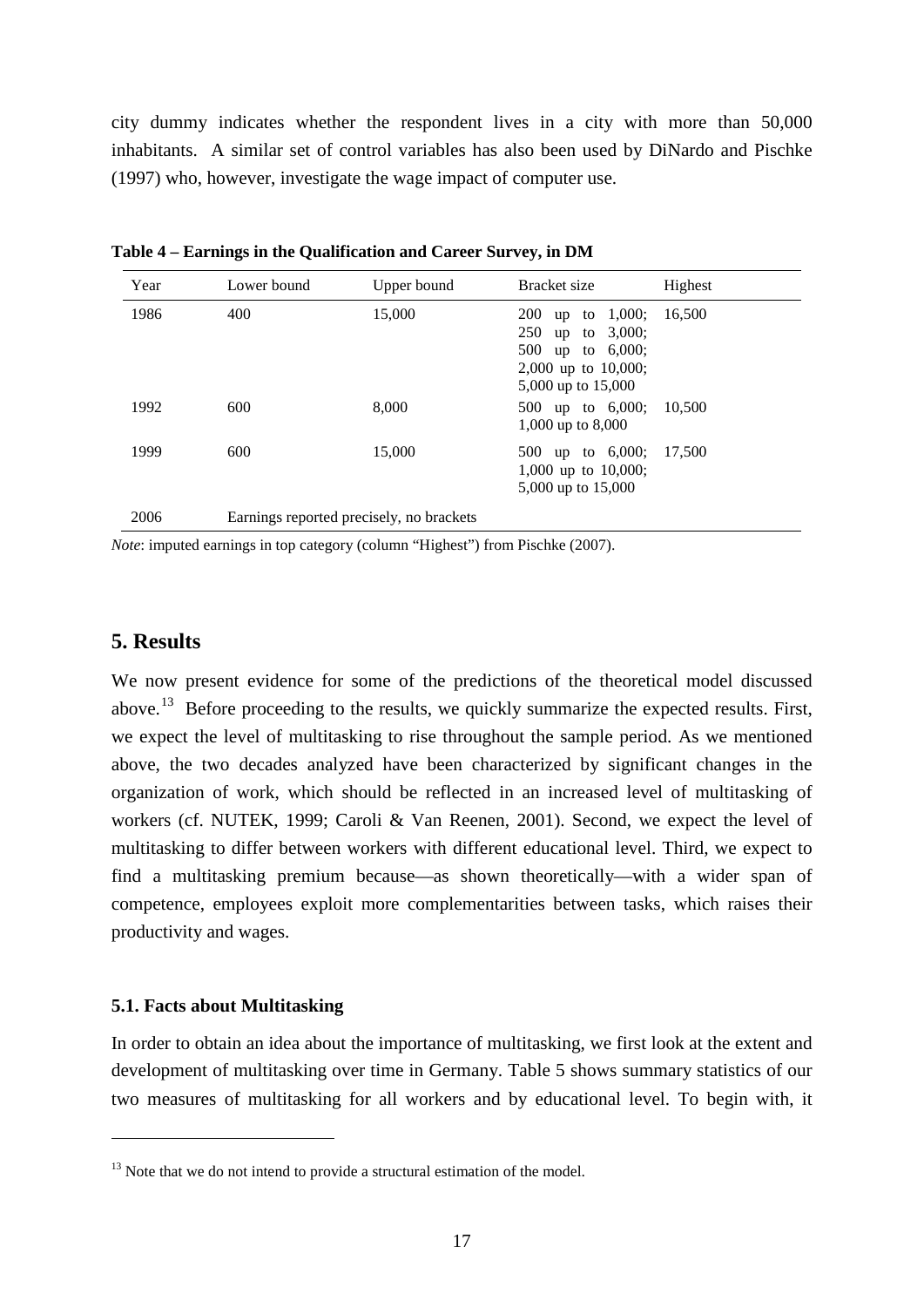becomes clear that multitasking has increased significantly over time. Even though multitasking was already slightly rising throughout the late 1980s, the biggest increase happened after 1992. Both independent measures of multitasking, task-based and tool-based, paint roughly the same picture.

|                      | I. Task-based measure |                  |                  |                  |                   | II. Tool-based measure |                   |  |
|----------------------|-----------------------|------------------|------------------|------------------|-------------------|------------------------|-------------------|--|
|                      | 1986                  | 1992             | 1999             | 2006             | 1986              | 1992                   | 1999              |  |
| A. Overall           |                       |                  |                  |                  |                   |                        |                   |  |
|                      | 1.965                 | 2.227            | 4.229            | 6.266            | 10.052            | 12.762                 | 15.149            |  |
|                      | (1.227)               | (1.531)          | (2.035)          | (2.219)          | (6.401)           | (8.140)                | (8.826)           |  |
| B. Educational level |                       |                  |                  |                  |                   |                        |                   |  |
| primary              | 1.549<br>(0.919)      | 1.533<br>(0.927) | 2.999<br>(1.789) | 5.173<br>(2.409) | 5.682<br>(4.573)  | 6.590<br>(5.661)       | 9.405<br>(7.121)  |  |
| secondary            | 1.968<br>(1.230)      | 2.243<br>(1.531) | 4.247<br>(2.026) | 6.255<br>(2.266) | 10.266<br>(6.272) | 13.076<br>(7.980)      | 15.252<br>(8.560) |  |
| tertiary             | 2.246<br>(1.319)      | 2.709<br>(1.709) | 5.099<br>(1.759) | 6.643<br>(1.904) | 13.362<br>(6.252) | 16.840<br>(7.660)      | 19.548<br>(8.515) |  |

#### **Table 5 – Multitasking by year and educational attainment**

*Note*: Standard deviations are given in brackets.

Importantly, also the standard deviation of our multitasking measures is increasing over time in all groups. It is thus evident that not all workers have equally increased their spans of competence, but that the increasing average is accompanied by an increasing dispersion of multitasking within the groups. We can rule out that the increase in multitasking is resulting from a changing occupational composition of the workforce because this result also holds within occupations and when occupational employment is kept constant at its 1986 structure.

Looking at multitasking by educational level, panel B reveals that—as expected—higher educated workers perform significantly more tasks on average than lower educated workers. Workers with tertiary education, i.e. with a university or technical college degree, have increased their level of multitasking from 2.2 to 6.6 tasks on average, while workers with primary education increased the level from 1.5 to 5.1 tasks only.

Interestingly, the "multitasking gap", i.e. the difference in multitasking levels between higher- and lower-educated workers has increased quite strongly throughout the late 80s and 90s, but has shrunk after 1999. Note, however, that the standard deviation in 2006 is relatively high for primary-educated workers compared to workers with a higher educational level, suggesting that the strong increase in multitasking for low-skilled workers in the early 2000s has only been experienced by a relatively small group of workers. Between 1986 and 1999, the multitasking gap between workers with tertiary and secondary, and between workers with secondary and primary education also increased. After 1999 is decreased slightly.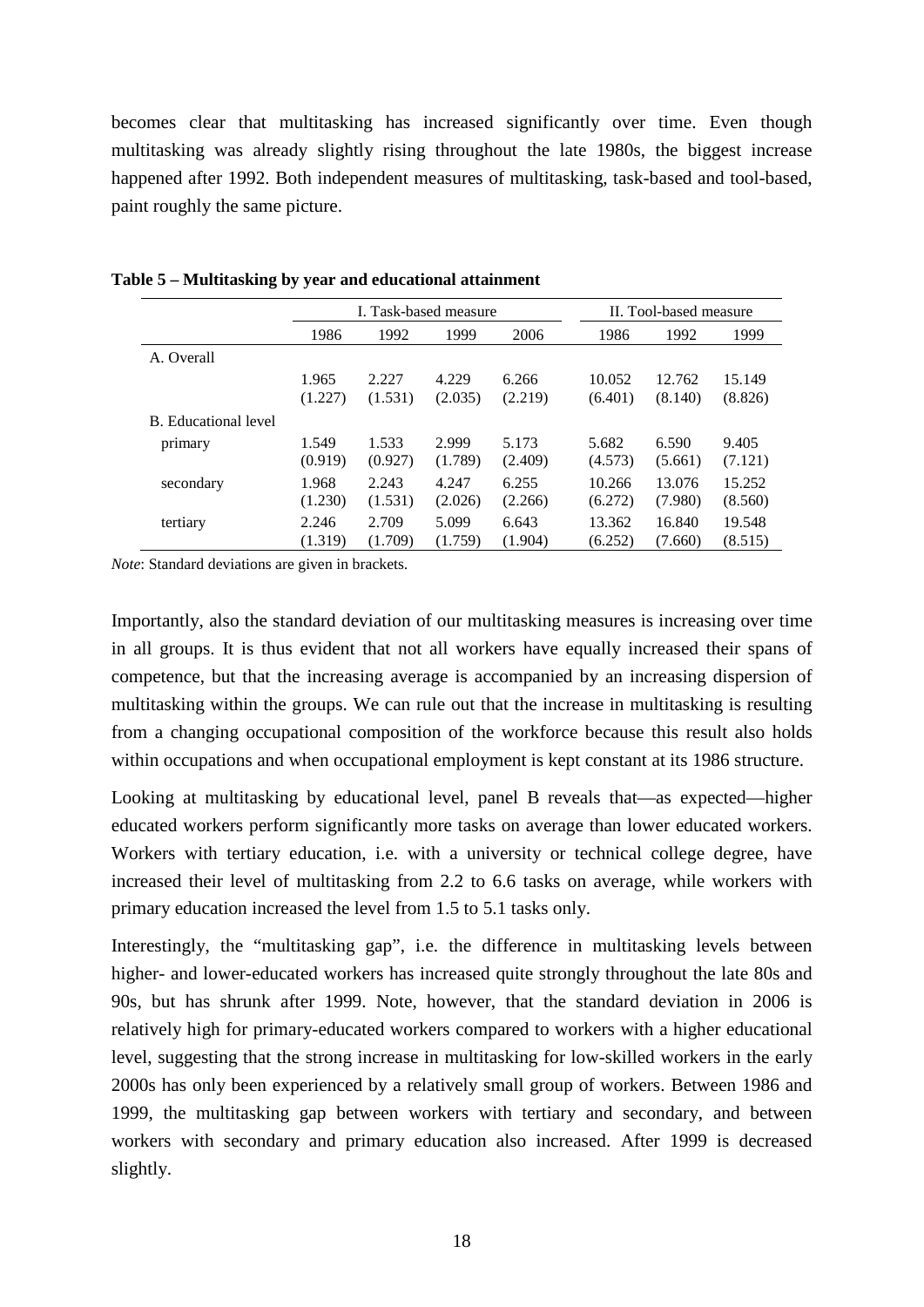#### **5.2. Is There a Multitasking Premium?**

 $\overline{a}$ 

In the following econometric analysis, we estimate simple wage regressions, but amend them by including our multitasking measure. Besides that, the estimated wage equation is standard; it includes dummies for the educational level, years of experience, gender, marital status, the interaction of gender and marital status, dummies for part-time work and living in a city. We also include industry fixed effects (two-digit level) to account for possible industry-specific effects of organizational and technical change that might otherwise be picked up by our multitasking measure. Furthermore, we include occupation fixed effects in order to control for the general nature of the job. After all, some occupation may, by their very nature, require more tasks to be performed by workers. In the pooled regressions, we also include year dummies. The endogenous variable is the log real gross hourly wage rate. The wage equations are estimated using a censored normal regression in order to provide for top and bottom censoring in the wage data. Our sample includes all workers and is limited to West Germany.

The estimation results using our task-based measure of multitasking are shown in table 6. Model 1 is based on the pooled sample (all years) and serves as a benchmark model. It is equivalent to a standard wage regression without multitasking measures. The results are in line with usual estimates (e.g. DiNardo & Pischke, 1997).<sup>[14](#page-18-0)</sup> In model 2, we add our taskbased measure of multitasking. We also include its square term in order to account for possible diminishing returns to multitasking, which reflect the trade-off between specialization and informational task complementarities in the theoretical model. The result shows that multitasking has a positive and significant effect on hourly wages: at the mean level of multitasking, performing one additional task is associated with a 6 per cent higher wage.[15](#page-20-0)

<sup>&</sup>lt;sup>14</sup> DiNardo and Pischke (1997) have used the same data and variables. However, they investigate the question whether certain tools have similar wage effects as computers. The results are not directly comparable because they include at least a variable for computer use in their regressions and approximated years of schooling instead of dummies for the educational level. Our coefficient for work experience is about 1 percent lower than their estimate.

<span id="page-20-1"></span><span id="page-20-0"></span><sup>&</sup>lt;sup>15</sup> The effect is calculated at the mean level of multitasking *s* using  $\partial \ln w / \partial s = \beta_1 + 2\beta_2 s$ , where  $\beta_1$  and  $\beta_2$  are the coefficients of multitasking and multitasking squared. The mean level of multitasking of the pooled sample as it is used here is 3.638.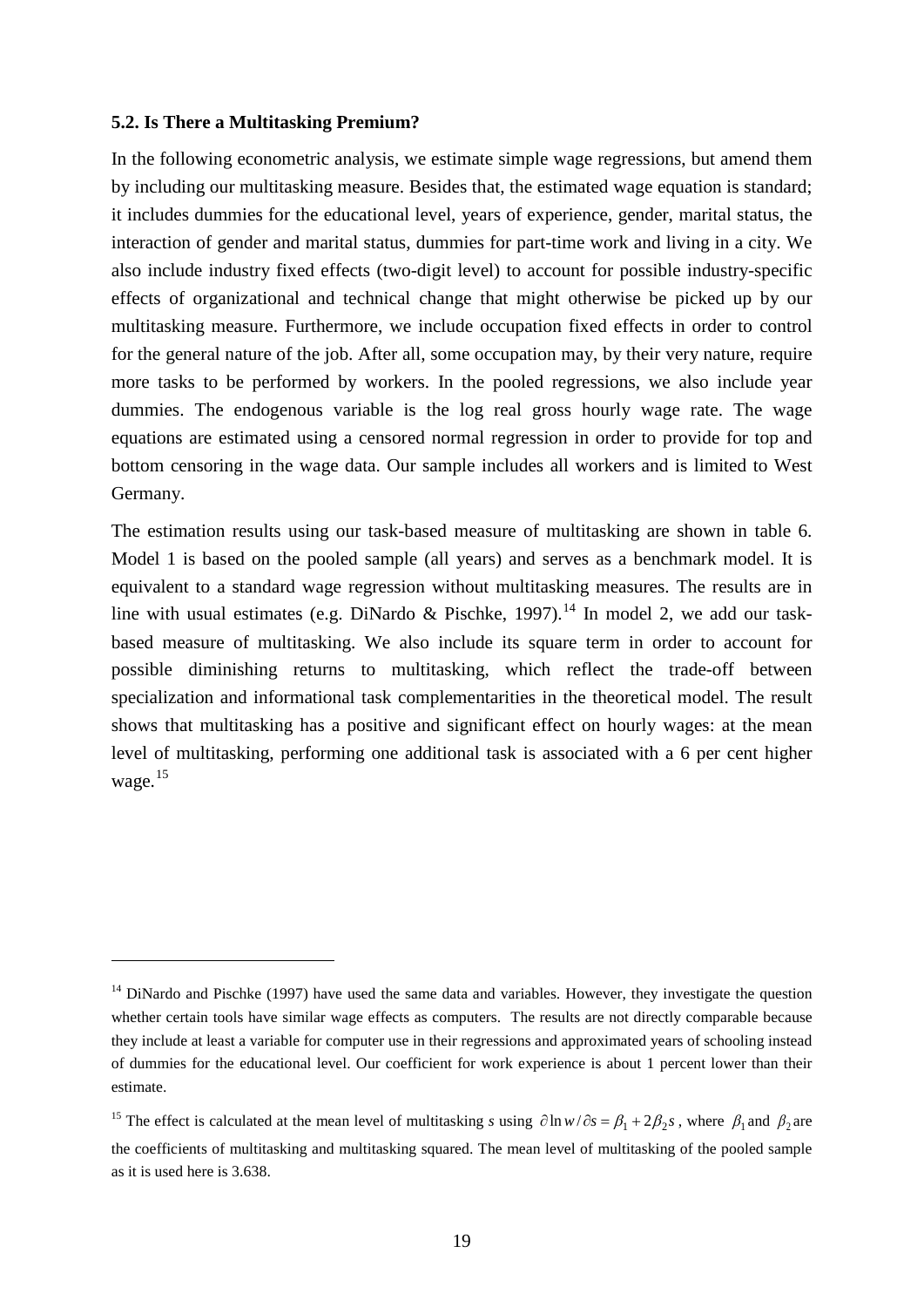|                           | (1)                                    | (2)                         | (3)                               | (4)                         | (5)                               | (6)                                | (7)                         |
|---------------------------|----------------------------------------|-----------------------------|-----------------------------------|-----------------------------|-----------------------------------|------------------------------------|-----------------------------|
|                           | Benchmark                              | Pooled                      | 1986                              | 1992                        | 1999                              | 2006                               | Interaction                 |
| Multitasking              |                                        | $0.0433***$<br>(16.47)      | $0.0472***$<br>(5.25)             | $0.0512***$<br>(8.85)       | $0.0547***$<br>(9.92)             | $0.0627***$<br>(7.91)              | $0.0429***$<br>(11.74)      |
| Multitasking <sup>2</sup> |                                        | $-0.00244***$<br>$(-9.48)$  | $-0.00502***$<br>$(-3.33)$        | $-0.00417***$<br>$(-5.22)$  | $-0.00338***$<br>$(-5.97)$        | $-0.00376$ ***<br>$(-6.26)$        | $-0.00403***$<br>$(-11.17)$ |
| Secondary educ.           | $0.135***$<br>(20.52)                  | $0.122***$<br>(18.47)       | $0.0736^{\ast\ast\ast}$<br>(4.73) | $0.144***$<br>(14.19)       | $0.0939***$<br>(7.90)             | $0.169^{\ast\ast\ast}$<br>(9.27)   | $0.122***$<br>(18.49)       |
| Tertiary educ.            | $0.356\sp{*}{^\ast\sp{*}}$<br>(40.26)  | $0.338***$<br>(38.27)       | $0.279***$<br>(13.30)             | $0.356***$<br>(22.63)       | $0.283***$<br>(17.26)             | $0.401***$<br>(19.42)              | $0.338***$<br>(38.25)       |
| Experience                | $0.0243***$<br>(43.45)                 | $0.0239***$<br>(42.88)      | $0.0257***$<br>(21.59)            | $0.0199***$<br>(20.37)      | $0.0218***$<br>(21.04)            | $0.0270^{\ast\ast\ast}$<br>(20.39) | $0.0239***$<br>(42.91)      |
| Experience <sup>2</sup>   | $-0.00039***$<br>$(-30.75)$            | $-0.00037***$<br>$(-29.99)$ | $-0.00042***$<br>$(-15.19)$       | $-0.00032***$<br>$(-14.66)$ | $-0.00034***$<br>$(-15.48)$       | $-0.00039***$<br>$(-12.88)$        | $-0.00037***$<br>$(-29.99)$ |
| Married                   | $0.106\sp{*}{^\ast\sp{*}}}$<br>(23.90) | $0.102***$<br>(23.23)       | $0.119***$<br>(12.13)             | $0.0850***$<br>(10.65)      | $0.109***$<br>(13.56)             | $0.100***$<br>(10.60)              | $0.103***$<br>(23.33)       |
| Female                    | $-0.106***$<br>$(-17.82)$              | $-0.0986$ ***<br>$(-16.57)$ | $-0.104***$<br>$(-8.03)$          | $-0.137***$<br>$(-12.75)$   | $-0.0726***$<br>$(-6.65)$         | $-0.0798***$<br>$(-6.39)$          | $-0.0981$ ***<br>$(-16.48)$ |
| Married*Female            | $-0.122***$<br>$(-17.53)$              | $-0.119***$<br>$(-17.19)$   | $-0.133***$<br>$(-8.33)$          | $-0.114***$<br>$(-9.20)$    | $-0.131***$<br>$(-10.37)$         | $-0.105***$<br>$(-7.34)$           | $-0.119***$<br>$(-17.30)$   |
| Part-time                 | 0.00748<br>(1.20)                      | $0.0174^{**}$<br>(2.80)     | $0.0704^{***}\,$<br>(4.06)        | $0.0712***$<br>(6.30)       | $0.0481^{\ast\ast\ast}$<br>(4.48) | $-0.0644$ ***<br>$(-5.44)$         | $0.0191***$<br>(3.07)       |
| Big city                  | $0.0314***$<br>(9.84)                  | $0.0327***$<br>(10.29)      | $0.0557***$<br>(8.09)             | 0.00908<br>(1.61)           | $0.0437***$<br>(7.68)             | $0.0273***$<br>(3.69)              | $0.0329***$<br>(10.36)      |
| Year 1992*tasks           |                                        |                             |                                   |                             |                                   |                                    | $0.00948$ **<br>(2.65)      |
| Year 1999*tasks           |                                        |                             |                                   |                             |                                   |                                    | $0.0137***$<br>(3.88)       |
| Year 2006*tasks           |                                        |                             |                                   |                             |                                   |                                    | $0.0251***$<br>(5.91)       |
| Constant                  | $2.758^{\ast\ast\ast}$<br>(8.89)       | $2.715***$<br>(8.64)        | $2.591***$<br>(26.60)             | $2.624***$<br>(41.45)       | $1.774***$<br>(10.30)             | $2.622***$<br>(8.10)               | $2.726***$<br>(8.61)        |
| Year dummies              | Yes                                    | Yes                         | No                                | No                          | No                                | No                                 | Yes                         |
| Industry dummies          | Yes                                    | Yes                         | Yes                               | Yes                         | Yes                               | Yes                                | Yes                         |
| Occup. dummies            | Yes                                    | Yes                         | Yes                               | Yes                         | Yes                               | Yes                                | Yes                         |
| Sigma                     | $0.386***$                             | $0.385***$                  | $0.393***$                        | $0.353***$                  | $0.367***$                        | $0.410***$                         | $0.384***$                  |
| pseudo $R^2$              | 0.323                                  | 0.329                       | 0.285                             | 0.378                       | 0.336                             | 0.303                              | 0.330                       |
| $\boldsymbol{N}$          | 66538                                  | 66538                       | 14469                             | 18304                       | 18358                             | 15407                              | 66538                       |

**Table 6 – Censored normal regression on Log gross hourly wages, task-based measure**

*Note: t* statistics in parentheses;  $p < 0.05$ ,  $p < 0.01$ ,  $p < 0.001$ 

Hence, the regressions reveal the existence of a multitasking premium and thereby confirm the predictions from the theoretical model. The negative coefficient for the square indicates diminishing returns to multitasking. Multicollinearity is limited since the coefficients only change very little compared to the benchmark.

Models 3–6 display the estimation results separately for each year and convey that the multitasking premium is increasing over time. To better illustrate the changing relationship between multitasking and wages, we plot multitasking-wage profiles in figure 1. The graph displays, separately for each year, a quadratic fit through the predicted log hourly wage for each level of multitasking. The multitasking-wage profile becomes steeper over time, implying a rising multitasking premium. The increasing steepness is driven by the increasing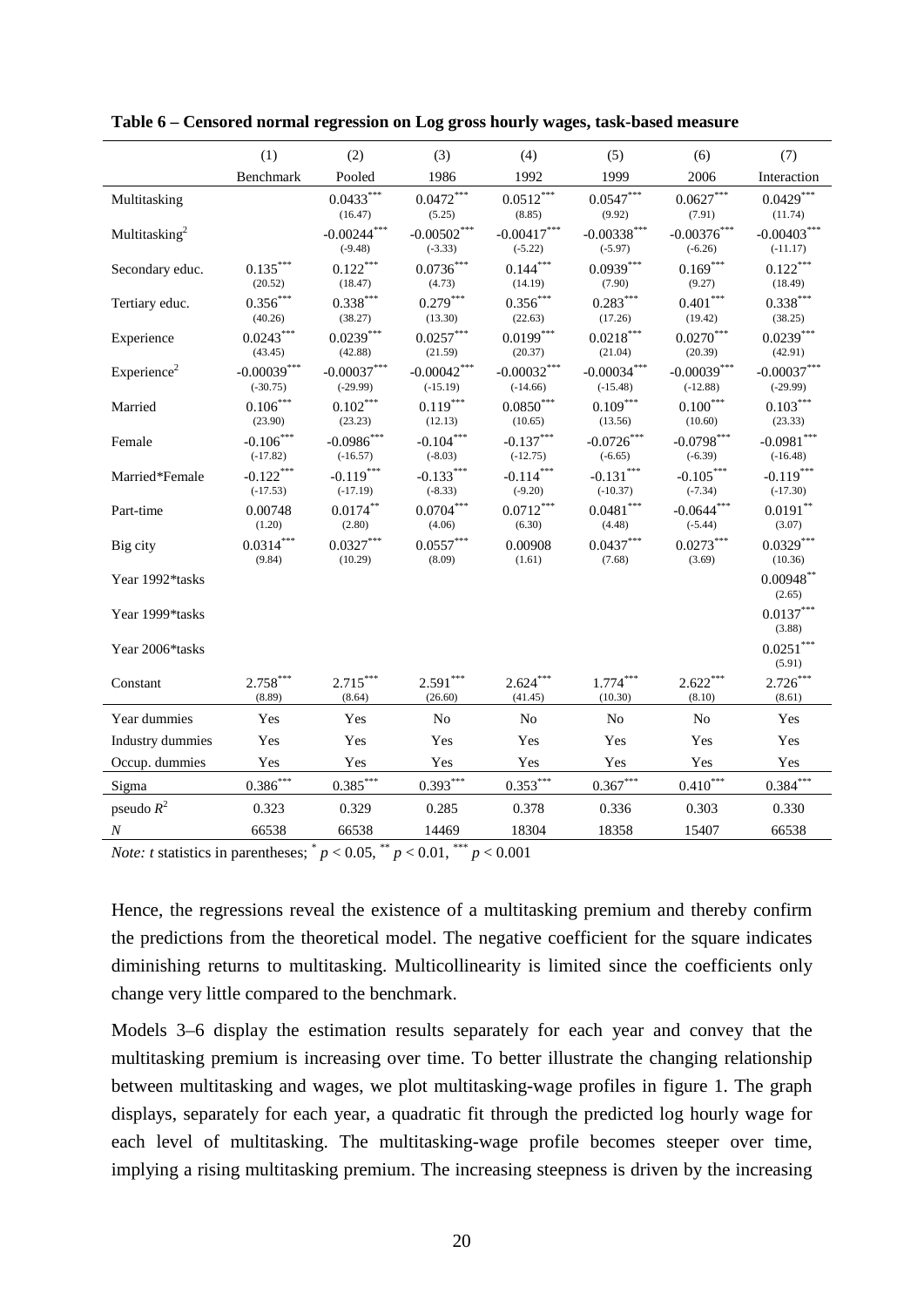coefficient of the level of multitasking. If the increasing steepness is statistically significant can be tested using model 7. Here, we use the pooled sample and control for time differences in the multitasking coefficients by including an interaction *year\*multitasking*. As expected, the coefficient of the interaction term is greater for later years and the differences are statistically significant at a 1 per cent level.

The coefficient of the square is rather large relative to the linear effect. This results in the downward-sloping multitasking-wage profile for high levels of multitasking, as shown in figure 1. The empirical analysis thus suggests that there is an upper limit to how large the span of competence can be in order to remain profitable for the worker. The maximum of the multitasking-wage profiles can therefore be interpreted as the optimal level of multitasking. We calculate this level (i.e. the point at which the downward-sloping section of the multitasking-wage profile begins) for each year in table 7. As our theoretical model predicts, the optimal span of competence increases over time: it was lower in earlier years when multitasking-enhancing technologies and organizational forms were not yet available or implemented. Yet, the ongoing change and implementation of the new technologies and organizational structures throughout the 20-year period shifted the optimal span of competence outwards.



**Figure 1 – Multitasking-wage profile, by year**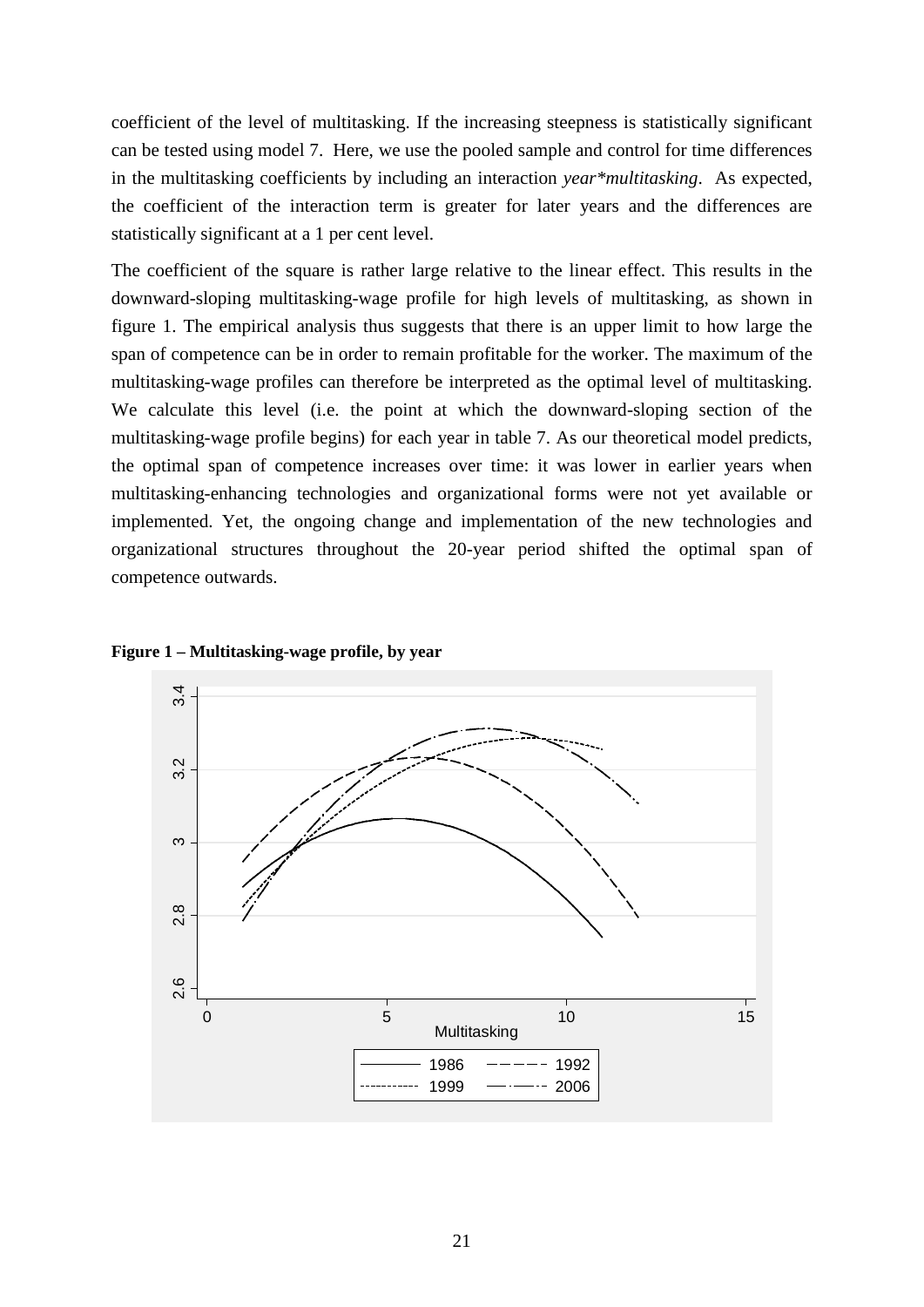**Table 7 – Optimal level of multitasking, by year**

| Year | Optimal level of multitasking |
|------|-------------------------------|
| 1986 | 4.701                         |
| 1992 | 6.139                         |
| 1999 | 8.092                         |
| 2006 | 8.338                         |

*Note*: The optimal level of multitasking is obtained by maximizing  $\ln w = \beta_1 s + \beta_2 s^2$  with respect to *s*, where *s* is the span of competence and the  $\beta$ 's are the regression coefficients for multitasking and the square of multitasking in models 3-6.

How does a multitasking premium translate into wage inequality between and within skill groups? The existence of a multitasking premium means that the ability and opportunity to expand the span of competence is rewarded. However, these abilities and opportunities are not equally distributed across the population, so that only some workers benefit from the multitasking premium. As we showed above, higher educated workers tend to have higher levels of multitasking, and also the "multitasking gap" between higher- and lower-educated workers expanded (at least until 1999). Moreover, within educational groups, the level of multitasking was increasingly spread out. Accordingly, higher skilled workers benefitted relatively more from the multitasking premium than lower skilled workers. This leads to greater wage dispersion between groups and within groups.

Besides that, the results also show that there is a "price effect" because the multitasking premium is rising over time. Without changing their actual levels of multitasking, workers with a sufficiently high level of multitasking benefit from a higher premium, while workers with a low level of multitasking might even suffer from wage declines. The latter result evolves from figure 1 because the very left section of the 2006 multitasking-wage profile is below the profile of earlier years. Note, again, that the workers with higher levels of multitasking are the ones in the upper part of the wage distribution and workers with lower levels are found in the lower part, so that also the price effect (i.e. the rising premium) leads to more wage dispersion.

In table 8, we repeat the estimations using the tool-based measure of multitasking. The sample is larger for this exercise because there was no need to drop observations that had potential problems with inconsistencies in the task definition. Note that the tool-based measure is no longer available in the cross section for 2006 because the questions have been dropped from the survey. The results partly confirm our findings from before. Model 2 shows that, *ceteris paribus*, using an additional tool is associated with a 0.6 per cent higher wage.<sup>16</sup> As before, the square of multitasking is negative, pointing to diminishing returns. Multitasking and wages are hence confirmed to be positively related. In contrast to the task-

<span id="page-23-0"></span> $\overline{a}$ 

<sup>&</sup>lt;sup>16</sup> The effect is calculated at the mean level of tool-based multitasking  $s = 12.36$ .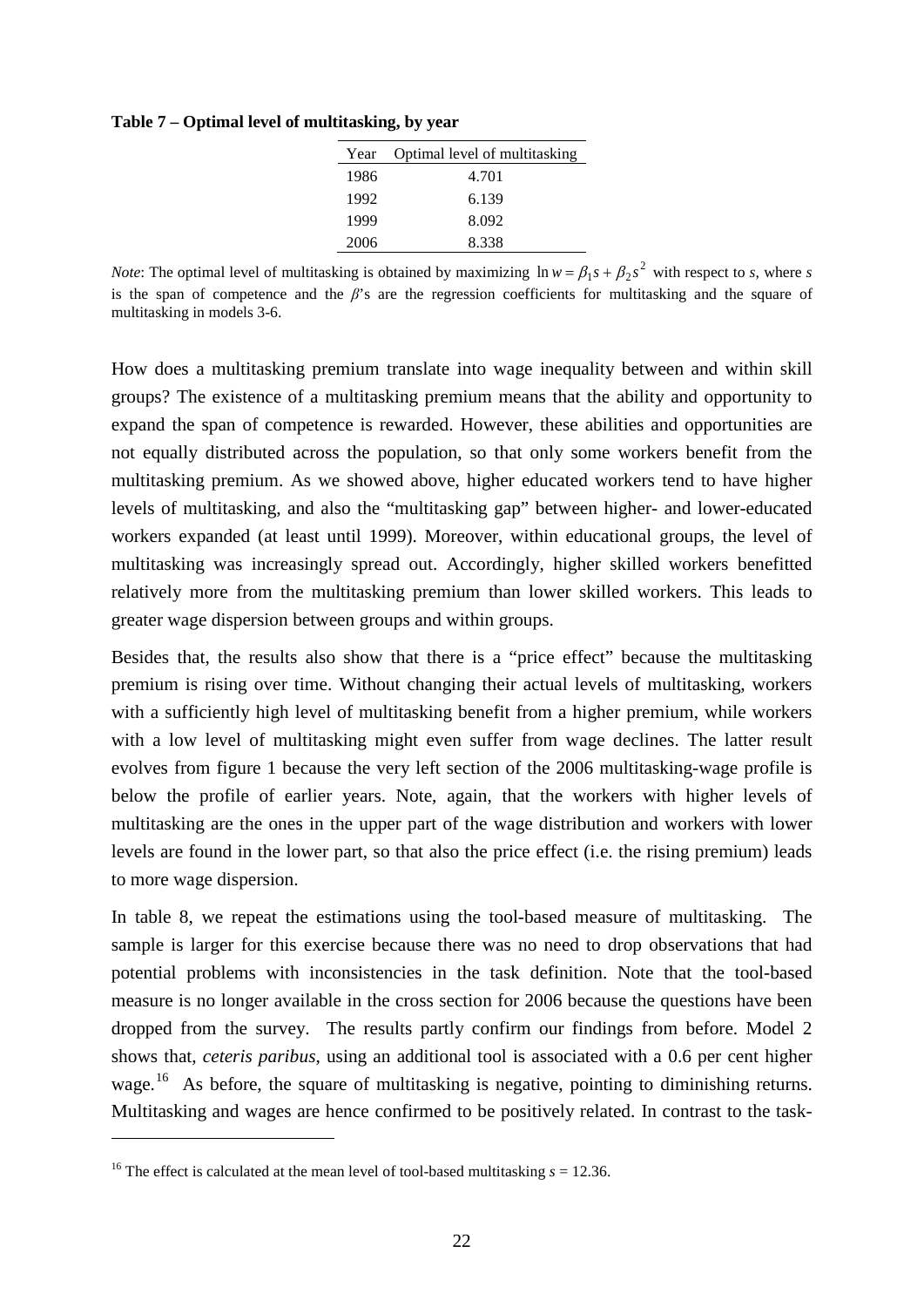based measure, the yearly regressions do not confirm an increase in the multitasking premium over time. However, the interaction model (model 6) conveys that the coefficients in 1992 and 1999 are higher than in the reference year 1986, and that the 1999 coefficient is a bit larger (even though the difference to the 1992 coefficient is not statistically significant). Yet, the similarity of the results with the task- and tool-based measure of multitasking is striking because the two measures are truly independent from one another.

|                         | (1)                                         | (2)                                | (3)                                | (4)                                | (5)                                  | (6)                                |
|-------------------------|---------------------------------------------|------------------------------------|------------------------------------|------------------------------------|--------------------------------------|------------------------------------|
|                         | Benchmark                                   | Pooled                             | 1986                               | 1992                               | 1999                                 | Interaction                        |
| Tools                   |                                             | $0.0128^{***}$<br>(20.86)          | $0.0121$ <sup>***</sup><br>(6.60)  | $0.0142^\mathrm{***}$<br>(12.29)   | $0.0114^{***}\,$<br>(10.40)          | $0.0109^{***}\,$<br>(13.71)        |
| Tools <sup>2</sup>      |                                             | $-0.000175***$<br>$(-10.63)$       | $-0.000225***$<br>$(-3.71)$        | $-0.000227***$<br>$(-6.87)$        | $-0.000125***$<br>$(-5.06)$          | $-0.000180^{***}$<br>$(-9.51)$     |
| Secondary educ.         | $0.123^\ast{}^{\ast}{}^{\ast}{}$<br>(21.59) | $0.0914^{***}\,$<br>(15.35)        | $0.0632***$<br>(4.02)              | $0.131***$<br>(12.58)              | $0.0921***$<br>(7.37)                | $0.103***$<br>(14.36)              |
| Tertiary educ.          | $0.344***$<br>(42.50)                       | $0.288^{\ast\ast\ast}$<br>(31.80)  | $0.264\sp{***}$<br>(12.41)         | $0.340***$<br>(21.29)              | $0.272***$<br>(16.03)                | $0.301***$<br>(29.61)              |
| Experience              | $0.0237***$<br>(46.45)                      | $0.0222^{***}$<br>(41.49)          | $0.0257^{\ast\ast\ast}$<br>(21.59) | $0.0201\sp{***}$<br>(20.93)        | ${0.0223}^{\ast\ast\ast}$<br>(21.53) | $0.0228^{\ast\ast\ast}$<br>(38.16) |
| Experience <sup>2</sup> | $\textbf{-0.00038}^{***}$<br>$(-33.28)$     | $-0.00036***$<br>$(-30.21)$        | $-0.00042***$<br>$(-15.14)$        | $-0.00032***$<br>$(-14.94)$        | $-0.00035***$<br>$(-15.68)$          | $-0.00037***$<br>$(-27.41)$        |
| Married                 | $0.105^{\ast\ast\ast}$<br>(25.52)           | $0.103^{\ast\ast\ast}$<br>(23.10)  | $0.117^{\ast\ast\ast}$<br>(11.93)  | $0.0812^{\ast\ast\ast}$<br>(10.15) | $0.108***$<br>(13.41)                | $0.104***$<br>(21.10)              |
| Female                  | $-0.109***$<br>$(-19.56)$                   | $-0.105***$<br>$(-17.37)$          | $-0.102***$<br>$(-7.81)$           | $-0.130***$<br>$(-12.06)$          | $-0.0672***$<br>$(-6.11)$            | $-0.0996$ ***<br>$(-14.91)$        |
| Married*Female          | $-0.126***$<br>$(-19.42)$                   | $-0.131***$<br>$(-18.37)$          | $-0.132***$<br>$(-8.27)$           | $-0.114***$<br>$(-9.20)$           | $-0.135***$<br>$(-10.58)$            | $-0.130***$<br>$(-16.47)$          |
| Part-time               | $0.0176^{\ast\ast}$<br>(3.01)               | $0.0723^{\ast\ast\ast}$<br>(10.95) | $0.0763***$<br>(4.33)              | $0.0817^{\ast\ast\ast}$<br>(7.12)  | $0.0494***$<br>(4.56)                | $0.0662\sp{***}$<br>(9.06)         |
| Big city                | $0.0317***$<br>(10.74)                      | $0.0344^{***}\,$<br>(10.93)        | $0.0529***$<br>(7.72)              | $0.0113$ <sup>*</sup><br>(2.01)    | $0.0386\sp{*}{\ast}\sp{*}$<br>(6.79) | $0.0337^{\ast\ast\ast}$<br>(9.72)  |
| Year 1992*tools         |                                             |                                    |                                    |                                    |                                      | $0.00218^{***}\,$<br>(3.39)        |
| Year 1999*tools         |                                             |                                    |                                    |                                    |                                      | $0.00226^{***}\,$<br>(3.41)        |
| Constant                | $2.775***$<br>(8.88)                        | $2.469***$<br>(48.02)              | $2.570***$<br>(25.56)              | $2.596***$<br>(41.55)              | $1.763***$<br>(9.97)                 | $2.535***$<br>(50.38)              |
| Year dummies            | Yes                                         | Yes                                | N <sub>o</sub>                     | N <sub>o</sub>                     | N <sub>o</sub>                       | Yes                                |
| Industry dummies        | Yes                                         | Yes                                | Yes                                | Yes                                | Yes                                  | Yes                                |
| Occup. dummies          | Yes                                         | Yes                                | Yes                                | Yes                                | Yes                                  | Yes                                |
| Sigma                   | $0.384$ ***                                 | $0.369$ ***                        | $0.390***$                         | $0.349$ ***                        | $0.365$ ***                          | $0.369***$                         |
| pseudo $R^2$            | 0.327                                       | 0.340                              | 0.289                              | 0.386                              | 0.338                                | 0.337                              |
| $\boldsymbol{N}$        | 76382                                       | 60887                              | 14297                              | 17759                              | 18044                                | 50100                              |

**Table 8 – Censored normal regression on Log gross real hourly wages, tool-based measure**

*Note: t* statistics in parentheses;  $p < 0.05$ ,  $p < 0.01$ ,  $p < 0.001$ 

In appendix C, we present two further robustness checks. First, remember that earnings were reported in brackets in the years 1986 to 1999. In the censored normal regressions above, we made use of midpoint imputation, assuming that brackets were sufficiently small for results to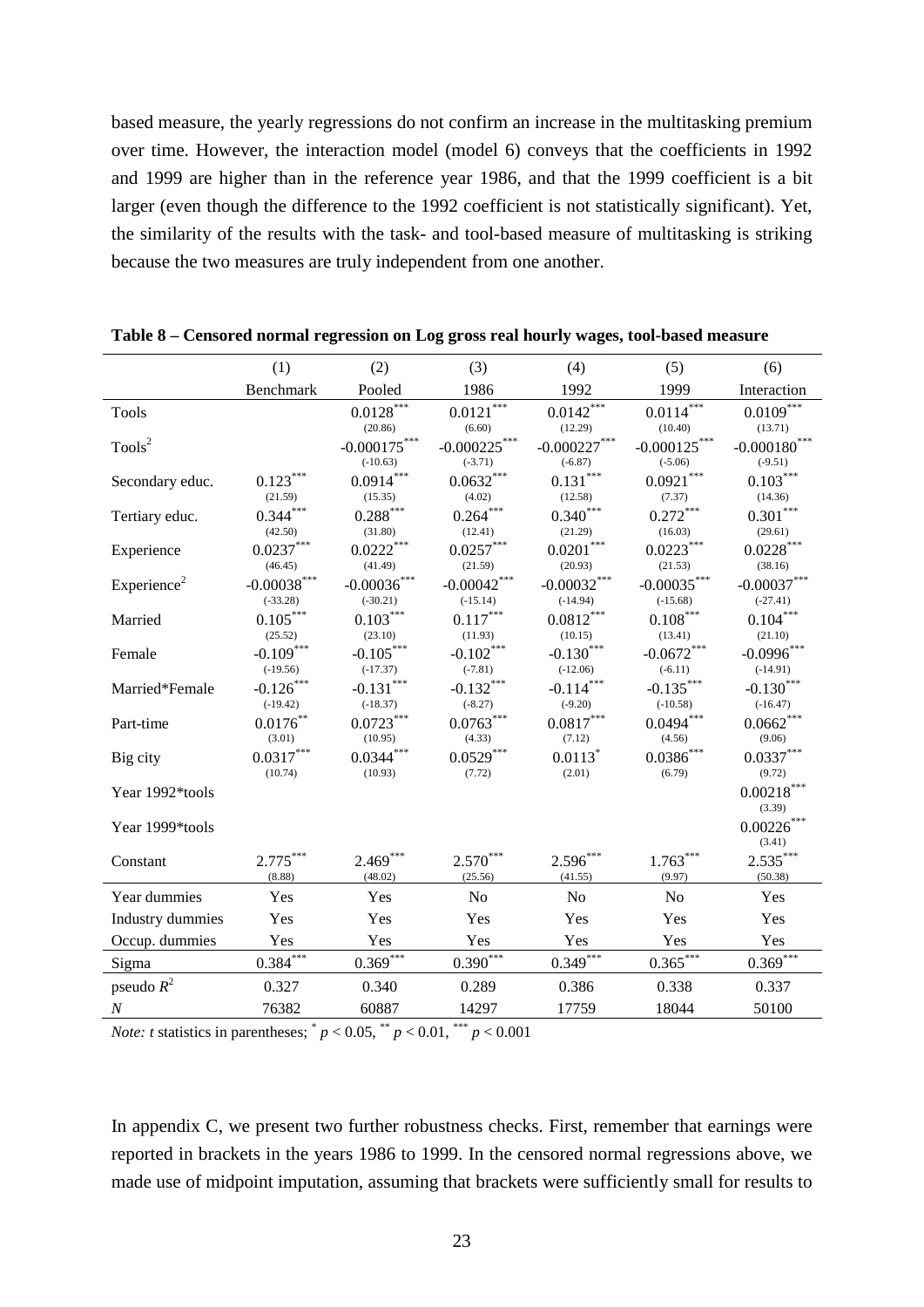be unbiased. In appendix C.1, we additionally estimate the equations using interval regressions. The previous results are confirmed.

Second, our empirical strategy may be criticized with regard to the orthogonality of the multitasking measure and the kinds of tasks the worker carries out. In fact, it may be the case that a high degree of multitasking may be observed mainly for workers who carry out a lot of highly rewarded tasks. A low degree of multitasking may be observed mainly for workers who carry out low-return tasks. In this case, the multitasking variable would in fact measure the returns to highly rewarded tasks and not the true effect of multitasking. Accordingly, we add also tasks to the equations. The results in appendix C.2 show that our previous estimates are robust to this inclusion.

#### **5.3. Explanatory Power and Within-Group Inequality**

 $\overline{a}$ 

We now address the explanatory power of adding the multitasking measure to an earnings regression. For that purpose, we compare it to the importance of two measures of skill in wage regressions: education and work experience. First, we re-estimate the wage equations 3 to 6 from table 6 without any measure of skill and report the residual standard deviation *σ* and the *R2* of the regression (see table 9).<sup>[17](#page-23-0)</sup> Then we add either education, experience, or multitasking as indicators for skill, again reporting *σ* and *R2*. [18](#page-25-0) This allows us to compare the additional explanatory power of the three variables and compare them to one another. The column entitled "Comparison" shows how the size of the change in  $\sigma$  and  $R2$  due to the inclusion of multitasking compares to the change due to inclusion of education or work experience (in percent). It turns out that multitasking is up to four-fifth as important as including educational attainment into a simple wage regression, and that it is up to one-third as important as including work experience. The size of this effect is striking because, after all, we compare it with two of the major skill types that matter for wages.

This result implies that multitasking can explain a small, but growing fraction of residual wage inequality because residual wage inequality (or within-group inequality) is measured by the standard deviation of the regression residuals ( $\sigma$  in table 9). It is the variation in wages that cannot be explained by the variables entering the regression. Multitasking could account for a growing fraction of residual inequality until 1999, although the fraction has decreased thereafter. The rise in residual wage inequality (e.g. Dustmann et al., 2009; Lemieux, 2006) has often been attributed to increasing returns to unobservable skills. Our analysis thus

<sup>&</sup>lt;sup>17</sup> Actually, the figure reported is not the  $R^2$  because the regressions are estimated using maximum likelihood. However, Stata reports an artificial pseudo- $R^2$ , which is valid for comparing models.

<span id="page-25-0"></span> $18$  We consider multitasking as a proxy for versatility and thus treat it as a type of skill, which has been formerly unobserved.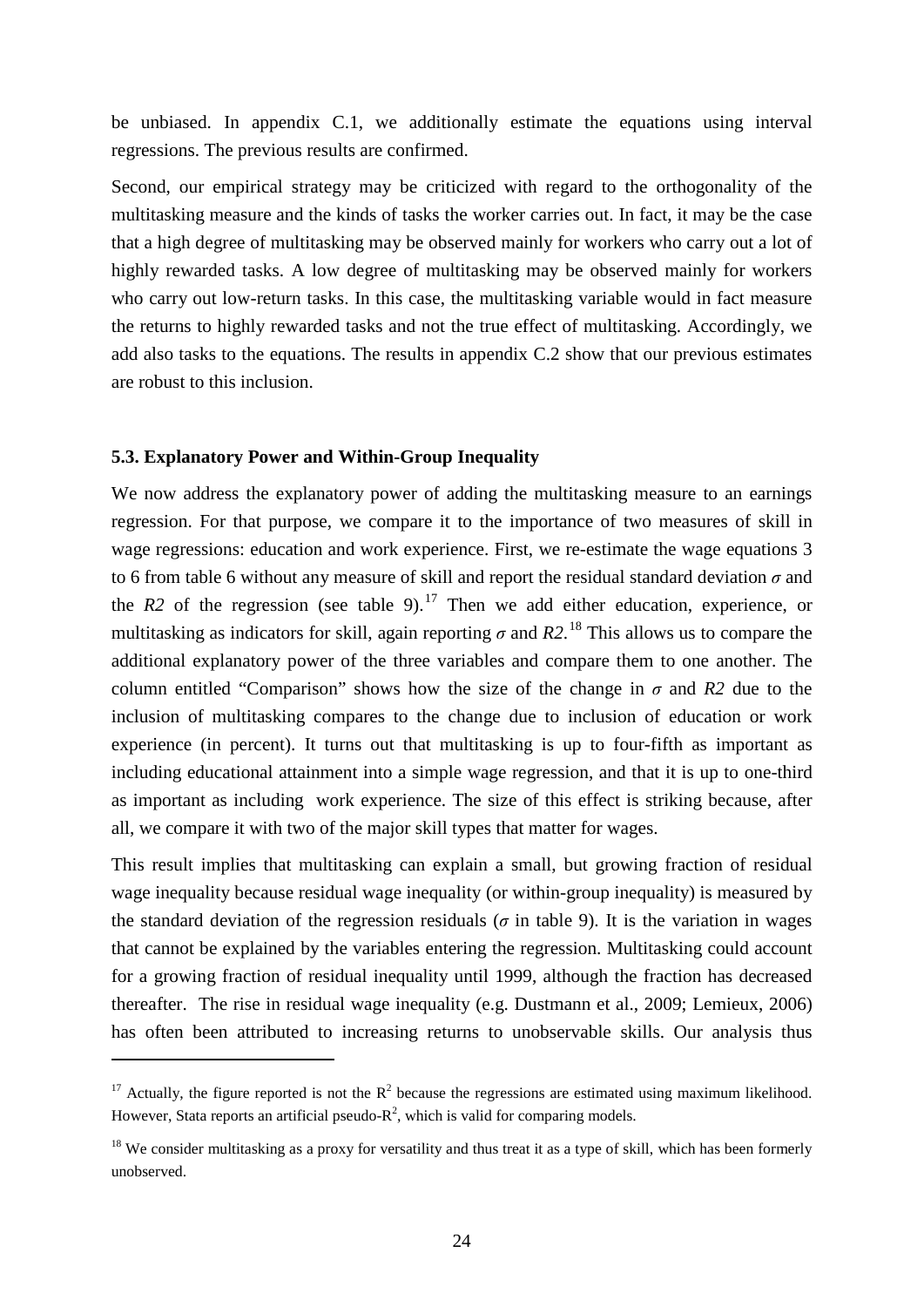suggests that the ability to perform multiple tasks constitutes at least a part of these unobservable characteristics.

| Year | Skill measure | $\sigma$ | Δσ       | Comparison $\Delta\sigma$<br>of multitasking<br>with other $\Delta\sigma$ | Pseudo $R^2$ | $\Delta R^2$ | Comparison $\Delta R^2$<br>of multitasking<br>with other $\Delta R^2$ |
|------|---------------|----------|----------|---------------------------------------------------------------------------|--------------|--------------|-----------------------------------------------------------------------|
| 1986 | none          | 0.409    |          |                                                                           | 0.228        |              |                                                                       |
|      | education     | 0.407    | $-0.003$ | 41.63%                                                                    | 0.237        | 0.009        | 41.30%                                                                |
|      | experience    | 0.398    | $-0.011$ | 9.72%                                                                     | 0.268        | 0.040        | 9.52%                                                                 |
|      | multitasking  | 0.408    | $-0.001$ |                                                                           | 0.231        | 0.004        |                                                                       |
| 1992 | none          | 0.371    |          |                                                                           | 0.308        |              |                                                                       |
|      | education     | 0.364    | $-0.007$ | 28.75%                                                                    | 0.334        | 0.026        | 30.00%                                                                |
|      | experience    | 0.363    | $-0.008$ | 23.68%                                                                    | 0.339        | 0.031        | 25.41%                                                                |
|      | multitasking  | 0.369    | $-0.002$ |                                                                           | 0.316        | 0.008        |                                                                       |
| 1999 | none          | 0.385    |          |                                                                           | 0.265        |              |                                                                       |
|      | education     | 0.381    | $-0.004$ | 84.45%                                                                    | 0.282        | 0.017        | 86.14%                                                                |
|      | experience    | 0.375    | $-0.010$ | 36.14%                                                                    | 0.305        | 0.039        | 36.39%                                                                |
|      | multitasking  | 0.382    | $-0.004$ |                                                                           | 0.280        | 0.014        |                                                                       |
| 2006 | none          | 0.439    |          |                                                                           | 0.219        |              |                                                                       |
|      | education     | 0.430    | $-0.008$ | 22.06%                                                                    | 0.244        | 0.025        | 21.60%                                                                |
|      | experience    | 0.422    | $-0.017$ | 10.80%                                                                    | 0.266        | 0.047        | 11.42%                                                                |
|      | multitasking  | 0.437    | $-0.002$ |                                                                           | 0.225        | 0.005        |                                                                       |

**Table 9 – Change in residual variance and R2 upon inclusion of skill measures**

*Note*: The columns Δσ and ΔR2 show the change due to the inclusion of the respective skill measure compared to the case with no skill measure. The column entitled "Comparison" shows how the change in σ and R2 due to adding multitasking compares to the change due to adding education or work experience (in %). Example for 1986: the reduction in  $\sigma$  due to adding education is -0.003 (rounded). The reduction to adding multitasking is -0.001 (rounded). Calculating  $-0.001/-0.003 * 100 = 41.63$ .

#### **6. Conclusion**

This paper shows how recent changes in the organization of work can help to explain rising wage inequality in advanced industrialized economies. We offer a theoretical model, in which technological changes such as the improvements in ICT and versatile machinery, and the general widening of the human capital base trigger a reorganization of work. The technological innovations increase complementarities between formerly separated tasks arise so that it becomes increasingly profitable for workers to expand their span of competence and perform a multitude of tasks (multitasking) rather than just a specialized one. A wider span of competence is associated with higher productivity and hence a higher wage; in other words, there is a multitasking premium. Since possibilities to expand the span of competence differ between workers (e.g. the higher educated might have more such possibilities), the existence of a multitasking premium implies a rise in wage inequality between the workers with different multitasking possibilities. These differences between workers could also exist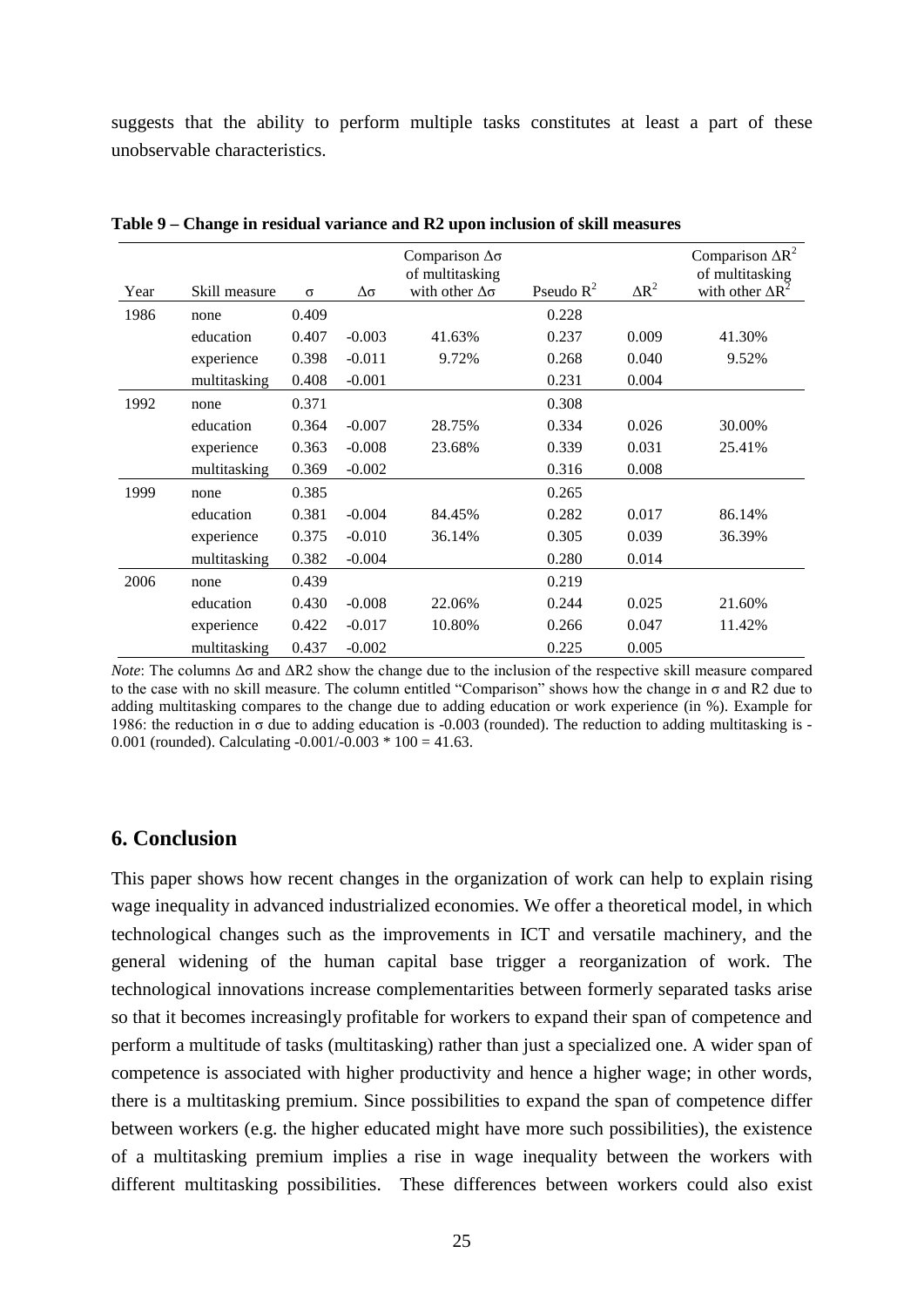among workers with identical observed characteristics (e.g. education), so that our theory also offers an explanation for rising within-group inequality.

In the empirical section of our paper, we use representative data for West Germany which covers the years 1986–2006. We find support for the predictions of our theoretical analysis: (1) The level of multitasking increases on average. The dispersion of multitasking rises within groups. (2) Higher-educated individuals have higher levels of multitasking than lower educated individuals, and the multitasking gap between higher- and lower-educated widened until 1999. (3) We find that a multitasking premium exists, and that it is rising over time. (4) We find that the level of multitasking can explain a small, but increasing fraction (until 1999) of within-group (residual) inequality, which implies that multitasking picks up a source of unobserved heterogeneity.

This paper is clearly just a step towards gaining a better understanding of how work organization affects wages. We explicitly do not claim to offer an alternative to skill-biased technical change as explanation for wage inequality. Rather, SBTC—along with widening of human capital—is an enabler of multitasking. In this respect, multitasking could be considered a particular avenue in which SBTC exerts its influence on wages. Whereas SBTC is often measured as a residual, our analysis helps get into the "black box" of this phenomenon. It remains for future research in this area to examine the evidence for other countries and collect better data on job tasks.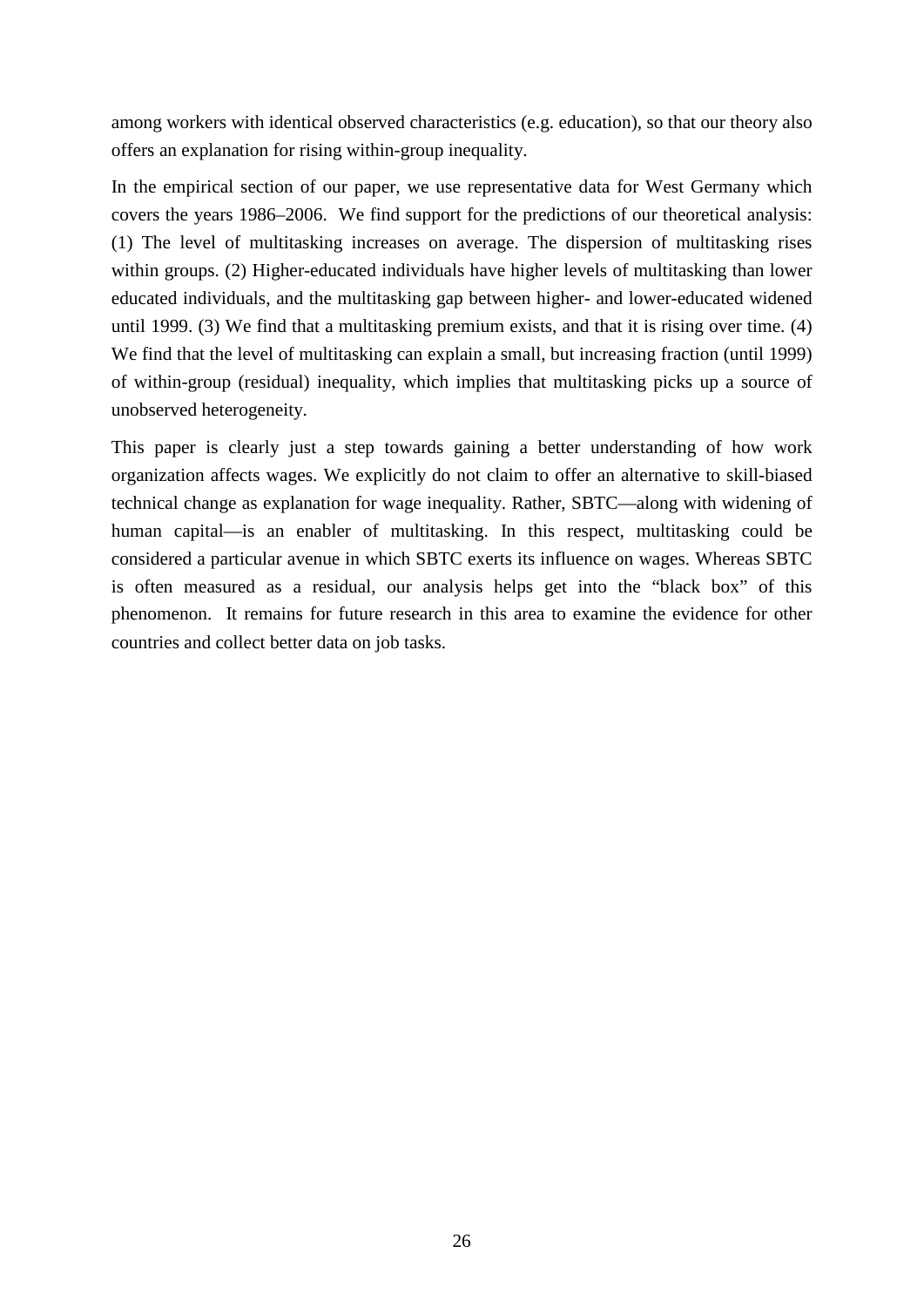#### **References**

- Aghion, P., P. Howitt, and G. Violante (2002). General Purpose Technology and Wage Inequality. *Journal of Economic Growth* 7(4): 315–345.
- Antonczyk, D., B. Fitzenberger, and U. Leuschner (2009). *Can a Task-Based Approach Explain the Recent Changes in the German Wage Structure?* IZA Discussion Paper 4050.
- Appelbaum, E. and R. Schettkat (1990). *The Impacts of Structural and Technological Change: An Overview*. In: Appelbaum, E. and R. Schettkat (eds.), Labor Market Adjustments to Structural Change and Technological Progress, pp. 3–14. New York: Praeger.
- Appelbaum, S.H., A. Marchionni, and A. Fernandez (2008). The Multi-Tasking Paradox: Perceptions, Problems and Strategies. *Management Decision* 46(9): 1313-1325.
- Autor, D.H., L.F. Katz, and M.S. Kearney (2006). The Polarization of the US Labor Market. *American Economic Review* 96(2): 189–194.
- Autor, D.H., L.F. Katz, and M.S. Kearney (2008). Trends in U.S. Wage Inequality: Revising the Revisionists. *Review of Economics and Statistics* 90(2): 300–323.
- Bartel, A., C. Ichniowski, and K. Shaw (2007). How Does Information Technology Affect Productivity? Plant-Level Comparisons of Product Innovation, Process Improvement, and Worker Skills. *Quarterly Journal of Economics* 122(4): 1721–1758.
- Bauer, T. and S. Bender (2004). Technological change, organizational change, and job turnover. *Labour Economics* 11(3): 265–291.
- Becker, S., K. Ekholm, and M. Muendler (2009). *Offshoring and the Onshore Composition of Occupations, Tasks and Skills*. CEPR Discussion Paper 7391.
- Becker, G.S. and K.M. Murphy (1992). The Division of Labor, Coordination Costs, and Knowledge. *The Quarterly Journal of Economics* 107 (4): 1137-60.
- Blau, F. D. and L. M. Kahn (2005). Do Cognitive Test Score Explain Higher US Wage Inequality? *Review of Economics and Statistics* 87(1): 184–193.
- Borghans, L. and B. ter Weel (2006).The Division of Labour, Worker Organisation, and Technological Change. *The Economic Journal* 116(1), F46–F72.
- Bresnahan, T., E. Brynjolfsson, and L. Hitt (2002). Information Technology, Workplace Organization, and the Demand for Skilled Labor: Firm-Level Evidence. *Quarterly Journal of Economics* 117(1): 339–376.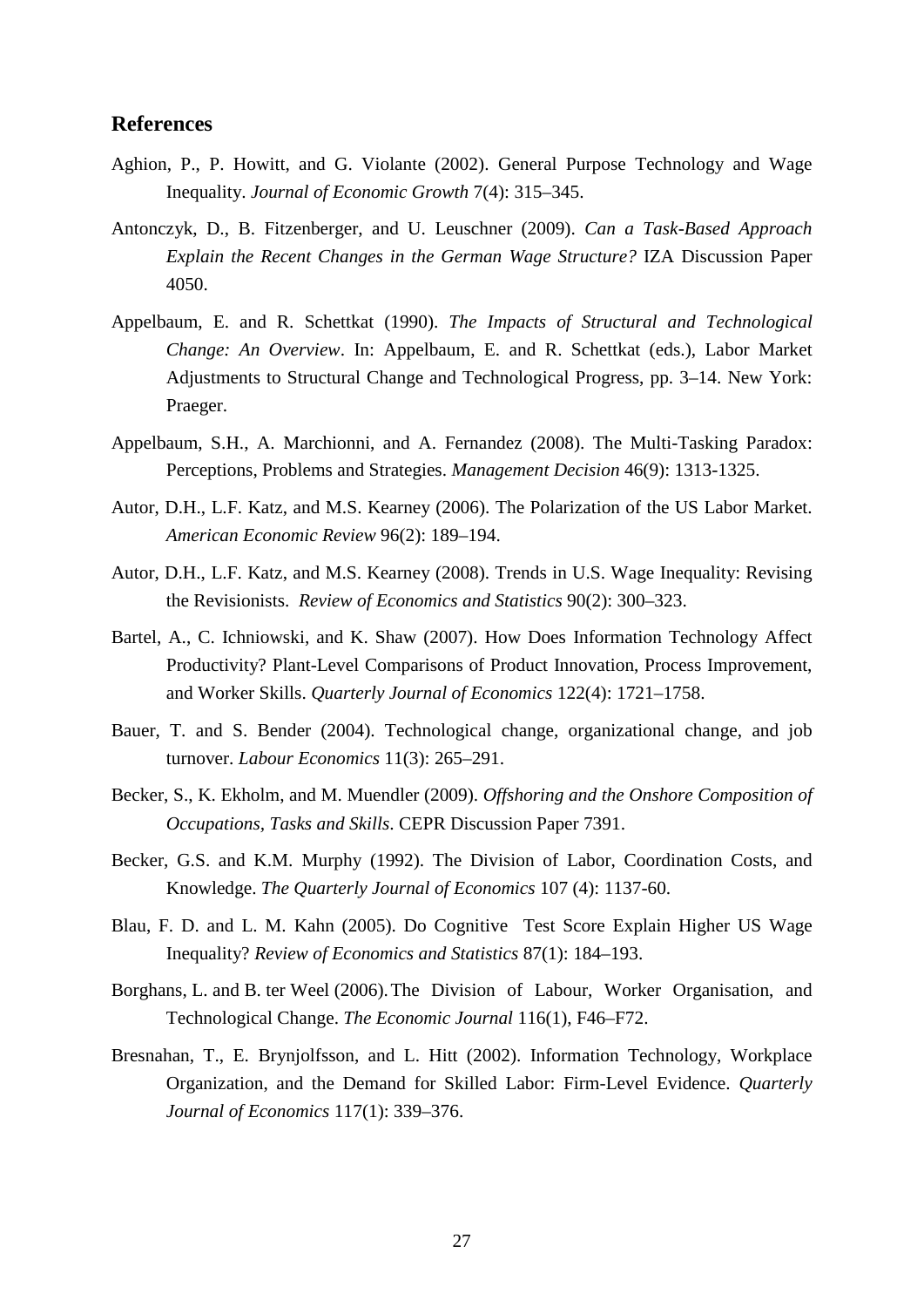- Brynjolfsson, E. and L. Hitt (2000). Beyond Computation: Information Technology, Organizational Transformation and Business Performance. *The Journal of Economic Perspectives* 14(4): 23–48.
- Card, D. and J. E. DiNardo (2002). Skill-biased Technological Change and Rising Wage Inequality: Some Problems and Puzzles. *Journal of Labor Economics* 20(4): 733–783.
- Caroli, E. and J. Van Reenen (2001). Skill-Biased Organizational Change? Evidence from a Panel of British and French Establishments. *Quarterly Journal of Economics* 116(4): 1449–1492.
- Carstensen, V. (2001). *Innovation, Multitasking und dezentrale Entscheidungsfindung [Innovation, Multi-tasking, and Decentralized Decision-Making]*. In Backes-Gellner, U. (ed.). Entlohnung, Arbeitsorganisation und personalpolitische Regulierung. Mering: Rainer Hampp Verlag.
- Dessein, W. and T. Santos (2006). Adaptive Organizations. *Journal of Political Economy*  114(5): 956–995.
- DiNardo, J. E. and J.-S. Pischke (1997). The Returns to Computer Use Revisited: Have Pencils Changed the Wage Structure Too? *The Quarterly Journal of Economics* 112(1): 291–303.
- Dustmann, C., J. Ludsteck, and U. Schoenberg (2009). Revisiting the German Wage Structure. *Quarterly Journal of Economics* 124(2): 843-881.
- Gathmann, C. and U. Schoenberg (2007). *How General is Human Capital? A Task-Based Approach*. IZA Discussion Paper 3067.
- Goldin, C. and L. Katz (2007). Long-Run Changes in the US Wage Structure: Narrowing, Widening, Polarizing. *Brookings Papers on Economic Activity 2007*(1).
- Goos, M. and A. Manning (2007). Lousy and Lovely Jobs: The Rising Polarization of Work in Britain. *The Review of Economics and Statistics* 89(1): 118–133.
- Gould, E. D. (2005). Inequality and Ability. *Labour Economics* 12(2), 169–189.
- Haskel, J. and M. Slaughter (2001). Trade, Technology and U.K. Wage Inequality. *The Economic Journal* 111(468): 163–187.
- Juhn, C., K. Murphy, and B. Pierce (1993). Wage Inequality and the Rise in Returns to Skill. *Journal of Political Economy* 101(3): 410–442.
- Katz, L. F. and D. H. Autor (1999). *Changes in the Wage Structure and Earnings Inequality*. In Ashenfelter, O.C. and D. Card (eds.). Handbook of Labor Economics 3A: 1463– 1555. Amsterdam: Elsevier.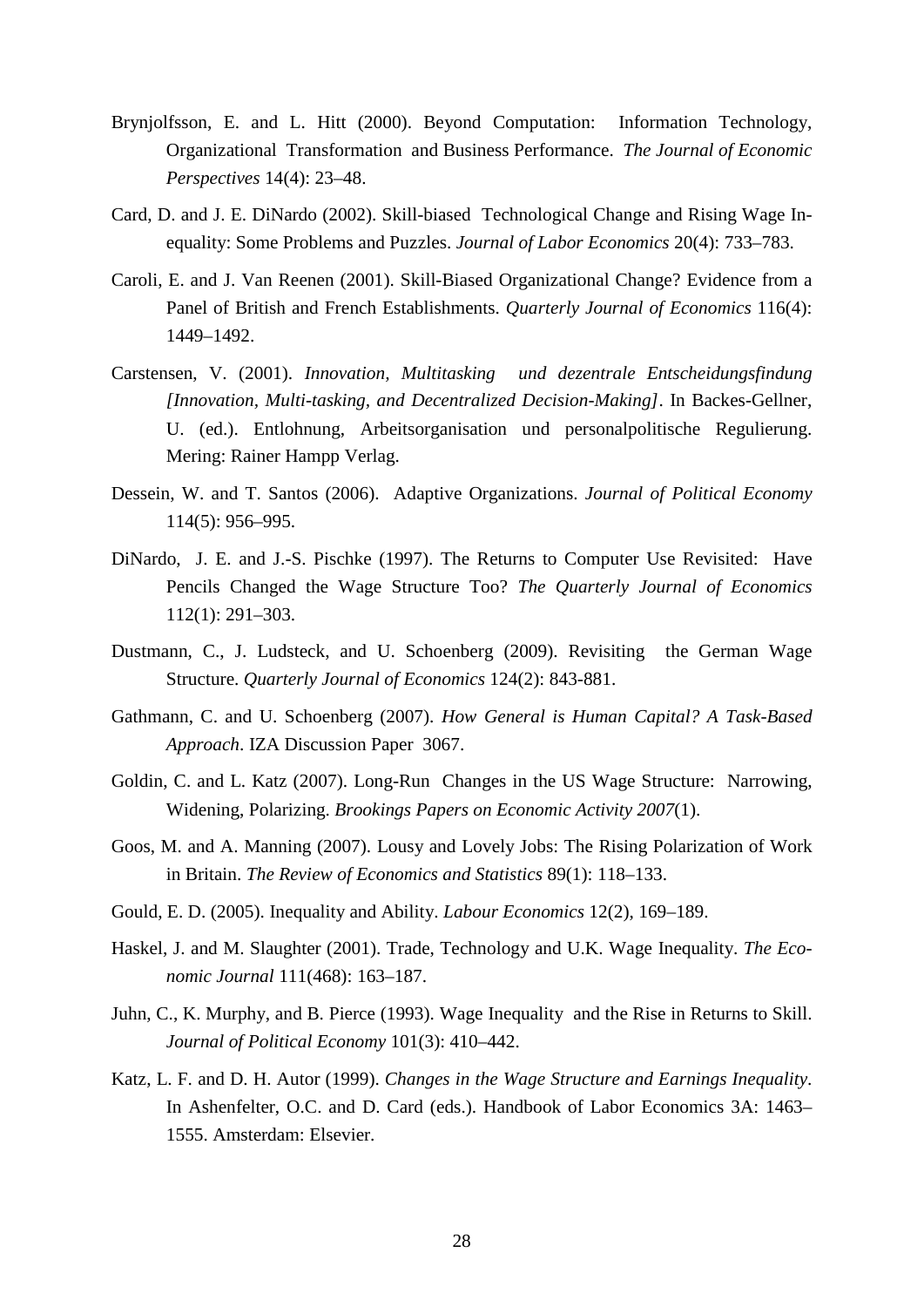- Lemieux, T. (2006). Increasing Residual Wage Inequality: Composition Effects, Noisy Data, or Rising Demand for Skill? *American Economic Review* 96(3): 461–498.
- Levy, F. and R. J. Murnane (2004). *The New Division of Labor: How Computers Are Creating the Next Job Market.* Princeton: Princeton University Press.
- Lindbeck, A. and D. Snower (1996). Reorganization of Firms and Labor Market Inequality. *American Economic Review* 86(2): 315–321.
- Lindbeck, A. and D. Snower (2000). Multitask Learning and the Reorganization of Work: From Tayloristic to Holistic Organization. *Journal of Labor Economics* 18(3): 353– 376.
- NUTEK (1999). *Flexibility Matters: Flexible Enterprises in the Nordic Countries*. Stockholm: NUTEK.
- OECD (1999). *Employment Outlook 1999*. Paris: OECD.
- Osterman, P. (2000). Work Reorganization in an Era of Restructuring: Trends in Diffusion and Effects on Employee Welfare. *Industrial and Labor Relations Review* 53(2): 179– 196.
- Pischke, J.-S. (2007). The Impact of Length of the School Year on Student Performance and Earnings: Evidence From the German Short School Years. *The Economic Journal*  117(523): 1216–1242.
- Snower, D. (1999). *Causes of Changing Earnings Inequality*. IZA Discussion Paper 29.
- Spitz-Oener, A. (2006). Technical Change, Job Tasks, and Rising Educational Demands: Look ing outside the Wage Structure. *Journal of Labor Economics* 24(2): 235–270.
- von Fintel, D. (2007). Dealing with Earnings Bracket Responses in Household Suveys: How Sharp are Midpoint Imputations? *South African Journal of Economics* 75(2): 293– 312.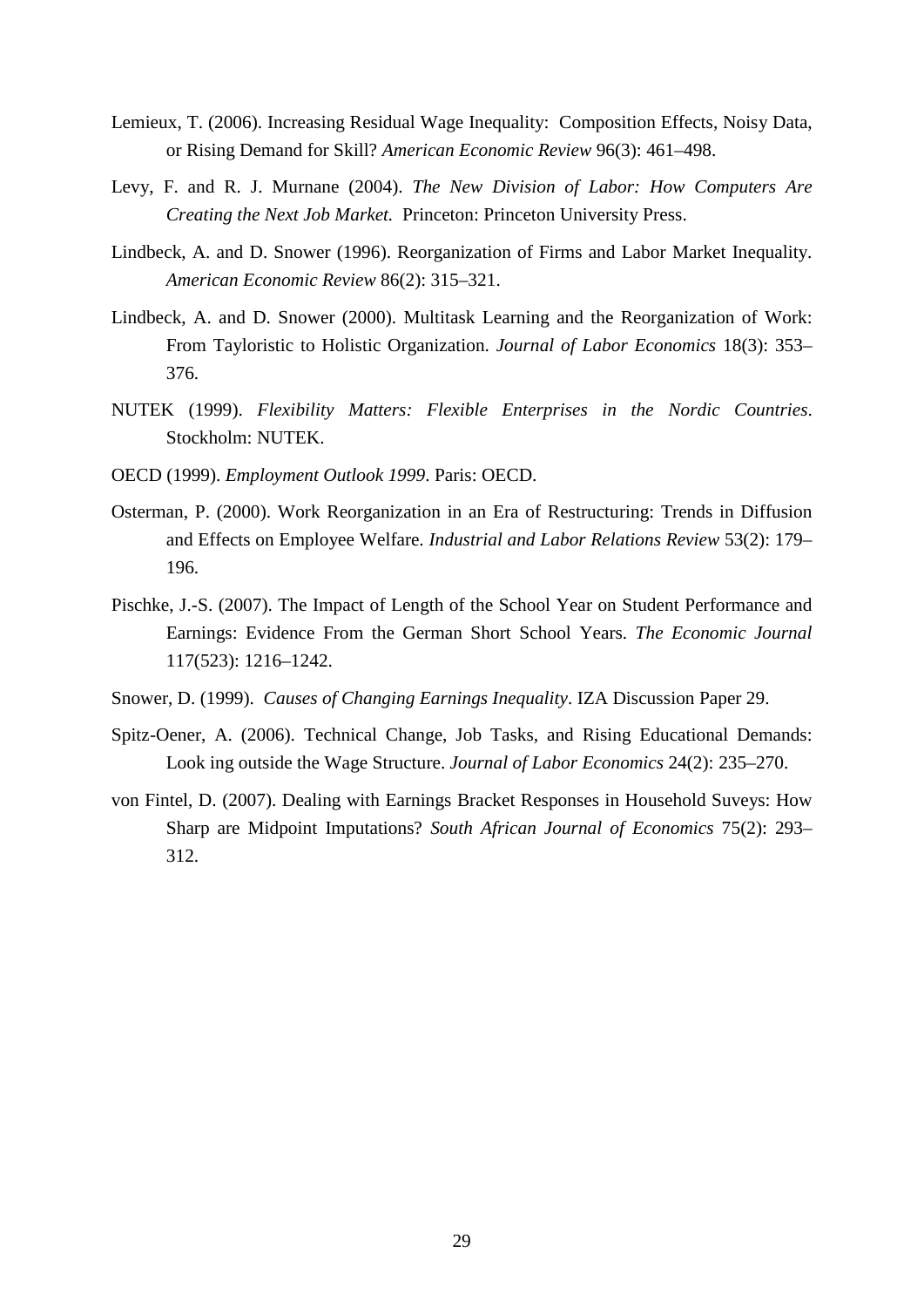# **Appendices to Chapter 2**

# **Appendix A. Technology adoption, product innovations, organizational change and multitasking**

Our data allow investigating whether technology adoption, product innovations, and organizational change are related to the level of multitasking of workers. In the questionnaires, respondents were asked to indicate whether the following changes occurred in their firms during the past two years: (i) adoption of new production techniques, machines, materials or computers; (ii) introduction of new and improved products or services; and (iii) restructurings or reorganizations. We relate this information to the number of tasks performed by the respondent. For a description of the data and the construction of variables, please refer to section 4. Information about recent changes is only available for the cross section of 1999 and 2006.

In table A.1, we present the average number of tasks carried out by workers who indicated that any of the three changes took place within the past two years, and by workers who indicated that no such change took place. We find that workers in changing environments exhibit higher levels of multitasking. In table A.2, we combine the three different types of change into one measure for recent change, which takes on the value 1 if any of the three changes occurred. We then include this dummy into a simple Poisson regression on the number of tasks carried out by the worker. As controls we include educational attainment, years of work experience, hours worked, industry dummies and occupation dummies. The results show that, conditional upon controls, a recent change is clearly associated with higher levels of multitasking.

The evidence presented holds for the task-based measure of multitasking (see section 4.1). However, the same picture emerges when using the tool-based measure for multitasking (not reported).

|                                            | 1999 |      |      | 2006           |
|--------------------------------------------|------|------|------|----------------|
| Type of change                             | Yes  | No   | Yes  | N <sub>0</sub> |
| Production techniques, machines, computers | 4.81 | 3.77 | 6.54 | 5.60           |
| New improved products/services             | 4.88 | 3.92 | 6.76 | 5.84           |
| Restructuring/reorganizations              | 4.81 | 4.03 | 6.60 | 5.97           |

#### **Table A.1 – Average number of tasks performed, by occurrence and type of change**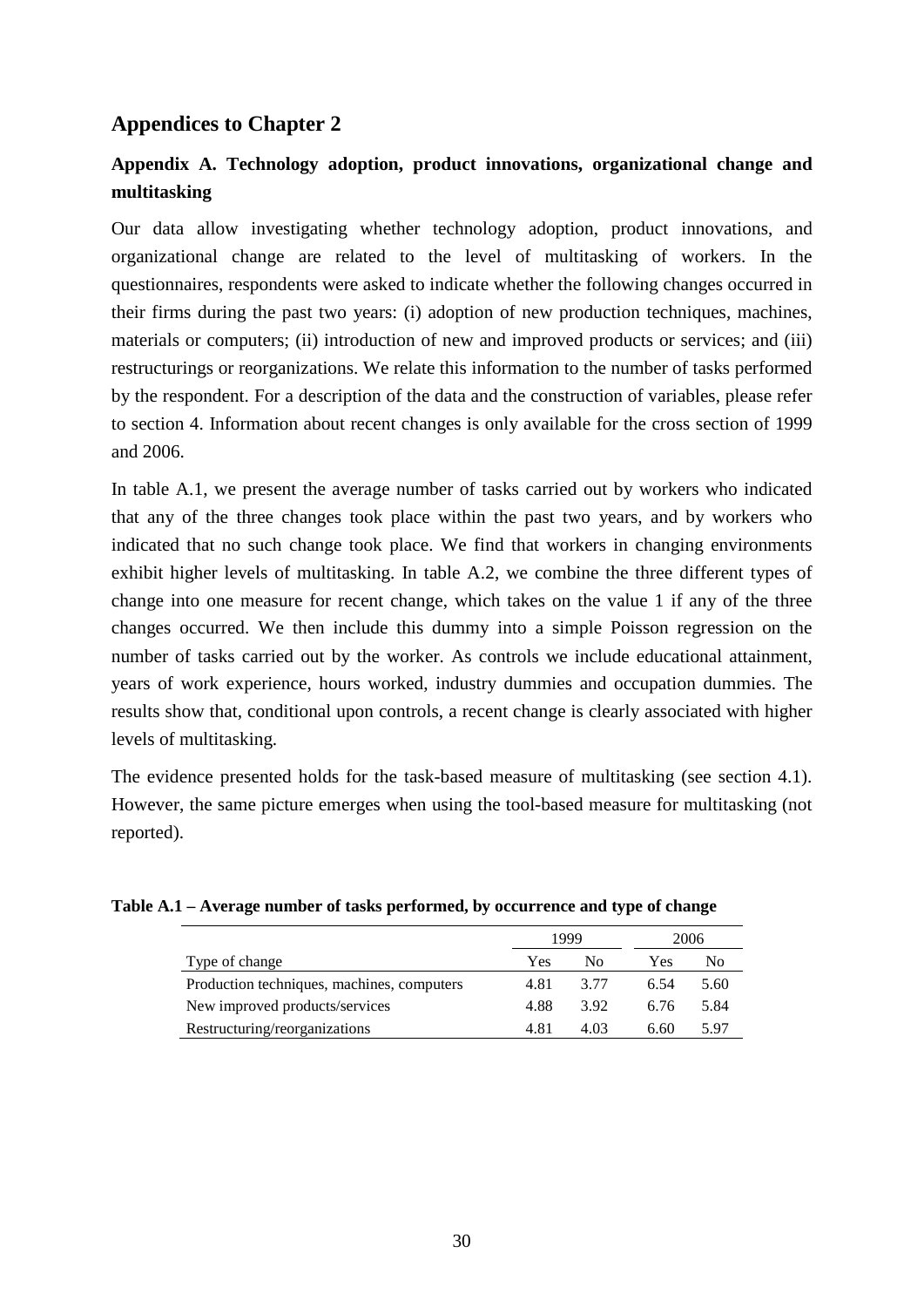|                     | Multitasking           |
|---------------------|------------------------|
| Recent change       | $0.749***$             |
| Secondary education | (184.78)<br>$0.196***$ |
|                     | (22.44)                |
| Tertiary education  | $0.247***$             |
|                     | (23.29)<br>0.000491    |
| Years of experience | (2.84)                 |
| Hours worked        | 0.00587                |
|                     | (31.62)                |
| Constant            | 0.467<br>(1.79)        |
| Industry dummies    | Yes                    |
| Occupation dummies  | Yes                    |
| Pseudo- $R^2$       | 0.152                  |
| <b>Observations</b> | 74010                  |

**Table A.2 – Poisson regression on number of tasks performed, pooled sample 1999 and 2006**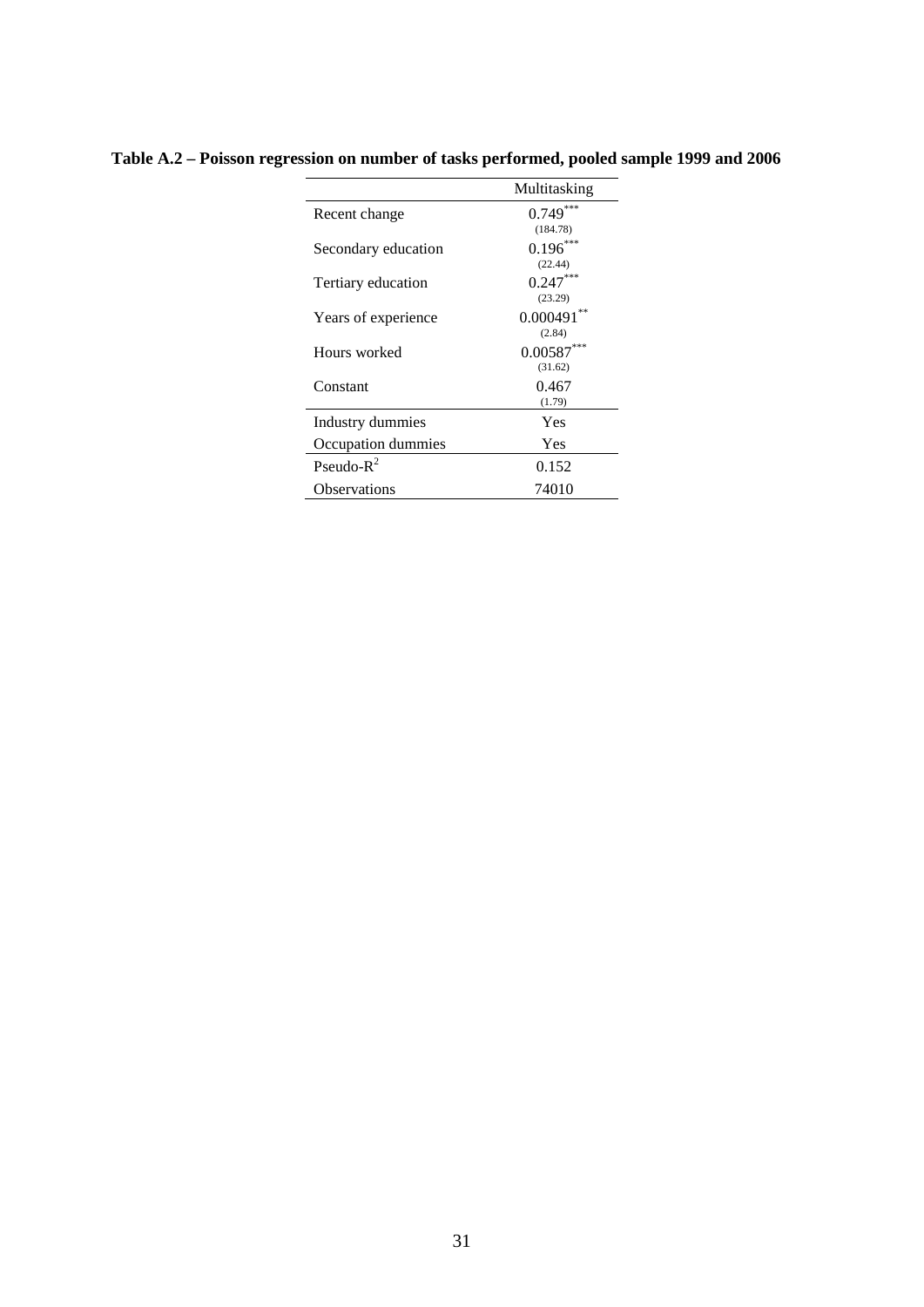#### **Appendix B. Model Extensions**

The model above contained two particularly extreme simplifying assumptions concerning the returns to specialization: first, the returns accrue immediately within the period of analysis and, second, that there are constant returns to specialization. We now relax these two assumptions. We first let returns to specialization accrue intertemporally, and then we consider diminishing returns to specialization.

#### *B.1. Returns to specialization that accrue intertemporally*

As returns to specialization (learning-by-doing) take time to materialize, we capture this intertemporal dimension in a two-period model. As above, a worker's productivity is the sum of returns to specialization,  $y(T-s)\hat{x}$ , and informational task complementarities,  $\gamma((T-s)\hat{x})s\hat{x}$ :

$$
q_t = y_t (T - s)\hat{x} + \gamma (T - s)s\hat{x}^2, \qquad (A.1)
$$

where  $t = 1.2$  is time. In the first period, no learning has yet taken place, so that  $y = 1$ :

$$
q_1 = (T - s)\hat{x} + \gamma (T - s)s\hat{x}^2 = (T - s)\hat{x}(1 + s\hat{x}\gamma).
$$
 (A.2)

In the second period, the returns to task specialization depend on the time  $(T - s)$  spent on the primary task:  $y_2 = (1/2)(T - s)$ . The discounted value of output per worker in the second period is

$$
q_2 = \frac{(1/2)(T-s)^2 \hat{x}}{1+r} + \frac{\gamma(T-s)\hat{x}^2}{1+r} = \frac{(T-s)\hat{x}(T+s(2\hat{x}\gamma-1))}{2(1+r)},
$$
(A.3)

where *r* is the discount rate. Thus, the present value of output is

$$
Q = q_1 + q_2
$$
  
=  $(T - s)\hat{x}(1 + s\hat{x}\gamma) + \frac{(T - s)\hat{x}(T + s(2\hat{x}\gamma - 1))}{2(1 + r)}$   
=  $\frac{(T - s)\hat{x}(2 + T + 2r + s(2\hat{x}\gamma(2 + r) - 1))}{2(1 + r)}$ . (A.4)

Differentiating *Q* with respect to *s*, we find the optimal span of competence *s\**:

$$
s^* = \frac{T(\hat{x}\gamma(2+r)-1)-r-1}{(2\hat{x}\gamma(2+r)-1)}.
$$
 (A.5)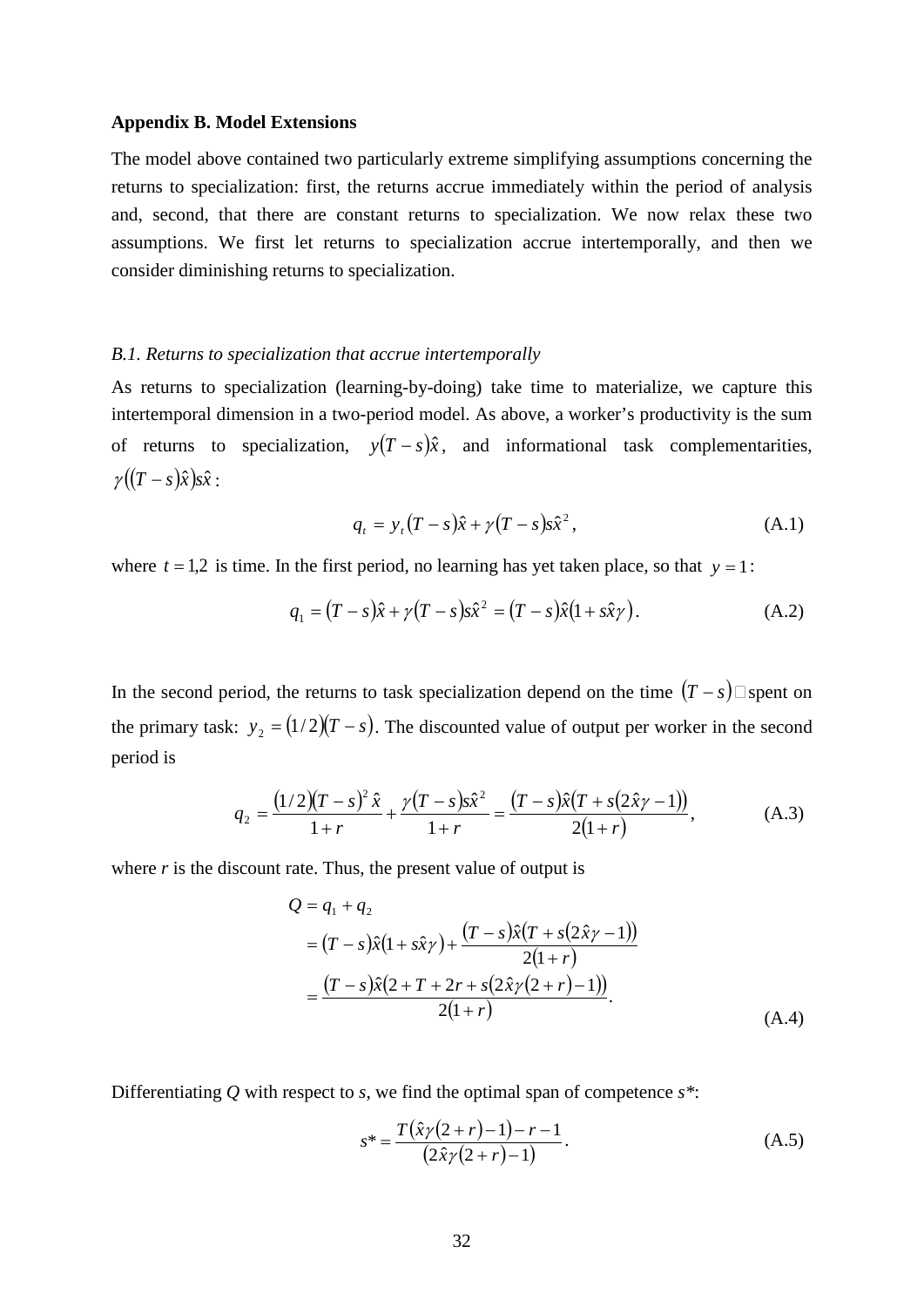Note that  $s^*$  depends positively on the level of the primary task  $\hat{x}$ :

$$
\frac{\partial s^*}{\partial \hat{x}} = \frac{\gamma (T + 2r + 2)(2 + r)}{(1 - 2\hat{x}\gamma (2 + r))^2} > 0,
$$
\n(A.6)

and positively on the task-complementarity parameter  $\gamma$ :

$$
\frac{\partial s^*}{\partial \gamma} = \frac{\hat{x}(T + 2r + 2)(2 + r)}{(1 - 2\hat{x}\gamma(2 + r))^2} > 0.
$$
 (A.7)

Note the intertemporal model yields the same qualitative conclusions as the simple model of the previous section.

#### *B.2. Non-linear returns to specialization*

We now introduce diminishing returns to specialization. Specifically, in the second period, we set  $y_2 = (T - s)^\beta$ , where  $0 < \beta < 1$ . Thus output per worker in the second period is

$$
q_2 = \frac{(T - s)\hat{x}((T - s)^{\beta} + \gamma s\hat{x})}{1 + r}.
$$
 (A.8)

The present value of output is

$$
Q = q_1 + q_2
$$
  
=  $(T - s)\hat{x}(1 + s\hat{x}\gamma) + \frac{\gamma(T - s)\hat{x}((T - s)^{\beta} + \gamma s\hat{x})}{1 + r}$   
=  $\frac{(T - s)\hat{x}(1 + (T - s)^{\beta} + r + s\hat{x}(1 + \gamma + r))}{1 + r}$ . (A.9)

Again, deriving this present value production function with respect to s gives the first order condition for the optimal span of competence *s\**. We are unable to solve the FOC for *s\** analytically, so we evaluate the function numerically. We set  $T = 13$  and  $r = 0.1$  in all simulations. The simulations show that, indeed,  $\partial s^* / \partial \hat{x} > 0$ . Figure B.1 plots the behaviour of the optimal span of competence, where we set  $\beta = 0.2$  and  $\gamma = 2,5,10$ . Also the simulation for ∂*s* \* / ∂<sup>γ</sup> confirms that the optimal span of competence increases with the level of *γ* (see figure B.2). Here, we set  $x = 0.75$  and  $\beta = 0.2, 0.5, 0.8$ . Finally, we solve for the optimal span of competence for varying values of the returns to specialization  $\beta$  (see figure B.3). Again, we set  $x = 0.75$  and  $y = 2.5,10$ . As expected, the higher are returns to specialization, the smaller is the optimal span of competence.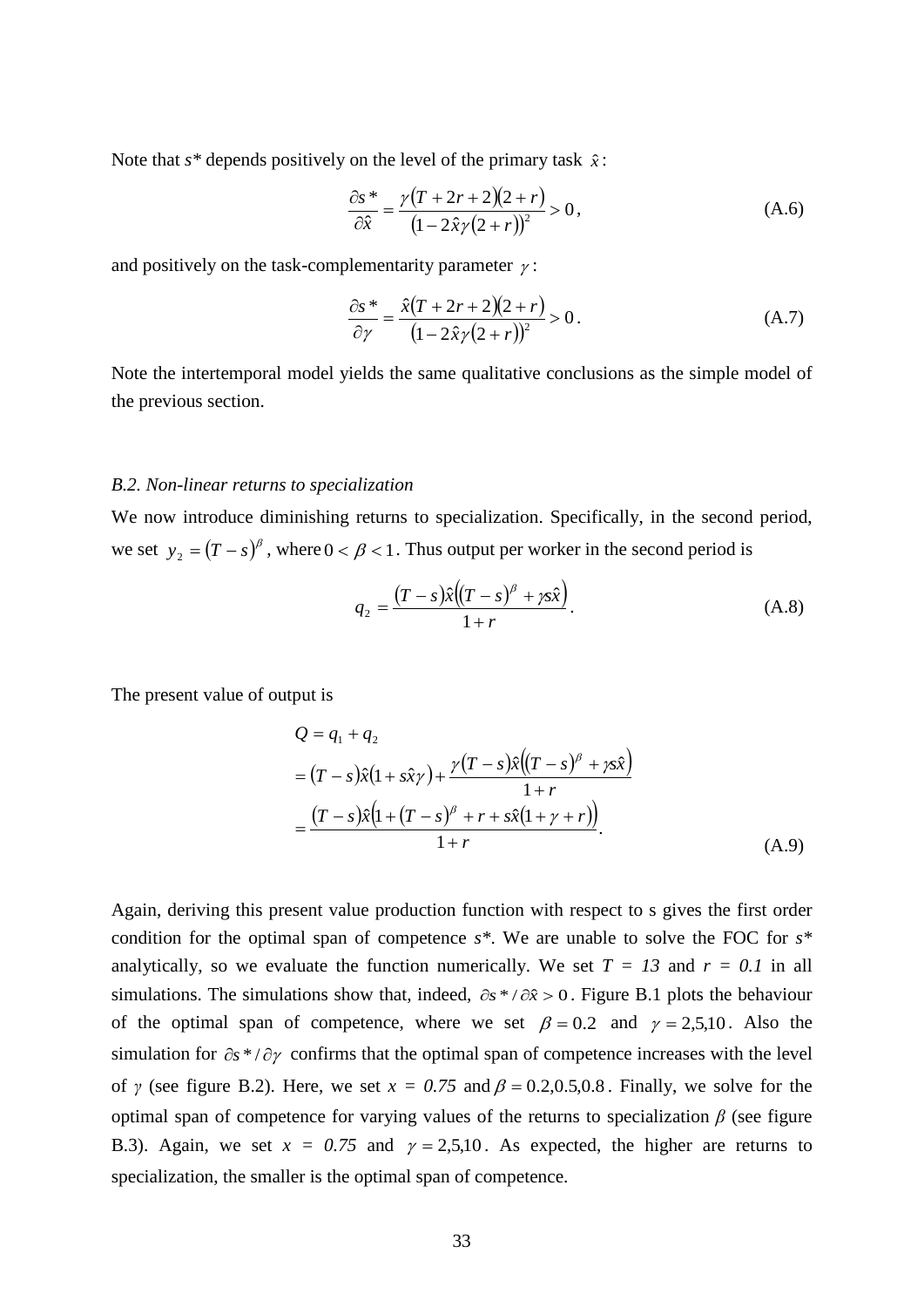



**Figure B.2 – Optimal span of competence increases in** *γ*

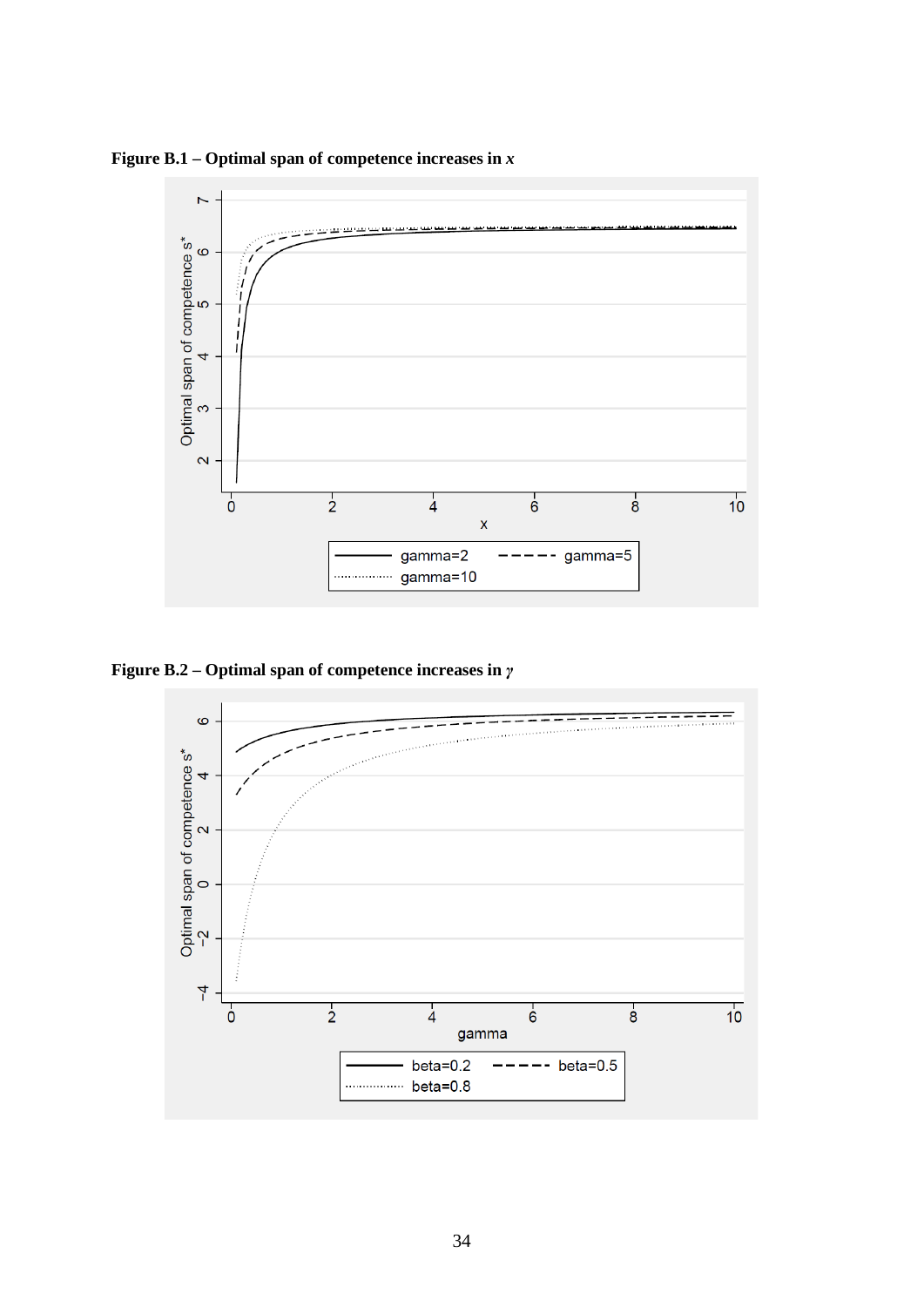

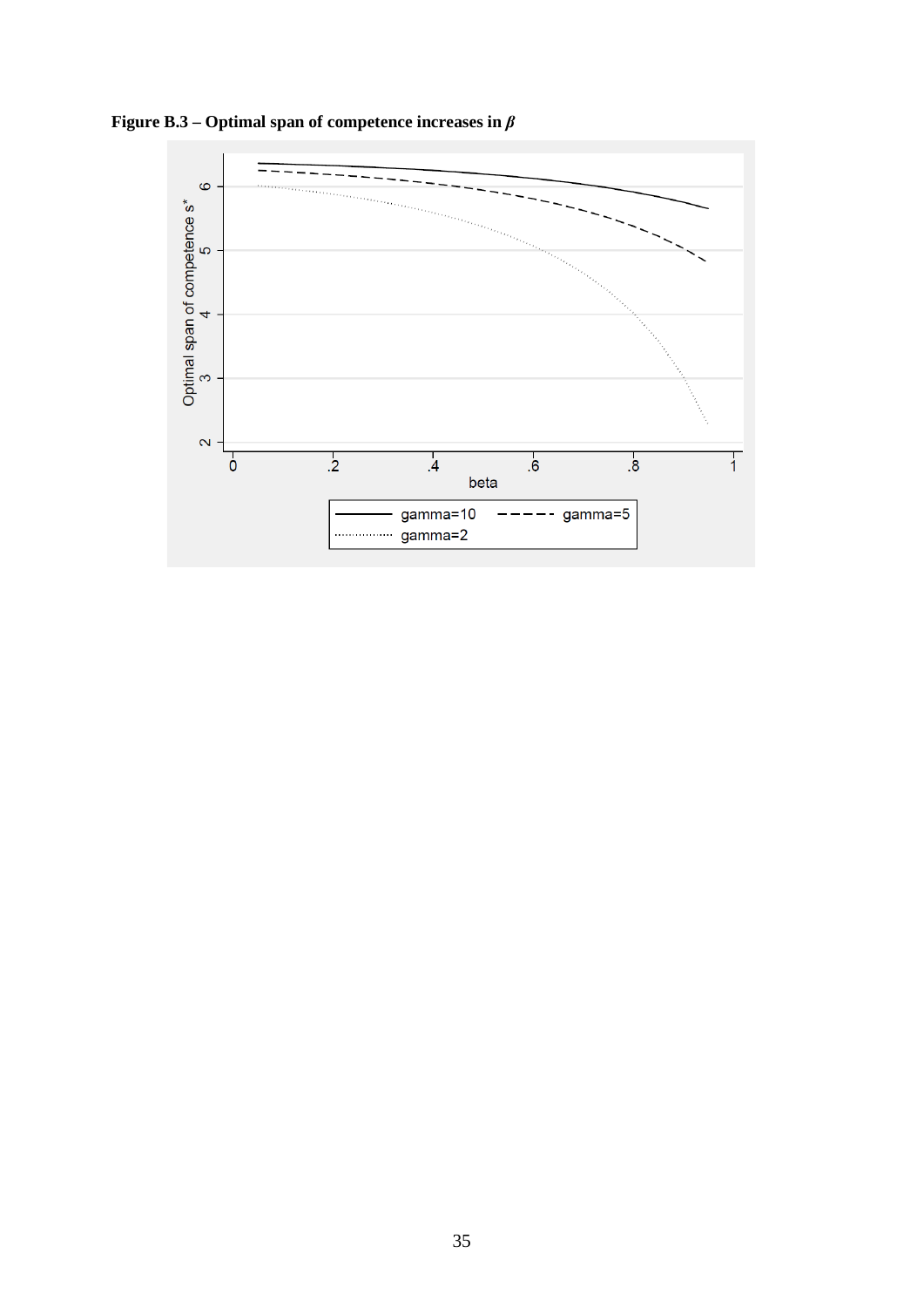#### **Appendix C. Robustness checks**

#### *C.1. Interval regressions*

Table C.1 shows the regression results of an interval regression. This method deals with bracketed income data and with top- and bottom-censoring as in our data. Note that we left 2006 out of the estimations here because income is no longer bracketed in the survey. The coefficient estimates are only slightly lower than the results from the censored normal regressions, so that our results are confirmed by this alternative regression technique.

|                     | (1)                                | (2)                                  | (3)                                     | (4)                                           | (5)                                 | (6)                                |
|---------------------|------------------------------------|--------------------------------------|-----------------------------------------|-----------------------------------------------|-------------------------------------|------------------------------------|
|                     | Benchmark                          | Pooled                               | 1986                                    | 1992                                          | 1999                                | Interaction                        |
| Tasks               |                                    | $0.0449***$<br>(14.23)               | $0.0472$ <sup>***</sup><br>(5.29)       | $0.0506^{\overline{***}}$<br>(9.29)           | $0.0533^{\ast\ast\ast}$<br>(10.18)  | $0.0429***$<br>(11.25)             |
| Tasks squared       |                                    | $-0.00298***$<br>$(-8.15)$           | ***<br>$-0.00501$<br>$(-3.35)$          | $-0.00423$<br>$(-5.65)$                       | $-0.00325***$<br>$(-6.04)$          | $-0.00375***$<br>$(-8.78)$         |
| Secondary education | $0.125***$<br>(18.72)              | $0.112***$<br>(16.75)                | ***<br>0.0742<br>(4.80)                 | $0.143***$<br>(14.69)                         | ${0.0913}^{\ast\ast\ast}$<br>(8.21) | ***<br>0.111<br>(16.63)            |
| Tertiary education  | $0.326***$<br>(34.34)              | $0.307^{\ast\ast\ast}$<br>(32.29)    | $0.278^{\ast\ast\ast}$<br>(13.42)       | $0.337^{\ast\ast\ast}$<br>(22.93)             | $0.276***$<br>(17.84)               | $0.306***$<br>(32.22)              |
| Experience          | $0.0224^{\ast\ast\ast}$<br>(38.58) | ${0.0220}^{\ast\ast\ast}$<br>(38.10) | $0.0256^{\ast\ast\ast}$<br>(21.71)      | $0.0192\sp{***}$<br>(20.61)                   | $0.0209^{***}$<br>(21.44)           | $0.0220^\mathrm{***}$<br>(38.13)   |
| Experience squared  | ***<br>$-0.00036$<br>$(-28.24)$    | $-0.00035***$<br>$(-27.62)$          | $\textbf{-0.00042}^{***}$<br>$(-15.27)$ | ***<br>$-0.00031$<br>$(-14.93)$               | $-0.00032$                          | $-0.00036$<br>$(-27.65)$           |
| Married             | $0.108^{\ast\ast\ast}$<br>(22.40)  | $0.105^{\ast\ast\ast}$<br>(21.85)    | $0.119***$<br>(12.18)                   | $0.0805^{\ast\ast\ast}$<br>(10.59)            | $0.107^{\ast\ast\ast}$<br>(13.82)   | $0.105***$<br>(21.88)              |
| Female              | ***<br>$-0.110$<br>$(-17.06)$      | $-0.103***$<br>$(-16.09)$            | $-0.103***$<br>$(-8.02)$                | $-0.131***$<br>$(-12.74)$                     | $***$<br>$-0.0724$<br>$(-6.97)$     | $-0.103***$<br>$(-16.05)$          |
| Married*Female      | ***<br>$-0.129$<br>$(-16.95)$      | $-0.126$ ***<br>$(-16.67)$           | $-0.133***$<br>$(-8.41)$                | $\textbf{-0.107}^{\ast\ast\ast}$<br>$(-9.01)$ | ***<br>$-0.131$<br>$(-10.86)$       | $-0.126$<br>$(-16.72)$             |
| Part-time           | $0.0652\sp{***}$<br>(9.36)         | $0.0733***$<br>(10.55)               | $0.0765^{\ast\ast\ast}$<br>(4.51)       | $0.0836^{***}\,$<br>(7.63)                    | $0.0695^{\ast\ast\ast}$<br>(6.86)   | $0.0738^{\ast\ast\ast}$<br>(10.62) |
| Big city            | $0.0340^\ast$<br>(10.10)           | $0.0353^{\ast\ast\ast}$<br>(10.56)   | $0.0556^{***}\,$<br>(8.17)              | 0.00901<br>(1.69)                             | $0.0428^{\ast\ast\ast}$<br>(7.91)   | $0.0355^\mathrm{***}$<br>(10.61)   |
| Year 1992*tasks     |                                    |                                      |                                         |                                               |                                     | 0.00616<br>(1.76)                  |
| Year 1999*tasks     |                                    |                                      |                                         |                                               |                                     | $0.0117^{\ast\ast}$<br>(3.28)      |
| Constant            | $2.602***$<br>(54.09)              | $2.551***$<br>(53.76)                | 2.586<br>(27.27)                        | ***<br>2.631<br>(44.13)                       | 1.836<br>(11.77)                    | $2.560***$<br>(53.81)              |
| Year dummies        | Yes                                | Yes                                  | N <sub>o</sub>                          | No                                            | No                                  | Yes                                |
| Industry dummies    | Yes                                | Yes                                  | Yes                                     | Yes                                           | Yes                                 | Yes                                |
| Occupation dummies  | Yes                                | Yes                                  | Yes                                     | Yes                                           | Yes                                 | Yes                                |
| Sigma               | 0.358                              | 0.356                                | 0.389                                   | 0.329                                         | 0.345                               | 0.356                              |
| $\boldsymbol{N}$    | 51131                              | 51131                                | 14469                                   | 18304                                         | 18358                               | 51131                              |

### **Table C.1 – Interval regressions on Log gross real hourly wages; task-based measure**

*Note*: t statistics in parentheses;  $p < 0.05$ ,  $p < 0.01$ ,  $p < 0.001$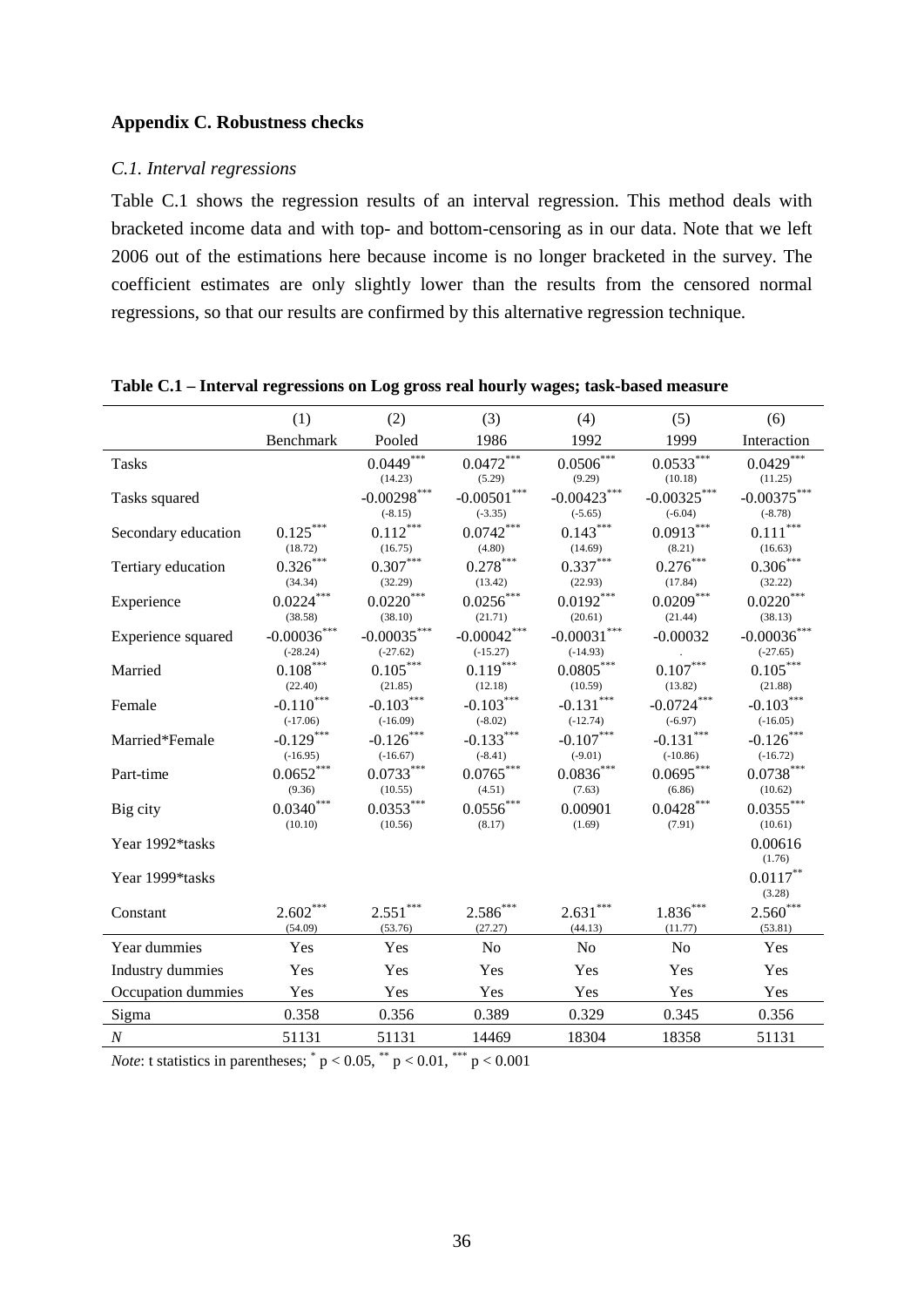#### *C.2. Regressions including task measures*

Our empirical strategy may be criticized with regard to the orthogonality of the multitasking measure and the kinds of tasks the worker carries out. In fact, it may be the case that a high degree of multitasking may be observed mainly for workers who carry out a lot of highly rewarded tasks. A low degree of multitasking may be observed mainly for workers who carry out low-return tasks. In this case, the multitasking variable would in fact measure the returns to highly rewarded tasks and not the true effect of multitasking. Accordingly, we additionally include task measures into the equations.

For the construction of task measures, we follow Antonczyk et al. (2009) who use the same data as we do in this study. First, we allocate tasks to the five task categories nonroutine interactive, nonroutine analytic, routine cognitive, routine manual, and nonroutine manual. Our allocation is shown in table C.2. Then, for each task category, they calculate the following index:

$$
TS_{i_{jt}} = \frac{\text{number of tasks in category } j \text{ performed by } i \text{ at time } t}{\text{total number of tasks performed by } i \text{ at time } t} \cdot 100.
$$

This index can be interpreted as a proxy for the time share each worker spends on the respective task category. Included in our regressions, this measure should pick up different returns to high-skilled and low-skilled tasks.

In table C.3, we show the results of different regressions with *year\*multitasking* interaction terms: (i) the regression with multitasking and occupation dummies, but without the task measures (as in table 6 above); (ii) the regression with multitasking and the task measures, but without the occupation dummies, and (iii) the regression with multitasking, task measures and occupation dummies. Since the task measures add up to 100, we exclude nonroutine manual tasks to avoid multicollinearity.

A comparison of the results conveys that coefficients hardly change. The difference between the *multitasking\*year* interaction terms remains statistically significant. Our findings are, hence, robust to the inclusion of task measures.

| Task category          | Tasks included                                                                                                     |  |  |
|------------------------|--------------------------------------------------------------------------------------------------------------------|--|--|
| Nonroutine interactive | Researching, analyzing, evaluating and planning;<br><b>Working</b><br>out                                          |  |  |
|                        | rules/prescriptions, programming; Using and interpreting rules                                                     |  |  |
| Nonroutine analytic    | Teaching or training; Selling, buying, advising customers, advertising;                                            |  |  |
|                        | Negotiating, lobbying, coordinating, organizing                                                                    |  |  |
| Routine cognitive      | Calculating, bookkeeping                                                                                           |  |  |
| Routine manual         | Operating or controlling machines; Manufacture, install, construct                                                 |  |  |
| Nonroutine manual      | Repairing or renovating houses, apartments, machines, vehicles; Serving or<br>accommodating; Nurse or treat others |  |  |

**Table C.2 – Allocation of tasks to task categories**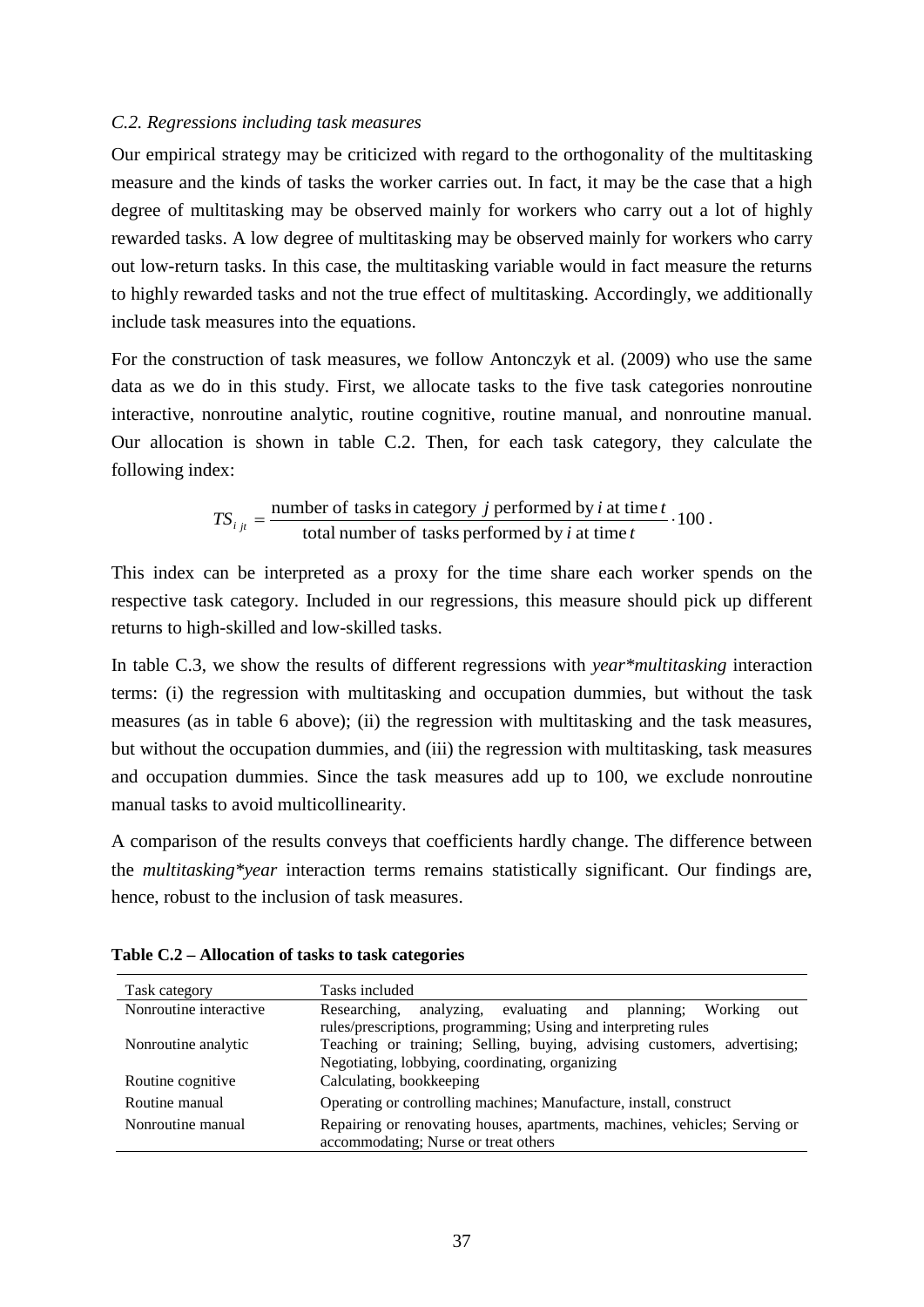|                     | (2)                          | (3)                                   | (4)                                       |
|---------------------|------------------------------|---------------------------------------|-------------------------------------------|
|                     | Without task                 | With tasks, no                        | With tasks and                            |
|                     | measures                     | occupations                           | occupations                               |
| Secondary education | $0.122***$<br>(18.49)        | $0.140***$<br>(22.22)                 | $0.106***$<br>(16.09)                     |
| Tertiary education  | $0.338***$<br>(38.25)        | $0.436***$<br>(54.17)                 | $0.311***$<br>(35.19)                     |
| Experience          | $0.0239***$<br>(42.91)       | $0.0235***$<br>(41.93)                | $0.0236***$<br>(42.58)                    |
| Experience squared  | $-0.000374***$<br>$(-29.99)$ | ***<br>$-0.000370$<br>$(-29.36)$      | $-0.000368$ ***<br>$(-29.70)$             |
| Married             | $0.103***$<br>(23.33)        | $0.106***$<br>(23.64)                 | $0.0994***$<br>(22.75)                    |
| Female              | $-0.0981$<br>$(-16.48)$      | $-0.0965***$<br>$(-16.58)$            | ***<br>$-0.101$<br>$(-16.98)$             |
| Married*Female      | $-0.119***$<br>$(-17.30)$    | $-0.120***$<br>$(-17.14)$             | $-0.116$ ***<br>$(-16.90)$                |
| Part-time           | $0.0191***$<br>(3.07)        | 0.0147<br>(2.37)                      | $0.0221***$<br>(3.57)                     |
| Big city            | $0.0329***$<br>(10.36)       | ${0.0378}^{\ast\ast\ast}$<br>(11.76)  | $0.0326^{***}\,$<br>(10.32)               |
| <b>Tasks</b>        | $0.0429***$<br>(11.74)       | $0.0352***$<br>(9.43)                 | $0.0310***$<br>(8.48)                     |
| Tasks squared       | $-0.00403***$<br>$(-11.17)$  | $-0.00373***$<br>$(-10.11)$           | $-0.00310***$<br>$(-8.60)$                |
| Year 1992*tasks     | $0.00948***$<br>(2.65)       | $0.0107**$<br>(2.92)                  | $0.00932**$<br>(2.62)                     |
| Year 1999*tasks     | $0.0137***$<br>(3.88)        | ***<br>0.0214<br>(5.92)               | $0.0145^\ast{}^{\ast}{}^{\ast}$<br>(4.12) |
| Year 2006*tasks     | $0.0251***$<br>(5.91)        | $0.0349***$<br>(8.00)                 | $0.0262***$<br>(6.19)                     |
| NA                  |                              | $0.286\sp{*}{^\ast\sp{*}}$<br>(37.37) | $0.182***$<br>(21.84)                     |
| N <sub>I</sub>      |                              | $0.252***$<br>(34.44)                 | $0.187***$<br>(24.06)                     |
| <b>RC</b>           |                              | $0.257***$<br>(24.13)                 | $0.153***$<br>(13.20)                     |
| <b>RM</b>           |                              | $0.0575***$<br>(8.09)                 | $0.0428***$<br>(5.84)                     |
| Constant            | $2.726***$<br>(8.61)         | $2.365***$<br>(121.76)                | $2.604***$<br>(8.37)                      |
| Year dummies        | Yes                          | Yes                                   | Yes                                       |
| Industry dummies    | Yes                          | Yes                                   | Yes                                       |
| Occupation dummies  | Yes                          | No                                    | Yes                                       |
| Sigma               | $0.384$ ***                  | $0.391***$                            | $\frac{0.382^{***}}{40}$                  |
| pseudo $R^2$        | 0.330                        | 0.305                                 | 0.338                                     |
| $\cal N$            | 66538                        | 66735                                 | 66538                                     |

**Table C.3 – Comparison of regressions including and excluding task measures**

*Note*: t statistics in parentheses;  $p < 0.05$ ,  $p < 0.01$ ,  $p < 0.001$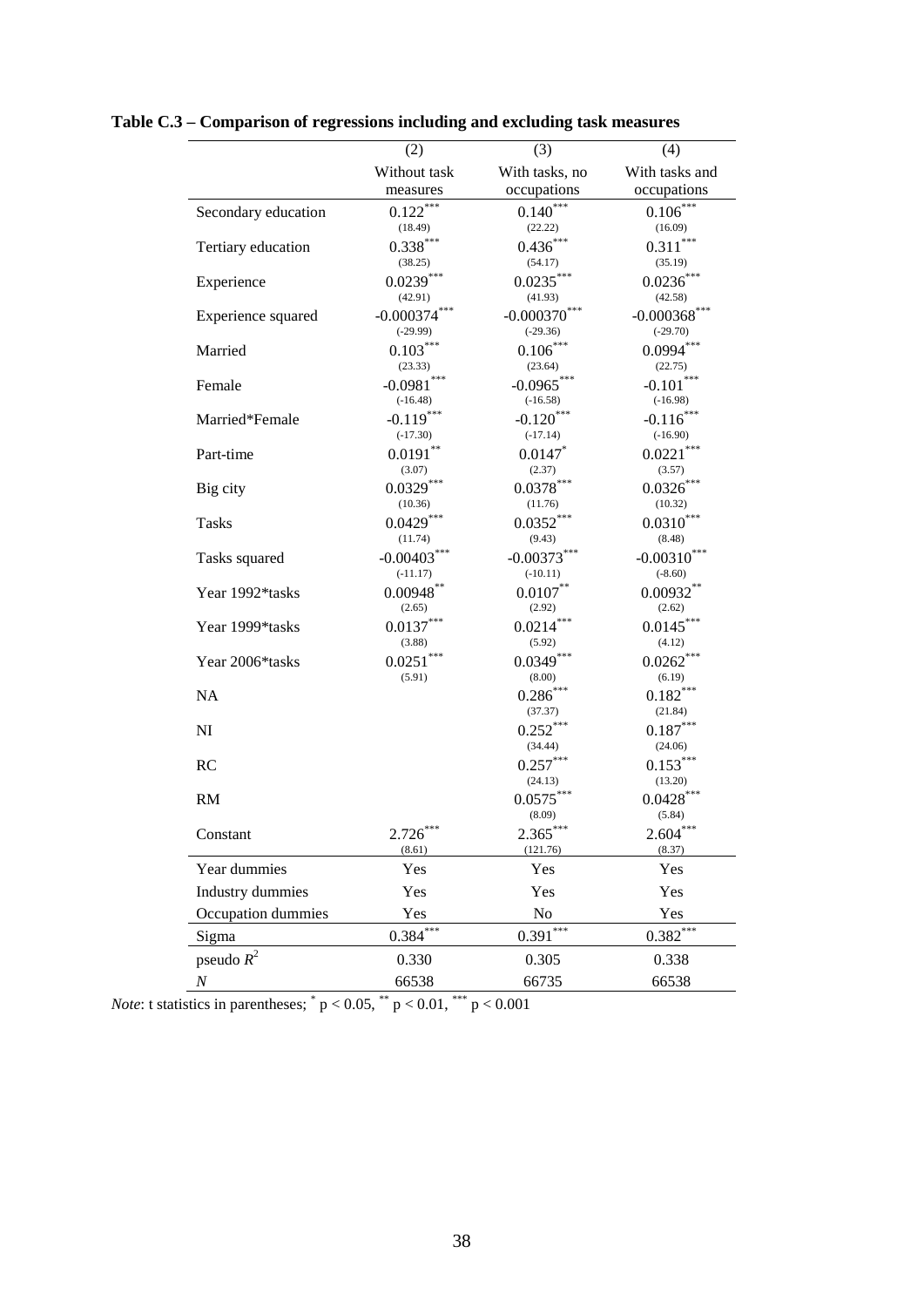# **Appendix D. Original task definitions**

| Key | 1986                                                                                   | 1992                                                                                               | 1999                                                                                                     | 2006                                                         |
|-----|----------------------------------------------------------------------------------------|----------------------------------------------------------------------------------------------------|----------------------------------------------------------------------------------------------------------|--------------------------------------------------------------|
| res | Analysieren; forschen,<br>erproben, prüfen, messen                                     | Analysieren; forschen,<br>erproben, prüfen, messen,<br>planen                                      | Entwickeln, forschen                                                                                     | Entwickeln, forschen,<br>konstruieren                        |
|     |                                                                                        |                                                                                                    | Informationen<br>sammeln/auswerten,<br>recherchieren                                                     | Informationen sammeln,<br>recherchieren, dokumentieren       |
| des | Planen, konstruieren,<br>entwerfen/gestalten, zeichnen                                 | Konstruieren, entwerfen,<br>zeichnen, künstlerisch<br>gestalten                                    |                                                                                                          |                                                              |
|     |                                                                                        | Kenntnisse<br>Konstruktionszeichnen,<br>technisches Zeichnen                                       | Kenntnisse Gestaltung,<br>Design, Visualisierung,<br>Medien, Layout                                      | Kenntnisse Layout,<br>Gestaltung, Visualisierung             |
| pro | EDV-Tätigkeiten,<br>programmieren                                                      | EDV-Tätigkeiten,<br>programmieren                                                                  |                                                                                                          | Software entwickeln,<br>programmieren,<br>Systemanalyse      |
|     |                                                                                        | Kenntnisse Programmieren,<br>Datenverarbeitung (EDV-<br>Software)                                  | Kenntnisse Entwicklung von<br>Computersoftware,<br>Programmieren,<br>Systemanalyse                       |                                                              |
| rul | Gesetze/Vorschriften<br>anwenden, auslegen;<br>beurkunden                              | Gesetze/Vorschriften<br>anwenden, auslegen;<br>beurkunden                                          |                                                                                                          |                                                              |
|     |                                                                                        | Kenntnisse Arbeitsrecht<br>(Betriebsverfassungsgesetz,<br>Tarifrecht, Kündigungsschutz<br>u.ä.)    | Kenntnisse Arbeitsrecht<br>(Betriebsverfassungsgesetz,<br>Tarifrecht, Kündigungsschutz<br>$u.\ddot{a}$ . | Kenntnisse Rechtskenntnisse                                  |
|     |                                                                                        | Kenntnisse Sonstige<br>Rechtskenntnisse                                                            | Kenntnisse Andere<br>Rechtskenntnisse                                                                    |                                                              |
| org | Disponieren, koordinieren,<br>organisieren; führen/leiten<br>(Management, Controlling) | Entscheiden, koordinieren,<br>organisieren, disponieren                                            | Organisieren, planen (über die<br>unmittelbare Vorbereitung der<br>eigenen Arbeit hinaus)                | Organisieren, planen,<br>vorbereiten von<br>Arbeitsprozessen |
|     |                                                                                        | Kenntnisse<br>Betriebsführung/Management,<br>Organisation, Personalwesen                           |                                                                                                          |                                                              |
| tea | Erziehen/lehren/ausbilden;<br>beratend helfen                                          | Erziehen, lehren, ausbilden,<br>beratend helfen<br>Kenntnisse Erziehung,<br>Pädagogik, Psychologie | Ausbilden, lehren,<br>unterrichten                                                                       | Ausbilden, lehren,<br>unterrichten, erziehen                 |
| sel | Kaufen/verkaufen, kassieren:<br>vermitteln, Kunden beraten,<br>verhandeln, werben      | Kaufen, verkaufen, kassieren.<br>vermitteln, Kunden beraten,<br>werben                             | Andere Beraten, informieren                                                                              | Beraten, informieren                                         |
|     |                                                                                        |                                                                                                    | Einkaufen, beschaffen,<br>verkaufen                                                                      | Einkaufen, beschaffen,<br>verkaufen                          |
|     |                                                                                        |                                                                                                    | Werben,<br>Offentlichkeitsarbeit/PR,<br>Marketing, Akquirieren                                           | Werben, Marketing,<br>Öffentlichkeitsarbeit, PR              |
|     |                                                                                        | Kenntnisse Einkauf,<br>Beschaffung                                                                 | Kenntnisse Vertrieb,<br>Marketing, Werbung,<br>PR/Öffentlichkeitsarbeit                                  |                                                              |
|     |                                                                                        | Kenntnisse Vertrieb/Verkauf,<br>Marketing, Werbung                                                 |                                                                                                          |                                                              |
| pre | Publizieren, unterhalten,<br>vortragen                                                 | Publizieren, unterhalten,<br>vortragen, gestalten                                                  |                                                                                                          |                                                              |
|     |                                                                                        |                                                                                                    | Kenntnisse Vortragstechnik,<br>freie Rede,<br>Verhandlungsführung                                        |                                                              |
| man | Mitarbeiter anleiten/anweisen,<br>einstellen                                           | Personal einstellen,<br>Mitarbeiter anleiten,<br>kontrollieren, beurteilen                         |                                                                                                          |                                                              |
|     |                                                                                        |                                                                                                    | Kenntnisse Management,<br>Personalführung,<br>Organisation, Planung                                      | Kenntnisse<br>Projektmanagement                              |
|     |                                                                                        |                                                                                                    |                                                                                                          | (continued on next page)                                     |

# **Table D.1 – Original task and expertise definitions, 1986-2006**